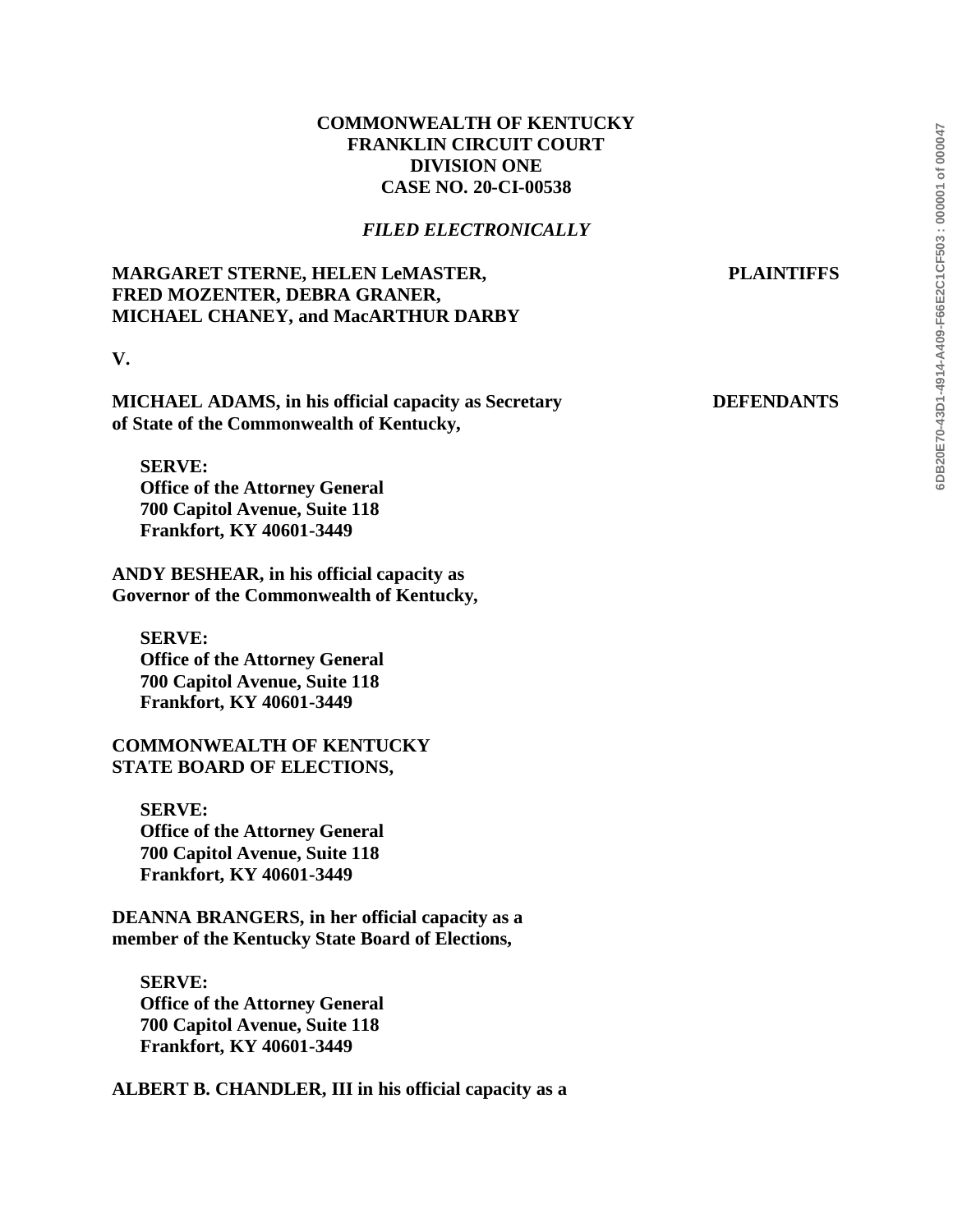**member of the Kentucky State Board of Elections,**

**SERVE: Office of the Attorney General 700 Capitol Avenue, Suite 118 Frankfort, KY 40601 -3449**

**JAMES LEWIS, in his official capacity as a member of the Kentucky State Board of Elections,**

**SERVE: Office of the Attorney General 700 Capitol Avenue, Suite 118 Frankfort, KY 40601 -3449**

**GEORGE RUSSELL, in his official capacity as a member of the Kentucky State Board of Elections,**

**SERVE: Office of the Attorney General 700 Capitol Avenue, Suite 118 Frankfort, KY 40601 -3449**

**DWIGHT SEARS, in his official capacity as a member of the Kentucky State Board of Elections,**

**SERVE: Office of the Attorney General 700 Capitol Avenue, Suite 118 Frankfort, KY 40601 -3449**

**CORY SKOLNICK, in his official capacity as a member of the Kentucky State Board of Elections,**

**SERVE: Office of the Attorney General 700 Capitol Avenue, Suite 118 Frankfort, KY 40601 -3449**

**and** 

**SHERRY WHITEHOUSE, in his official capacity as a member of the Kentucky State Board of Elections,**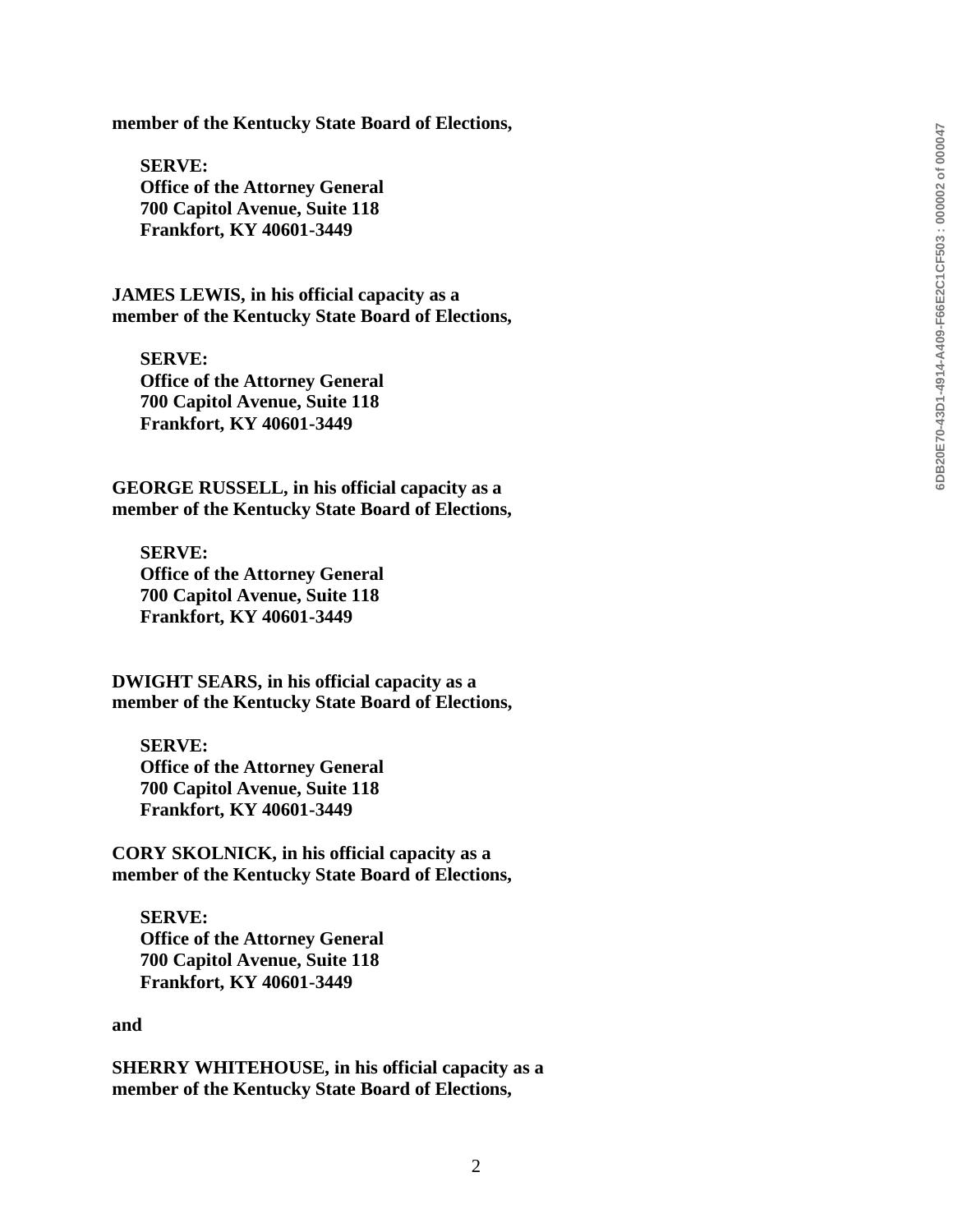## **SERVE: Office of the Attorney General 700 Capitol Avenue, Suite 118 Frankfort, KY 40601-3449**

## **FIRST AMENDED COMPLAINT FOR DECLARATORY AND INJUNCTIVE RELIEF**

Plaintiffs Margaret Sterne, Helen LeMaster, Fred Mozenter, Debra Graner, Michael Chaney, and MacArthur Darby for their First Amended Complaint for Declaratory and Injunctive Relief, state and allege as follows:

#### **INTRODUCTION**

1. This is an action under Section 6 of the Kentucky Constitution for declaratory and injunctive relief to require Kentucky's election officials to extend the rules for no-excuse absentee voting used for the June 23, 2020 primary elections for the duration of the Covid-19 pandemic, including for the upcoming November 3, 2020 general election; and under Section 147 of the Kentucky Constitution for declaratory and injunctive relief to require that election officials electronically transmit ballots to voters with visual disabilities who vote by mail pursuant to the emergency election regulations, using the state's existing delivery system implemented pursuant to KRS 117A.030(4). This relief is necessary and appropriate to permit the citizens of the Commonwealth to safely vote for local, state, and national leaders during a pandemic that has required massive changes to their daily lives. By delaying Kentucky's primary until June 2020, and successfully implementing the no-excuse absentee voting rules, Defendants have conceded the necessity—and proved the viability—of the relief requested. And as the best available science shows that concerns regarding Covid-19 transmission will be at least as serious in November 2020 as they are today, that relief is necessary to safeguard voters' health, as well as their rights to a "free and equal" election under the Kentucky Constitution.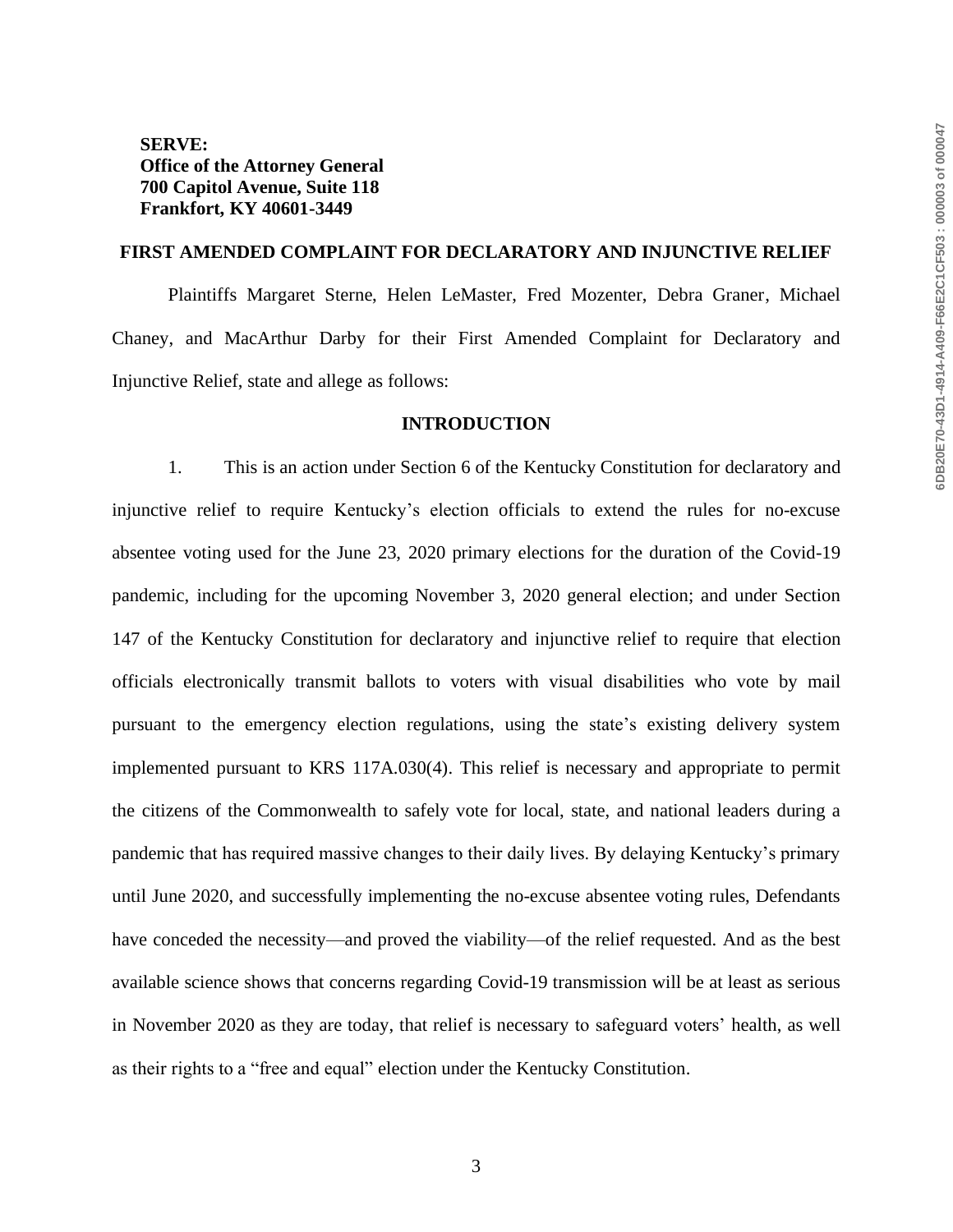#### **PARTIES**

2. Plaintiff Margaret Sterne is a 65-year-old U.S. citizen registered to vote in Calloway County, where she resides with her brother. She had her right to vote restored in 2019. Her mother, Plaintiff Helen LeMaster, moved into the home in March of this year because her previous living situation did not allow her to practice safe social distancing measures. Plaintiff Sterne has been diagnosed with chronic obstructive pulmonary disease (COPD) and high blood pressure (hypertension). In March, her doctor's office contacted her to inform her that she was at high risk of severe illness from Covid-19 and that she could not visit the office in person for appointments. Any appointments she needs to make are conducted remotely by video. Plaintiff Sterne has been self-isolating at the family's home, which is located in a rural area with no nearby neighbors. She and her mother have not left the property since March, and her brother leaves only sparingly to run essential errands. In addition to her own health, Plaintiff Sterne is worried about the health of her mother and brother, the latter of whom who lives with several health conditions, including AIDS and heart disease, and who relies on an oxygen tank. For these reasons, Plaintiff Sterne must vote by absentee ballot in the November general election in order to safeguard her health and that of her mother and brother. Plaintiff Sterne is not eligible to vote by mail in the November general election, because she does not qualify for any excuse under KRS 117.085(1)(a). She is physically "able to appear at the polls on election day," KRS 117.085(1)(a), but this would severely jeopardize her and her mother's health.

3. Plaintiff Helen LeMaster is Plaintiff Sterne's mother and resides with Plaintiff Sterne in Calloway County. She is a U.S. citizen and has not lost her right to vote by reason of a felony conviction. Plaintiff LeMaster is 84 years old and has been diagnosed with COPD, high blood pressure (hypertension), atrial fibrillation, and a thyroid condition. She is also a breast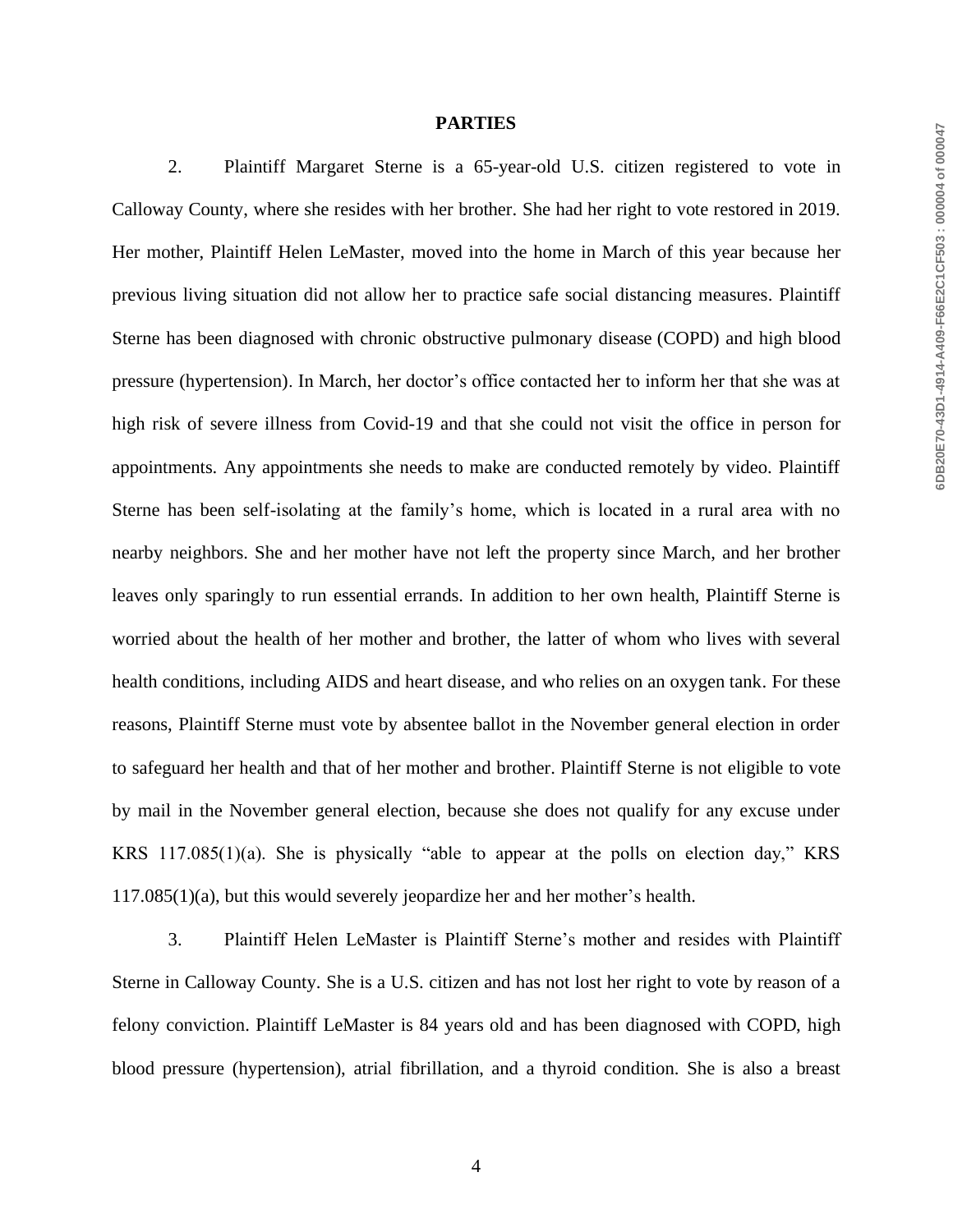cancer survivor and had several lymph nodes removed from her arms as part of her cancer treatment. Plaintiff LeMaster moved to Kentucky from Indiana in March, because the previous individuals with whom she resided provided part-time care for their young grandchildren, and she worried they could expose her to novel coronavirus. Since moving in with Plaintiff Sterne, she has not left the property. All of her doctor's visits are conducted remotely and her prescription medications are mailed to her. On one occasion, a prescription had to be filled at a local pharmacy, but her son picked up the prescription using the pharmacy's drive-through. Plaintiff LeMaster is registered to vote in Kentucky, but she will not vote in November if required to vote in person because of the significant threat posed to her life by Covid-19. Plaintiff LeMaster wishes to vote by mail in the November general election but is not eligible to vote by mail, as she does not qualify for any excuse under KRS 117.085(1)(a). Plaintiff LeMaster is physically "able to appear at the polls on election day," KRS 117.085(1)(a), but this would severely jeopardize her health and that of her children.

4. Plaintiff Fred Mozenter is a 72-year-old U.S. citizen who is registered to vote in Franklin County. He has not lost his right to vote by reason of a felony conviction. He is a bladder cancer survivor who has been in remission since November 2018. Nonetheless, he still requires treatment every six months. Treatment consists of a three-week course of instillations that can only be administered in-person by his medical provider. Plaintiff Mozenter also lives with Type 2 Diabetes, reduced kidney function, and hypothyroidism. Since March, he and his wife, Plaintiff Debra Graner, have limited their public outings. When he has had to leave their home—for example, to pick up pre-ordered goods—he has worn a mask and typically stayed inside the car while the goods are loaded into his car for him. He has also used his pharmacy's drive-through to pick up prescription medications. Plaintiff Mozenter has had to go to his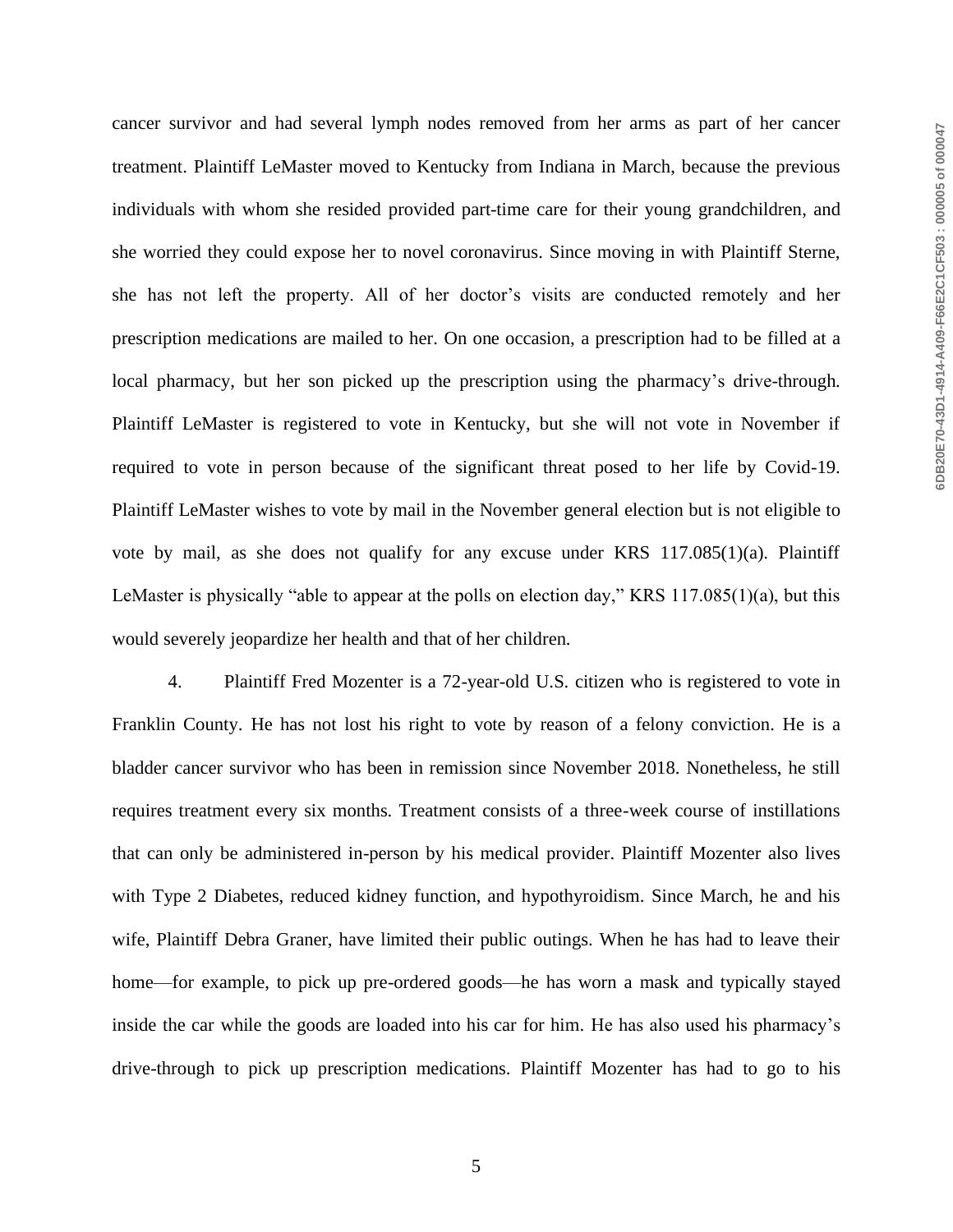doctor's office in person to receive cancer treatments, as well as to his local emergency room to address an unanticipated health issue. Plaintiff Mozenter seeks to vote by mail to protect his and his spouse's health against Covid-19; he does not want to take the risk of voting in person at a polling place. Plaintiff Mozenter is not eligible to vote by mail, as he does not qualify for any excuse under KRS 117.085(1)(a). He is physically "able to appear at the polls on election day," KRS 117.085(1)(a), but this would severely jeopardize his and his spouse's health.

5. Plaintiff Debra Graner is a 69-year-old registered voter in Franklin County and the spouse of Plaintiff Mozenter. She is a U.S. citizen and had her right to vote restored in 2019. Plaintiff Graner has been diagnosed with hypertension. Like her husband, she has left their home on a limited basis, for example, to collect pre-ordered goods such as groceries using curbside pick-up services. She always wears a mask and follows recommended social distancing standards. She and Plaintiff Mozenter have not socialized or gone to church since March, nor have they had guests over to their home. Plaintiff Graner requested a mail-in absentee ballot for the June 23, 2020 primary election prior to Gov. Beshear's executive order allowing all registered Kentucky voters to cast their ballots by mail in the primary. However, because she subsequently submitted another absentee mail-in ballot request online after the order's issuance, and did not return the physical form mailed to her by her clerk's office, she was never sent an absentee ballot. Despite several phone calls to her clerk's office, it was not until June 21 that she was informed that her request had not been processed. As a result, she voted absentee, in-person on June 22. Because Plaintiff Graner's age puts her at increased risk of severe illness from Covid-19, and because her husband's multiple health conditions place him at increased risk, voting in person on Election Day will endanger her health and that of her husband due to crowding, long lines, other voters' failure to wear masks, and inadequate safety measures. The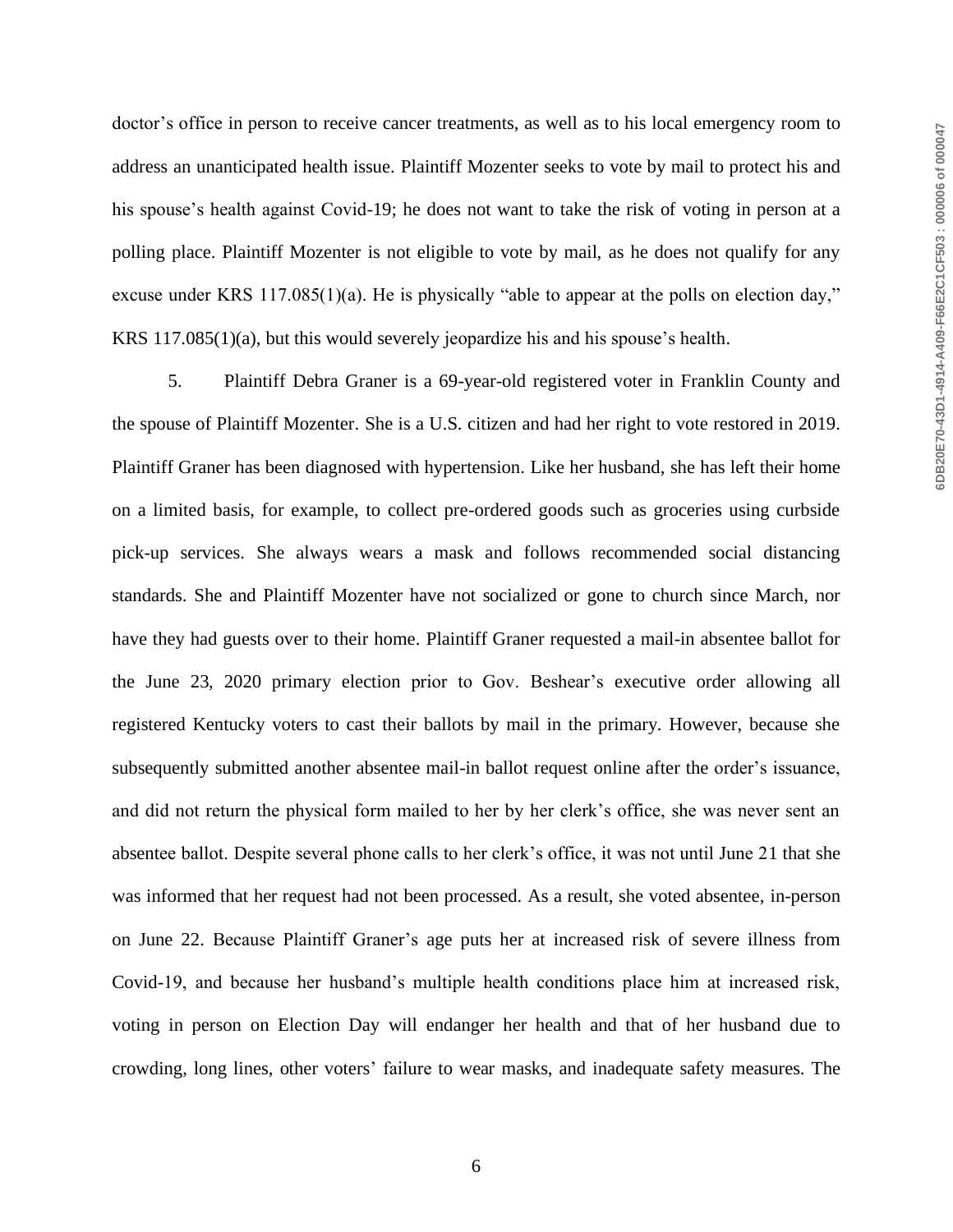safest option is for Plaintiff Graner to cast a ballot by mail, but if she experiences issues in receiving her ballot again, she needs the option to vote in-person absentee before Election Day, which, under the emergency procedures in place for the June 23 election, encouraged voters to make an appointment with their county clerk's office so that election workers could maintain safe voting conditions.

6. Plaintiff Michael Chaney is 49 years old and registered to vote in Fayette County. He is a U.S. citizen and has never lost his right to vote due to felony conviction. Plaintiff Chaney has been diagnosed with congestive heart failure and is therefore at increased risk of severe illness from Covid-19. Since March, he has followed his doctor's recommendation to wear a respirator when he has to go into public as an added protection against contracting novel coronavirus. Plaintiff Chaney leaves his home approximately every two weeks to go to doctor's appointments and the grocery store. His household is taking extensive precautions against contracting Covid-19. Only one of his household members works outside of the home, and follows a "decontamination" procedure upon his return from work to protect the other household members. All of the household members restrict their outings. Plaintiff Chaney needs to vote by mail in November to protect his health and the health of a household member who is immunocompromised. However, he is not eligible to vote by mail, as he is physically "able to appear at the polls on election day," KRS 117.085(1)(a), and therefore does not qualify for any excuse under KRS 117.085(1)(a).

7. Plaintiff MacArthur Darby is a 74-year-old registered voter in Jefferson County. He is totally blind and has been diagnosed with cancer. He lives on his own. In general, since March, he has only left his home to go to doctor's appointments and to pick up prescription medication, though on a few occasions has gone to Kroeger, Costco, the T-Mobile Store, and a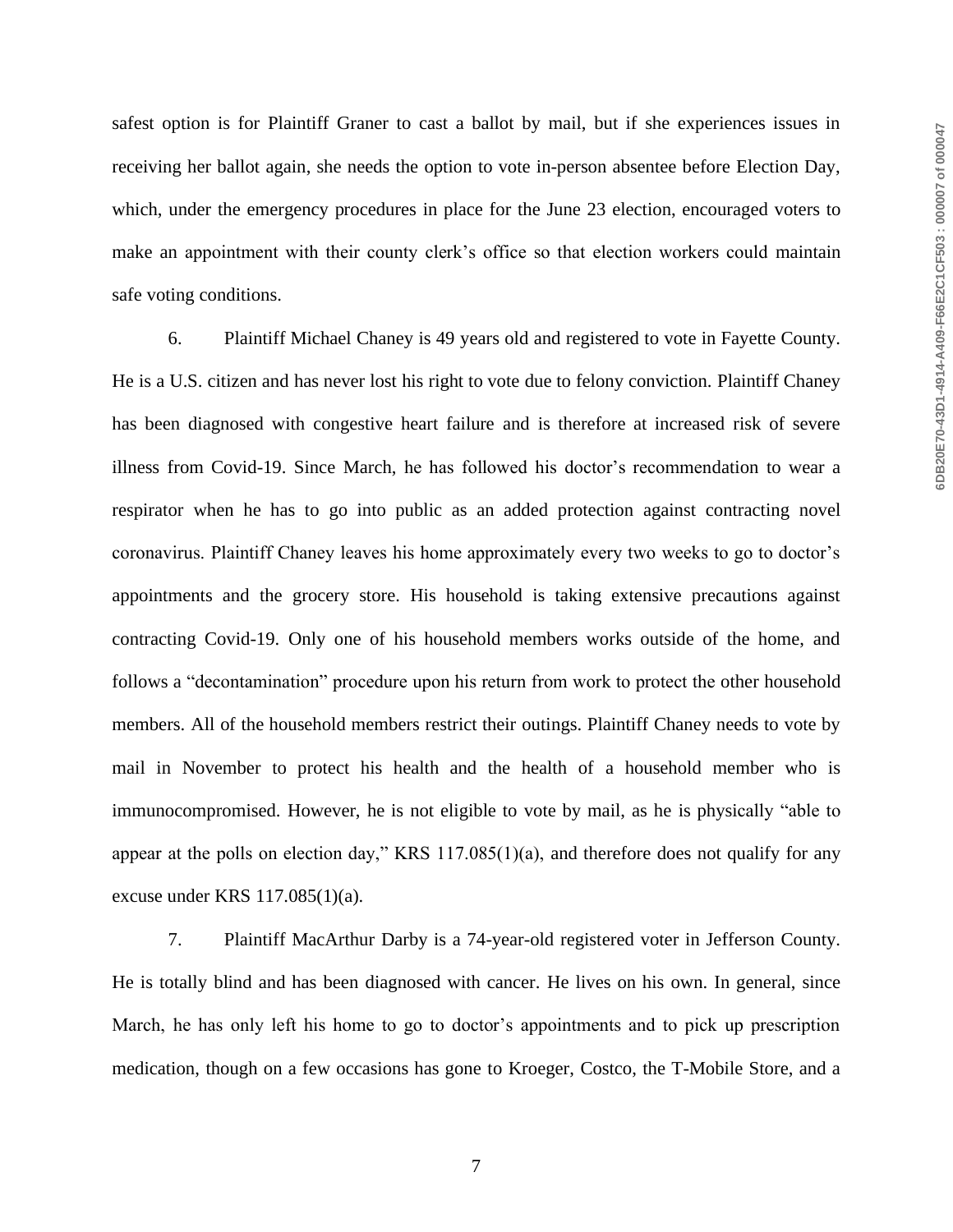clothing store. He receives his meals through a meal delivery plan and Instacart. A limited number of people have regularly been in his home since March, including someone who comes once a week to mow his lawn and make necessary repairs; two housekeepers, who come every other week; and a pest control employee who comes every three months. His computer technician comes on an as-needed basis. To the best of his knowledge, they each wear masks and maintain appropriate distance. Typically, Plaintiff Darby votes in person on Election Day at his polling place using a machine that reads his ballot to him and allows him to make his selections without assistance. Usually, it takes him about two to three hours to vote on Election Day, including travel to and from his polling place and time spent casting his ballot. During one election, he had to wait for two hours to cast his ballot because a poll worker had difficulty operating the machine and providing him with instructions. He ultimately had to ask someone to read his ballot to him so that he would not miss his paratransit bus. In the June 23, 2020 primary election, he cast his ballot by mail with the assistance of his daughter, who was visiting from Atlanta. Because his age and cancer diagnosis put him at increased risk from Covid-19, Plaintiff Darby needs to vote by mail. However, he is not eligible to vote by mail, as he is physically "able to appear at the polls on election day," KRS 117.085(1)(a), and therefore does not qualify for any excuse under KRS 117.085(1)(a). Additionally, Plaintiff Darby seeks to invoke his right to a secret ballot under Section 147 of the Kentucky Constitution. The only way he can cast a secret ballot by mail is for his county clerk to transmit his ballot to him electronically, using the system promulgated pursuant to KRS 117A.030(4), so that he can use his computer's reader technology to review and mark his ballot without assistance. Under current law, only military and overseas voters may have their ballots electronically transmitted to them. KRS 117.085(3)(b); KRS 117.086(1)(b); KRS 117A.030(4).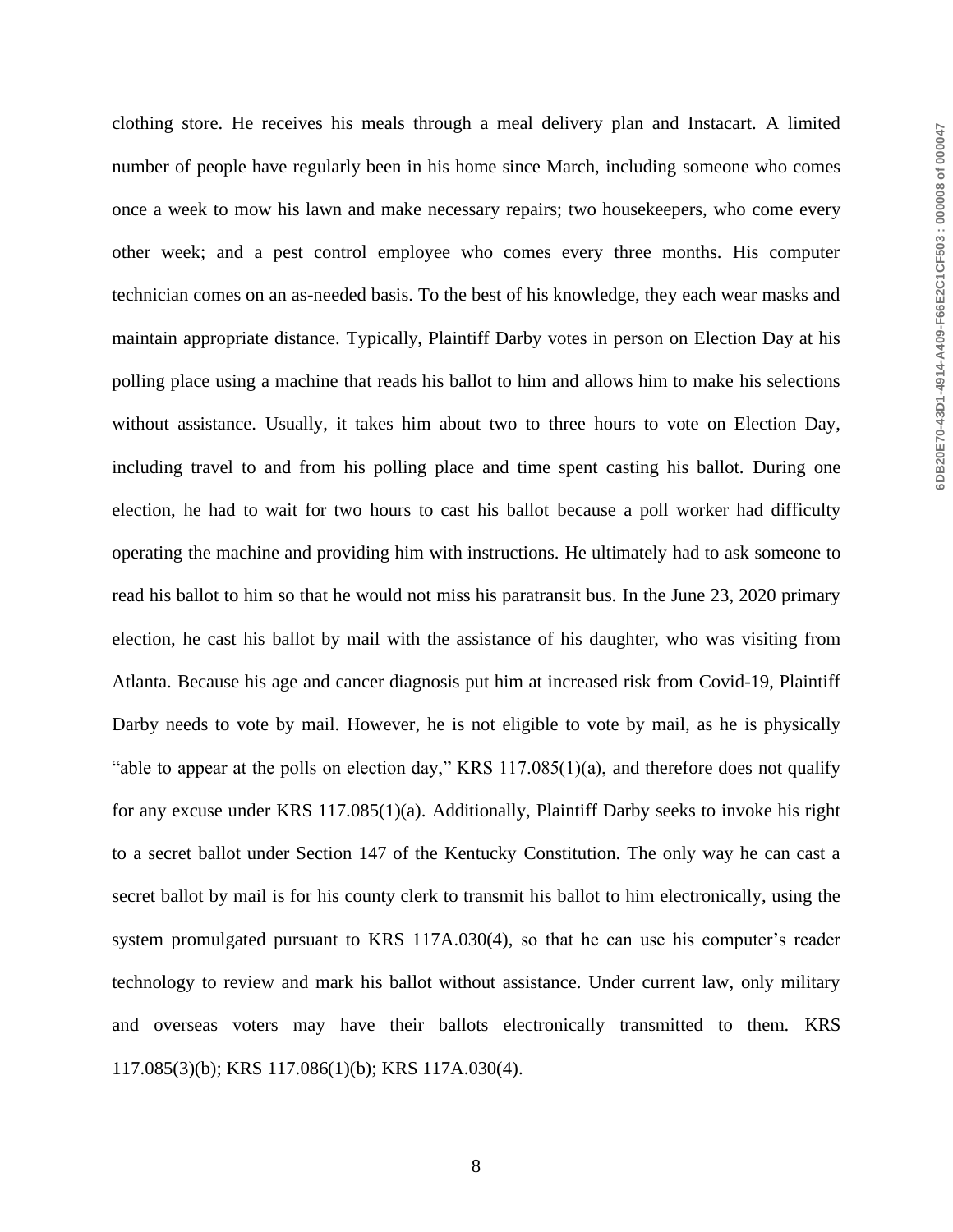8. Defendant Michael Adams is the Secretary of State of Kentucky, and in that role serves as the state's chief election official and an *ex officio*, nonvoting member of the Kentucky State Board of Elections. KRS 117.015(2)(a). Secretary Adams is responsible for recommending to the Governor any necessary alterations to the time, place, or manner of an election during a declared state of emergency. *See* KRS 39A.100(1)(l). If the Governor approves such alterations, the Secretary of State also must approve by executive order any procedures established by the State Board of Elections for election officials to follow in carrying out the Governor's executive order. *Id.* He is sued in his official capacity.

9. Defendant Andy Beshear is the Governor of the Commonwealth of Kentucky. As relevant here, the Governor may issue an executive order altering the time, place, or manner of an election during a declared state of emergency, upon recommendation of the Secretary of State. *See* KRS 39A.100(1)(l). The Governor also must approve by executive order any procedures established by the State Board of Elections for election officials to follow in carrying out his executive order. *Id*. He is sued in his official capacity.

10. Defendant Kentucky State Board of Elections ("State Board of Elections") is a state agency vested with the authority to administer the election laws of the state and supervise the registration and removal of Kentucky voters. *See* KRS 117.015(1). As relevant here, the State Board of Elections must establish procedures for election officials to follow in carrying out any executive order altering the time, place, or manner of election that the Governor may issue pursuant to KRS 39A.100(1)(l). The State Board of Elections has offices located at 140 Walnut Street, Frankfort, Kentucky 40601.

11. Defendant DeAnna Brangers is a member of the State Board of Elections. She is sued in her official capacity.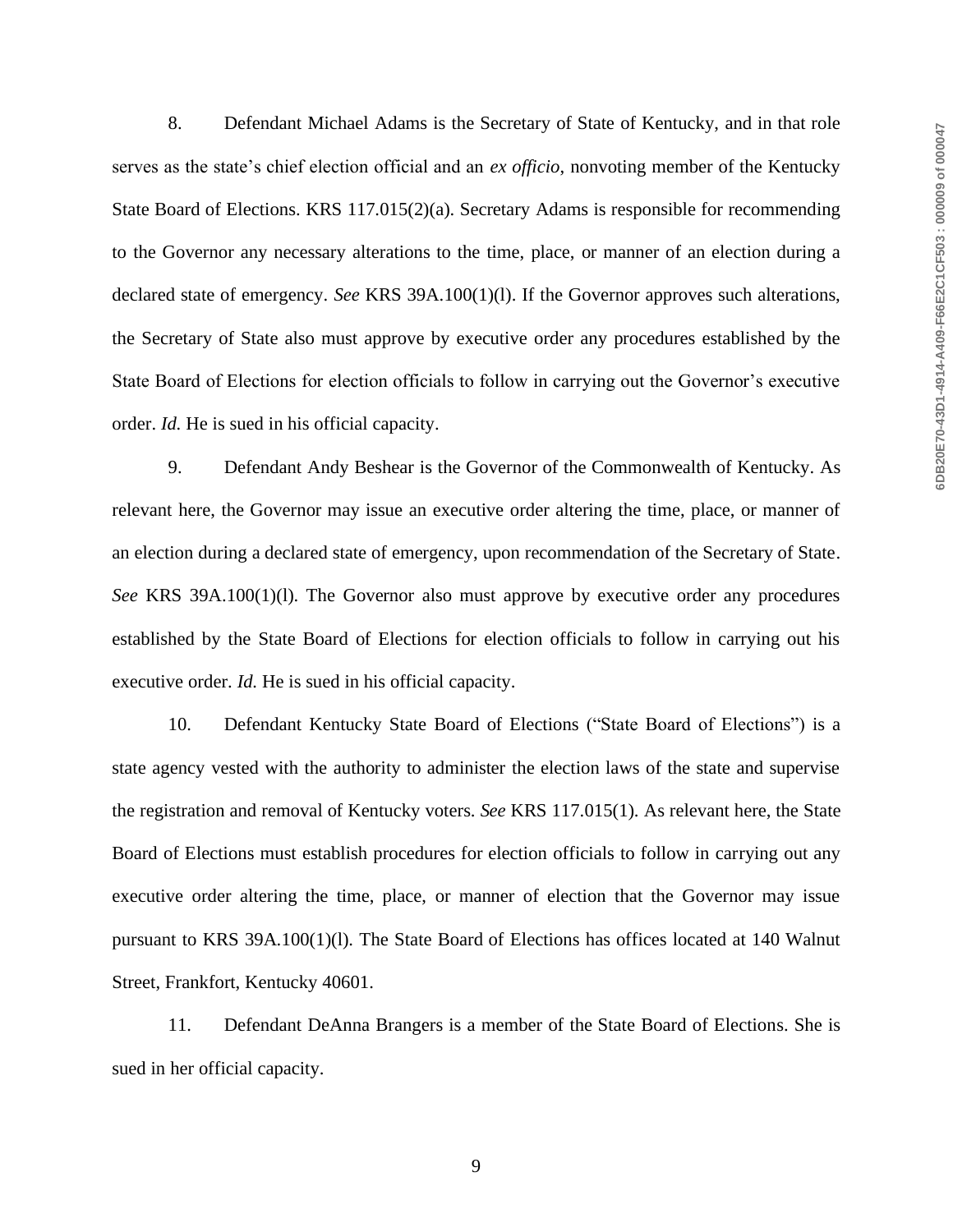12. Defendant Albert B. Chandler III is a member of the State Board of Elections. He is sued in his official capacity.

13. Defendant James Lewis is a member of the State Board of Elections. He is sued in his official capacity.

14. Defendant George Russell is a member of the State Board of Elections. He is sued in his official capacity.

15. Defendant Dwight Sears is a member of the State Board of Elections. He is sued in his official capacity.

16. Defendant Cory Skolnick is a member of the State Board of Elections. He is sued in his official capacity.

17. Defendant Sherry Whitehouse is a member of the State Board of Elections. She is sued in her official capacity.

#### **JURISDICTION AND VENUE**

18. This Court has subject jurisdiction over this matter pursuant to KRS 418.040 and KRS 418.045. This is an actual and justiciable controversy with respect to the enforcement of the election laws in the Commonwealth of Kentucky.

19. Venue is proper in this Court pursuant to KRS 452.480.

## **FACTS**

#### **I. The Covid-19 Pandemic**

**A**. **Covid-19**

20. In December 2019, health officials in mainland China detected a novel coronavirus, SARS-CoV-2, which causes a disease known as Covid-19. On January 30, 2020, the World Health Organization ("WHO") declared Covid-19 to be a Public Health Emergency of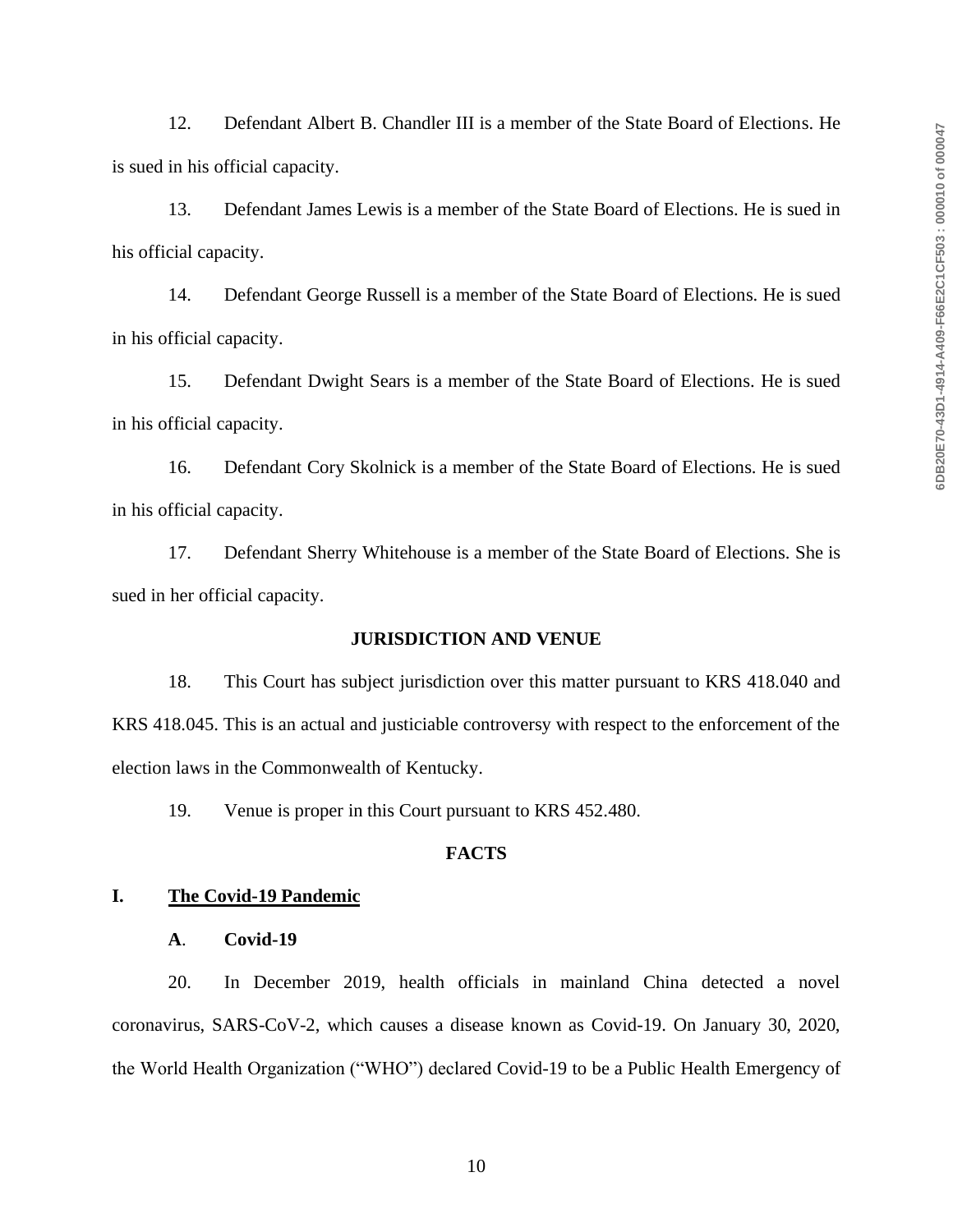International Concern. On March 11, 2020, the WHO declared that it had become a pandemic. Covid-19 has now spread throughout the world, including to every state in the United States and throughout Kentucky.

21. The novel coronavirus that causes Covid-19 continues to spread at an unprecedented pace around the world and within the United States. As of July 27, 2020, there were 4,163,892 confirmed cases in the United States, and there have been 145,982 deaths nationwide.<sup>1</sup> As of that same date, the Commonwealth of Kentucky had confirmed  $27,079$ positive cases of coronavirus and 700 deaths. 2

22. According to the U.S. Centers for Disease Control and Prevention, ("CDC"), individuals are at higher risk of severe complications and death from Covid-19 if they are 65 years or older or have underlying health conditions and diseases, including cancer, chronic kidney disease, chronic obstructive pulmonary disease, serious heart conditions, obesity (body mass index ("BMI") of 30 or higher), Type 2 diabetes, sickle cell disease, and immunocompromised state from a solid organ transplant.<sup>3</sup> It has noted that people with the following conditions *may* be at increased risk from Covid-19: moderate to severe asthma; cerebrovascular disease; cystic fibrosis; hypertension; immunocompromised state from blood or bone marrow transplant, immune deficiencies, HIV, use of corticosteroids, or use of other immune weakening medicines; neurological conditions; liver disease; pregnancy; pulmonary fibrosis; smoking; thalassemia; and Type 1 diabetes. $4$ 

23. Severe Covid-19 cases can cause a wide variety of secondary infections and pathologies, including but not limited to: pneumonia, acute respiratory distress syndrome, kidney

<sup>&</sup>lt;sup>1</sup> See <https://www.cdc.gov/coronavirus/2019-ncov/cases-updates/cases-in-us.html>

<sup>2</sup> *See* [https://govstatus.egov.com/kycovid19.](https://govstatus.egov.com/kycovid19)

<sup>3</sup> *See* [https://www.cdc.gov/coronavirus/2019-ncov/need-extra-precautions/people-with-medical](https://www.cdc.gov/coronavirus/2019-ncov/need-extra-precautions/people-with-medical-conditions.html?CDC_AA_refVal=https%3A%2F%2Fwww.cdc.gov%2Fcoronavirus%2F2019-ncov%2Fneed-extra-precautions%2Fgroups-at-higher-risk.html)[conditions.html?CDC\\_AA\\_refVal=https%3A%2F%2Fwww.cdc.gov%2Fcoronavirus%2F2019-ncov%2Fneed](https://www.cdc.gov/coronavirus/2019-ncov/need-extra-precautions/people-with-medical-conditions.html?CDC_AA_refVal=https%3A%2F%2Fwww.cdc.gov%2Fcoronavirus%2F2019-ncov%2Fneed-extra-precautions%2Fgroups-at-higher-risk.html)[extra-precautions%2Fgroups-at-higher-risk.html.](https://www.cdc.gov/coronavirus/2019-ncov/need-extra-precautions/people-with-medical-conditions.html?CDC_AA_refVal=https%3A%2F%2Fwww.cdc.gov%2Fcoronavirus%2F2019-ncov%2Fneed-extra-precautions%2Fgroups-at-higher-risk.html) 4 *Id.*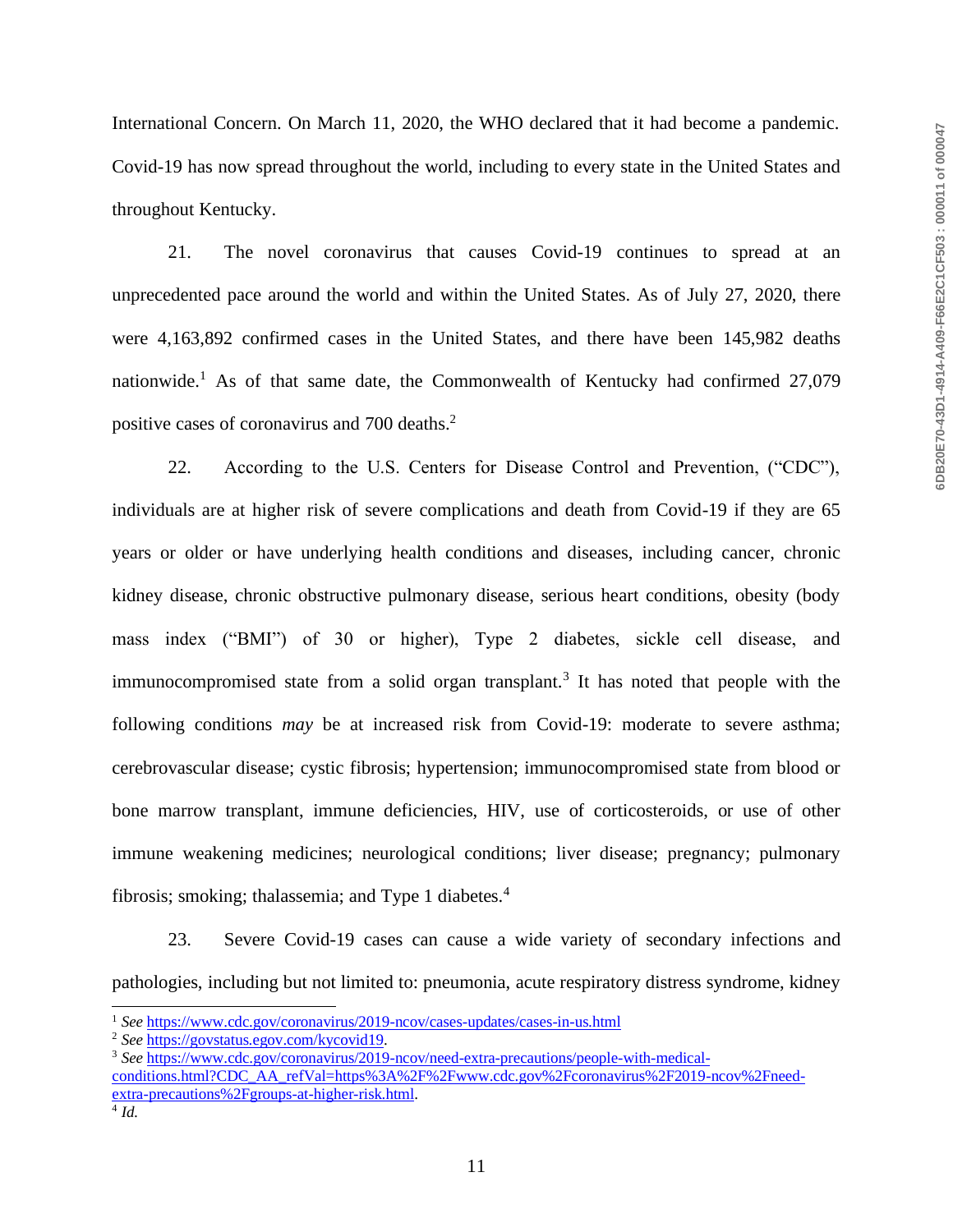failure, liver failure, strokes, heart attacks, cardiac inflammation, and gastrointestinal infections, among others. Furthermore, everyone is at some risk of severe complications and death from Covid-19, as health officials have recently associated Covid-19 with pulmonary embolism and stroke in younger patients without known risk factors and inflammatory disease in young children. In critical cases, some patients need to be intubated and put on a ventilator. Many critical care patients ultimately die.

24. There is also evidence that individuals of color are dying of Covid-19 at a higher rate than other demographic groups. *See, e.g.*, P. Bailey, *Black Kentuckians are dying at 2.5x rate from the coronavirus, Gov. Beshear says, Courier Journal (Apr. 11, 2020).*<sup>5</sup> As of July 27, 2020, the Commonwealth's Covid dashboard showed that 14.59 percent of all those who have died from the virus in Kentucky are Black,<sup>6</sup> even though Kentucky's population is only 8.5 percent Black.<sup>7</sup>

25. Residents age 60 or older have also been disproportionately impacted, with over 90 percent of deaths in the state occurring in this age group.<sup>8</sup> This disparity could have serious implications for Kentucky elections and turnout, as voters age 65 or older comprised approximately 24 percent of Kentucky's electorate in the  $2018$  general election<sup>9</sup> and 18 percent in the 2016 general election.<sup>10</sup>

<sup>5</sup> *See* [https://www.courier-journal.com/story/news/2020/04/11/gov-beshear-black-kentuckians-dying-higher-rate](https://www.courier-journal.com/story/news/2020/04/11/gov-beshear-black-kentuckians-dying-higher-rate-covid-19/2977722001/)[covid-19/2977722001/](https://www.courier-journal.com/story/news/2020/04/11/gov-beshear-black-kentuckians-dying-higher-rate-covid-19/2977722001/)

<sup>6</sup> *See* KDPH COVID-19 Dashboard,

[https://experience.arcgis.com/experience/647a7cae97c64091b63fee0bd55b140c.](https://experience.arcgis.com/experience/647a7cae97c64091b63fee0bd55b140c)

<sup>7</sup> *See* Kentucky Quick Facts, US Census Bureau, [https://www.census.gov/quickfacts/fact/table/KY/PST045219.](https://www.census.gov/quickfacts/fact/table/KY/PST045219) <sup>8</sup> KDPH, *supra* note 6.

<sup>9</sup> Table 4c, *Voting and Registration in the Election of November 2018*, U.S. CENSUS BUREAU (Apr. 23, 2019), [https://www.census.gov/data/tables/time-series/demo/voting-and-registration/p20-583.html.](https://www.census.gov/data/tables/time-series/demo/voting-and-registration/p20-583.html)

<sup>&</sup>lt;sup>10</sup> Table 4c, *Voting and Registration in the Election of November 2016*, U.S. CENSUS BUREAU (May 10, 2017), [https://www.census.gov/data/tables/time-series/demo/voting-and-registration/p20-580.html.](https://www.census.gov/data/tables/time-series/demo/voting-and-registration/p20-580.html)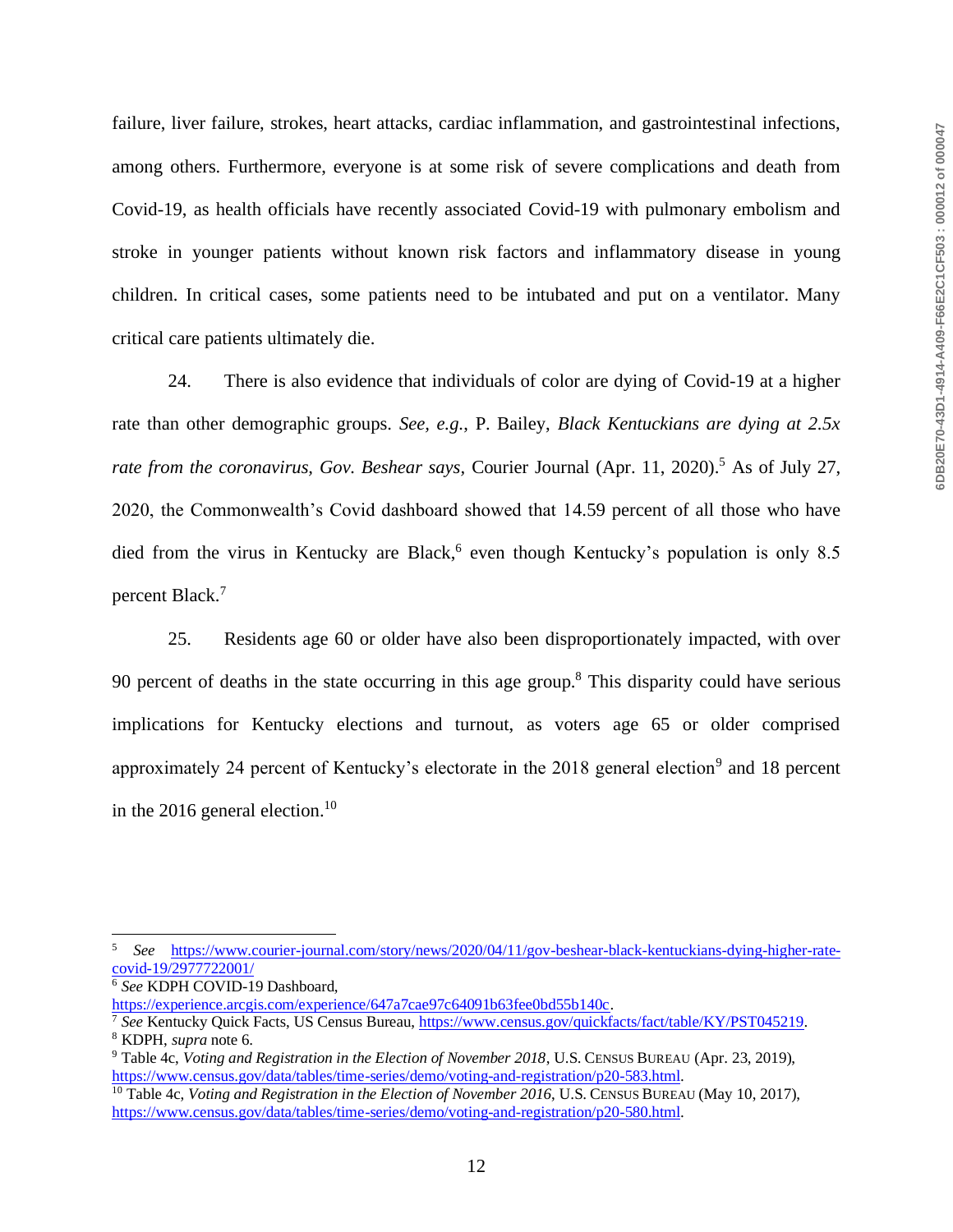26. Additionally, according to the Kaiser Family Foundation, 44 percent of adults in Kentucky are at risk of severe illness from Covid-19.<sup>11</sup>

27. The CDC has warned that asymptomatic Covid-19-positive individuals can transmit the disease to others. As a result, individuals can spread the disease for a week or more before realizing they are infected, facilitating rapid contagion. Currently, there are no pharmacological treatments or vaccinations that have been shown to significantly alter the trajectory of the Covid-19 outbreak. Leading epidemiology experts anticipate that the pandemic will continue into the fall and winter of 2020, at a minimum.

#### **B. Kentucky's Response to Covid-19**

#### **1. Healthy at Home / Healthy at Work**

28. Governor Beshear declared a State of Emergency ("State of Emergency") on March 6, 2020, which remains in effect as of the date of this filing. *See* Exec. Order 2020-215. Shortly thereafter the Governor issued a series of executive orders and recommendations, known informally as the "Healthy at Home" initiative, designed to combat the spread of Covid-19. Among other things, the Commonwealth closed schools, daycare centers, non-life-sustaining businesses, restaurants (except for takeout service), and bars; prohibited non-essential medical procedures; and suspended visits to nursing homes and prisons in all but narrow circumstances.<sup>12</sup>

29. Researchers at the University of Kentucky concluded that these social distancing and other measures dramatically decreased the transmission of Covid-19: "by April 25, Kentucky would have had 44,482 confirmed Covid-19 cases without social distancing

<sup>11</sup> "Adults at Higher Risk of Serious Illness if Infected with Coronavirus," *State Data and Policy Actions to Address Coronavirus*, Kaiser Family Fdn. (July 14, 2020), [https://www.kff.org/coronavirus-covid-19/issue-brief/state-data](https://www.kff.org/coronavirus-covid-19/issue-brief/state-data-and-policy-actions-to-address-coronavirus/)[and-policy-actions-to-address-coronavirus/.](https://www.kff.org/coronavirus-covid-19/issue-brief/state-data-and-policy-actions-to-address-coronavirus/)

 $12$  A list of the actions taken by the Governor may be found at<https://governor.ky.gov/covid19.>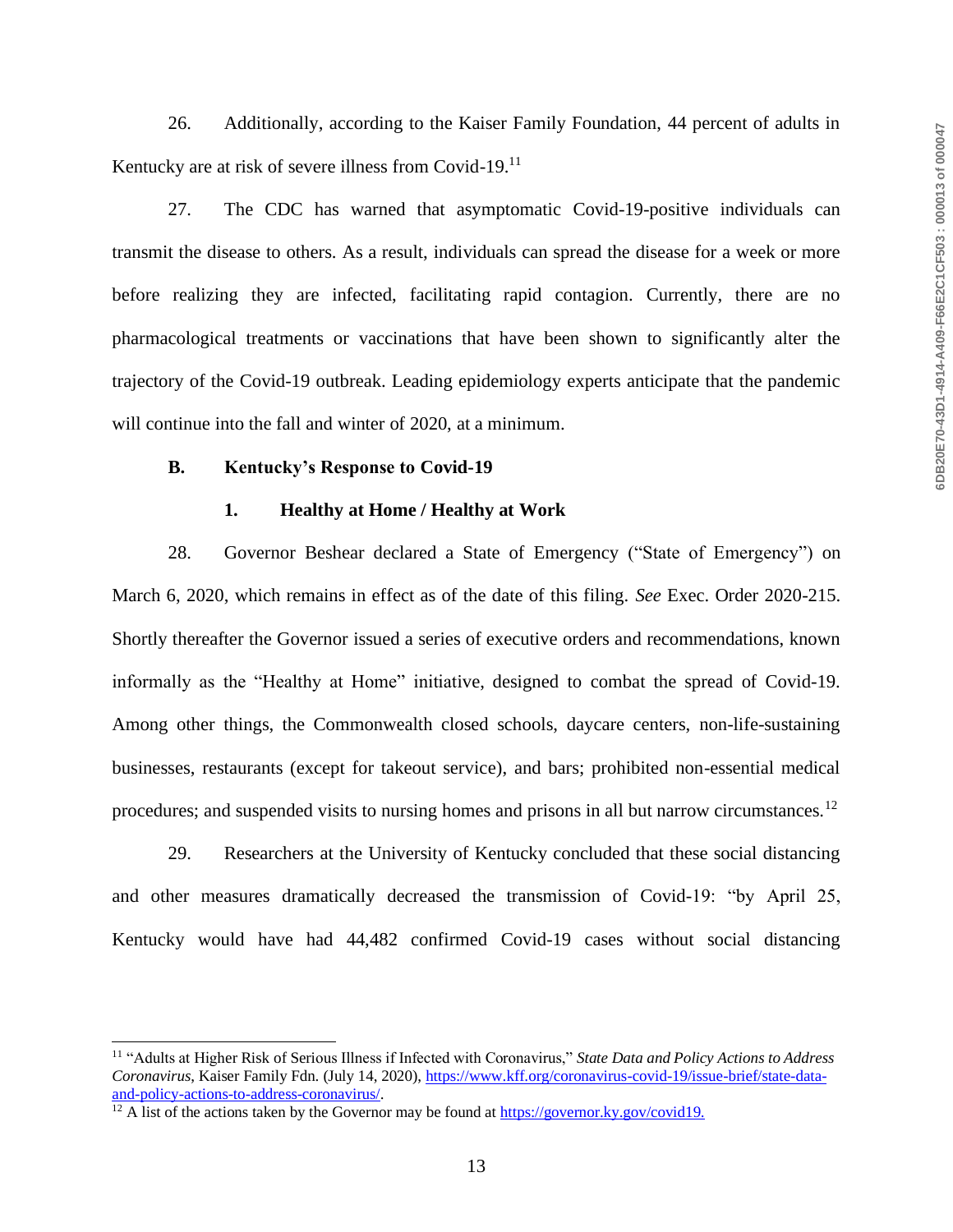restrictions, as opposed to the 3,857 actually observed."<sup>13</sup> "Under the assumption that individuals who did not become confirmed cases as a result of these restrictions would have died at the same rate," the researchers also concluded that social distancing requirements "have prevented more than 2,000 fatalities" in the commonwealth. *Id.*

30. In early May, Governor Beshear began announcing plans for a phased reopening of the state's economy, known as "Healthy at Work."<sup>14</sup> "Before any reopening can begin" under this plan, "the Governor will determine whether Kentucky has met certain public health benchmarks" that "are based on the White House's Guidelines for Reopening America." *Id.* Those benchmarks include: "14 days of decreasing cases," "[i]ncreased testing capacity on contact tracing," "[p]ersonal protective equipment (PPE) availability," "[a]bility to protect at-risk populations," "ability to social distance and follow the CDC's guidelines on large gatherings," "[p]reparedness for possible future spike," and "[s]tatus of vaccine and treatment." *Id.* The Governor has declared that "[n]o reopening will occur until the Governor determines Kentucky has met these benchmarks." *Id.*

31. Under Phase 1 of the Healthy at Work plan, certain industries were allowed to reopen (including manufacturing, distribution, construction, car dealerships, pet care, and photography) on May 11, so long as employers complied with the "10 Rules to Reopening" plus any industry-specific guidance. That means that all businesses reopening must "[c]ontinue telework where possible," adopt a "[p]hased return to work" schedule; use "[o]nsite temperature/health checks," require "[u]niversal masks and other necessary PPE," "[c]lose common areas," "[e]nforce social distancing," "[l]imit face-to-face meetings," provide "[s]anitizer/hand wash stations" and "[s]pecial accommodations," and develop and implement a

<sup>13</sup> *See* [http://isfe.uky.edu/research/2020/did-social-distancing-measures-kentucky-help-flatten-covid-19-curve.](http://isfe.uky.edu/research/2020/did-social-distancing-measures-kentucky-help-flatten-covid-19-curve)

<sup>14</sup> *See* [https://govstatus.egov.com/ky-healthy-at-work.](https://govstatus.egov.com/ky-healthy-at-work)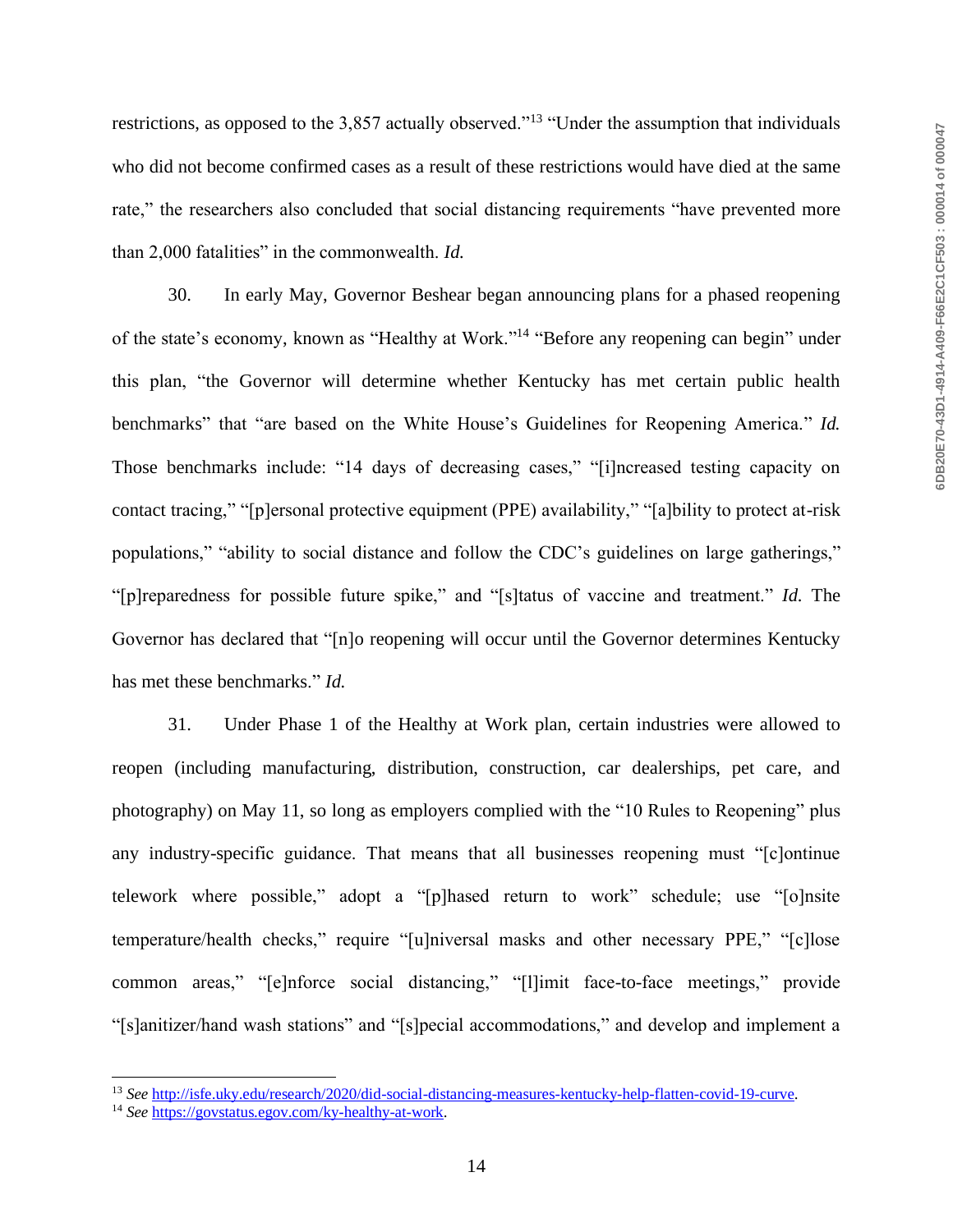"[t]esting plan."<sup>15</sup> Phase 1 also permitted office-based businesses to reopen at no more than 50 percent capacity, and for horse racing to resume without any spectators. The Governor made clear that such reopening activities would only continue if they did not threaten progress in the state's fight against Covid-19.

32. In Phase 2 of the Healthy at Work plan, the Governor announced a staged reopening of other types of businesses, including restaurants at 33 percent indoor capacity (May 22), movie theaters and gyms (June 1), campgrounds (June 11), and child care centers at reduced capacity (June 15). Once again, each of these businesses had to comply with the state's 10 rules for staying healthy at work, plus industry-specific guidance.

33. Predictably, once Kentucky began reopening businesses and other activities, cases of Covid-19 began to arise again.<sup>16</sup>

34. Epidemiologists and infectious disease specialists have already concluded that there will very likely be equal or greater transmission of Covid-19 in the United States this fall. Dr. Anthony Fauci, Director of the National Institute of Allergy and Infectious Diseases, has said a second wave of infections in the United States is "inevitable," and the CDC's Director Robert Redfield has said that wave may "be even more difficult than the one we just went through." South Korea, Germany, and China are already seeing a resurgence of Covid-19 after loosening restrictions in response to declining new Covid-19 cases.

35. Pointing to the spread of Covid-19 cases in southern hemisphere countries as those regions enter their winter seasons, Dr. Fauci remarked, "And if, in fact, they have a substantial outbreak, it will be inevitable that we need to be prepared that we'll get a cycle

<sup>15</sup> *See* [https://kentucky.gov/Pages/Activity-stream.aspx?n=GovernorBeshear&prId=147.](https://kentucky.gov/Pages/Activity-stream.aspx?n=GovernorBeshear&prId=147)

<sup>16</sup> *See* R. Van Velzer, *Kentucky Coronavirus Cases Are Trending Upward*[, https://www.wkyufm.org/post/kentucky](https://www.wkyufm.org/post/kentucky-coronavirus-cases-are-trending-upward#stream/0)[coronavirus-cases-are-trending-upward#stream/0](https://www.wkyufm.org/post/kentucky-coronavirus-cases-are-trending-upward#stream/0) (June 10, 2020) (quoting University of Louisville epidemiologist Forest Arnold).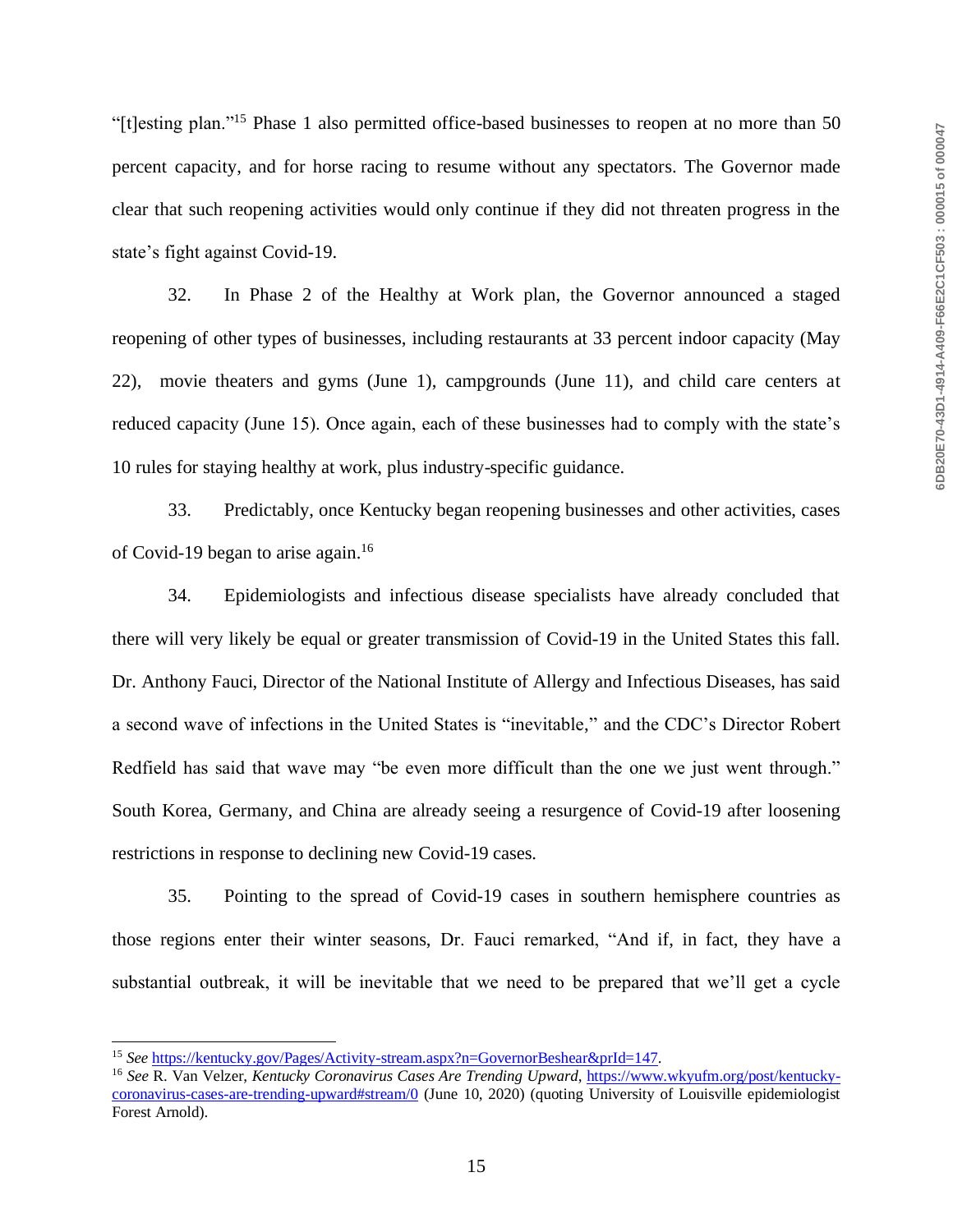around the second time." He concluded, "[W]e really need to be prepared for another cycle." Furthermore, experts from the Harvard T.H. Chan School of Public Health's Center for Communicable Disease Dynamics warned that, to avoid exceeding hospital critical care capacities, prolonged or intermittent social distancing may be necessary into 2022.

36. It is therefore clear that measures to mitigate against the spread of Covid-19 are far from temporary and similar measures will likely be required for the remainder of 2020.

# **2. Absentee Voting During the Pandemic**

37. Secretary Adams has admitted that Kentucky does not have the resources necessary to hold a normal election during the Covid-19 pandemic:

We just don't have enough locations that are capable of social distancing. We don't have enough poll workers. Normally it takes 3,600 voting locations and nearly 16,000 poll workers. We don't have the locations. A lot of our locations are nursing homes, or locations that are closed, like schools. And we don't have people running up to volunteer to be poll workers.<sup>17</sup>

Of these 16,000 poll workers, "9,000 of them are over the age of 65."<sup>18</sup>

38. In his public comments, Secretary Adams also has acknowledged that expanded absentee voting is necessary during the Covid-19 pandemic to ensure a "free and fair" election as required by Kentucky's Constitution: "[Elections] must be fair, which is why I'm ensuring valid integrity in this plan, but they must also be free, meaning we have to make it possible for people to freely vote without unnecessarily risking their personal safety or that of others."<sup>19</sup>

39. Recognizing that Covid-19 presents unique challenges to Kentucky's electoral process, the Defendants in this case took decisive and sensible action to ensure that Kentuckians

<sup>17</sup> *See* J. Pitts, *Kentucky Secretary of State Adams says changes to voting for primary elections will keep people safe and make needed improvements to system* (May 12, 2020 Interview) ("Kentucky Bottom Line Interview"), [https://kychamberbottomline.com/2020/05/12/kentucky-secretary-of-state-adams-says-changes-to-voting-for](https://kychamberbottomline.com/2020/05/12/kentucky-secretary-of-state-adams-says-changes-to-voting-for-primary-elections-will-keep-people-safe-and-make-needed-improvements-to-system/)[primary-elections-will-keep-people-safe-and-make-needed-improvements-to-system/.](https://kychamberbottomline.com/2020/05/12/kentucky-secretary-of-state-adams-says-changes-to-voting-for-primary-elections-will-keep-people-safe-and-make-needed-improvements-to-system/)

<sup>18</sup> *See* Kentucky Tonight, *Interview of Michael Adams* (March 3, 2020), [https://www.ket.org/program/kentucky](https://www.ket.org/program/kentucky-tonight/health-legal-and-voting-issues-during-the-covid-19-outbreak/)[tonight/health-legal-and-voting-issues-during-the-covid-19-outbreak/.](https://www.ket.org/program/kentucky-tonight/health-legal-and-voting-issues-during-the-covid-19-outbreak/)

<sup>19</sup> *See* Ky Secretary of State, *This is not a mail-only election* (June 6, 2020 filmed presentation), [https://www.sos.ky.gov/elections/Pages/2020-Primary-Updates.aspx.](https://www.sos.ky.gov/elections/Pages/2020-Primary-Updates.aspx)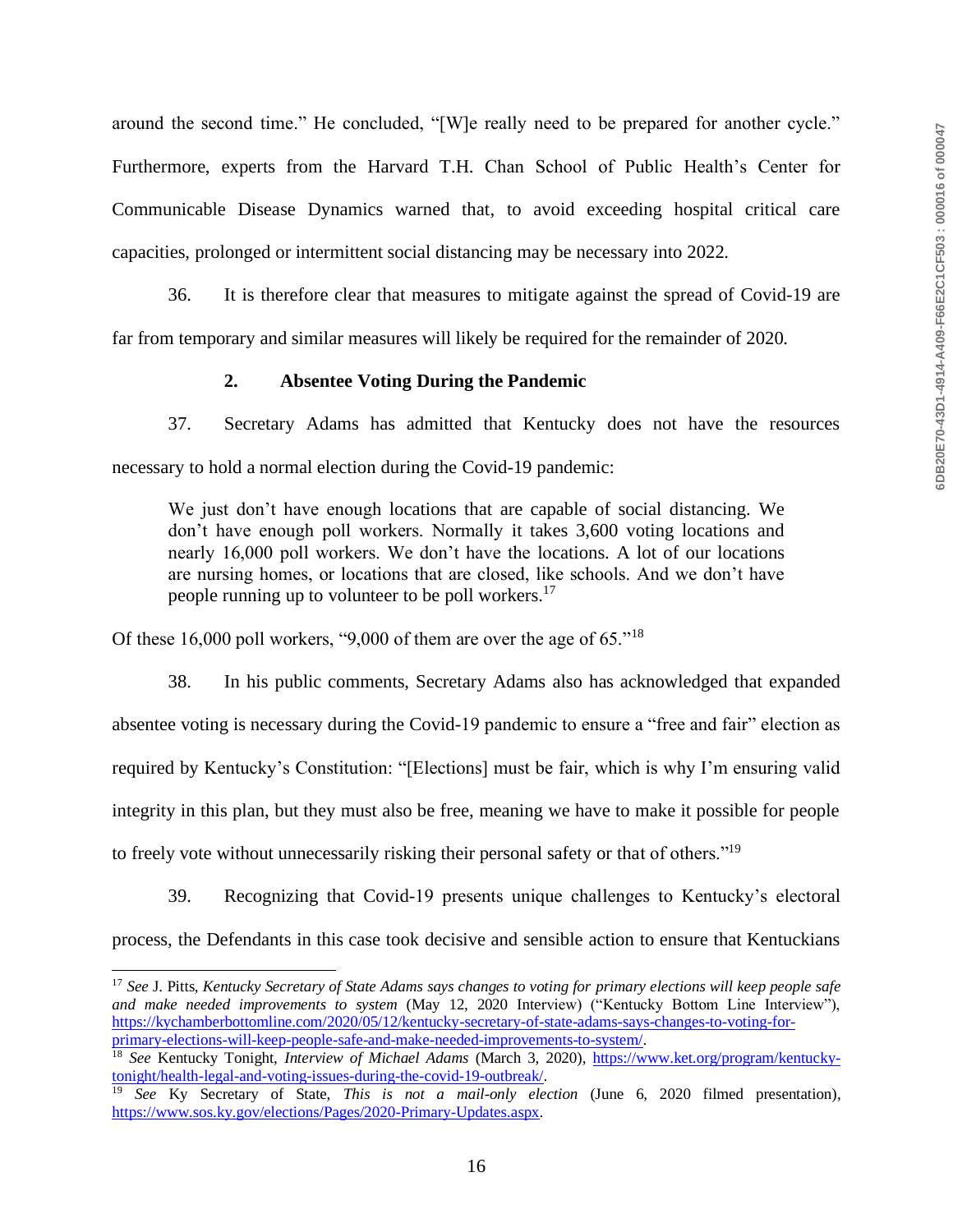would have a meaningful chance to vote in the 2020 primary elections despite the Covid outbreak.

40. On March 16, 2020, Secretary Adams sent a letter to Governor Beshear recommending that he "declare by executive order that all Kentucky elections scheduled for May 19, 2020—including the Democratic and Republican primary elections, special elections and local option elections—shall be delayed by thirty-five (35) days, and that such elections shall take place on June 23, 2020." *See* Letter from Sec. Adams to Gov. Beshear (Mar. 16, 2020).<sup>20</sup>

41. Governor Beshear agreed and issued Executive Order 2020-236 that same day. That executive order noted that Covid-19 "continues to endanger public health and safety and, if not contained, threatens to overwhelm the Commonwealth's resources." It also recognized that "state and local governments share responsibility for the protection of public health, safety, and security and for taking appropriate actions to ensure the provision of essential public services." In light of these—and other—concerns, the Governor ordered that (1) "[a]ll Kentucky elections scheduled for May 19, 2020 . . . are delayed until Tuesday, June 23, 2020" and (2) "[t]he Kentucky State Board of Elections shall establish procedures for election officials to follow pursuant to this Order."

42. The following month, the Secretary of State sent the Governor another letter, this time recommending a modification to the manner in which the primary would be conducted. *See* Letter from Sec. Adams to Gov. Beshear (Apr. 23, 2020).<sup>21</sup> Specifically, he recommended that the Governor issue an executive order directing the State Board of Elections to issue an emergency regulation that, among other things:

<sup>20</sup> *See* [https://twitter.com/KYSecState/status/1239654331487576065.](https://twitter.com/KYSecState/status/1239654331487576065)

<sup>&</sup>lt;sup>21</sup> *See* https://governor.ky.gov/attachments/20200423 Ltr-from-Sec-of-State-Adams.pdf.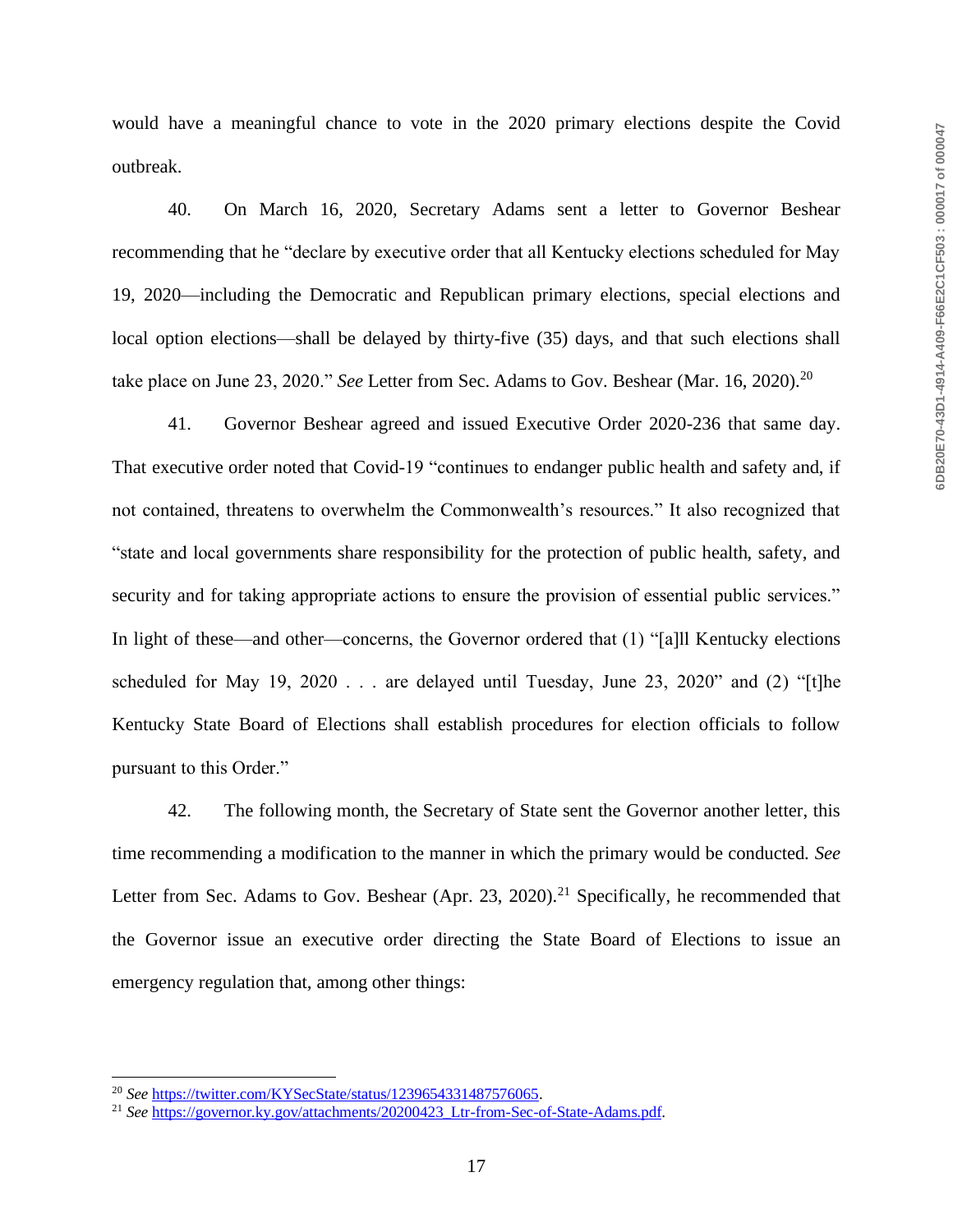a. "defines the term 'medical emergency,' undefined by Kentucky Revised Statutes section 117.077, to include 'a reasonable fear of infection or transmission during a state of public health emergency declared by the Governor'";

b. provides, notwithstanding KRS 117.077, that "an application for an absentee ballot due to a medical emergency a) shall not require the applicant to state that the emergency condition occurred within 14 days of the election, b) need not be notarized, and c) shall entitle the applicant, upon verification of the application, to vote absentee, by mail or in person, if otherwise a lawful voter" and requires the creation of a new absentee ballot application consistent with these requirements;

c. "empower[s] all county clerks to conduct in-person absentee voting on June 8-13, 2020, June 15-20, 2020, and June 22, 2020" (or earlier dates); and

d. requires the creation of "a secure online portal for the request of an absentee ballot by a registered voter."

43. Once again, Governor Beshear agreed with the recommendation. On April 24, 2020, he issued Executive Order No. 2020-296.<sup>22</sup> That order began by reiterating that federal and state public health officials "have recommended that everyone practice social distancing, meaning staying home as much as possible and otherwise maintaining six feet of distance from other individuals, to minimize the spread of the disease." It further noted, "[w]here people congregate unnecessarily, or fail to follow adequate social distancing practices, they are spreading the disease . . .." The Governor announced that he was therefore accepting the Secretary of State's recommendation "to ensure that Kentuckians can exercise their right to vote while remaining healthy at home." The Governor's executive order provided, among other things, that:

<sup>&</sup>lt;sup>22</sup> See [https://governor.ky.gov/attachments/20200424\\_Executive-Order\\_2020-296\\_SOE-Relating-to-Elections.pdf](https://governor.ky.gov/attachments/20200424_Executive-Order_2020-296_SOE-Relating-to-Elections.pdf)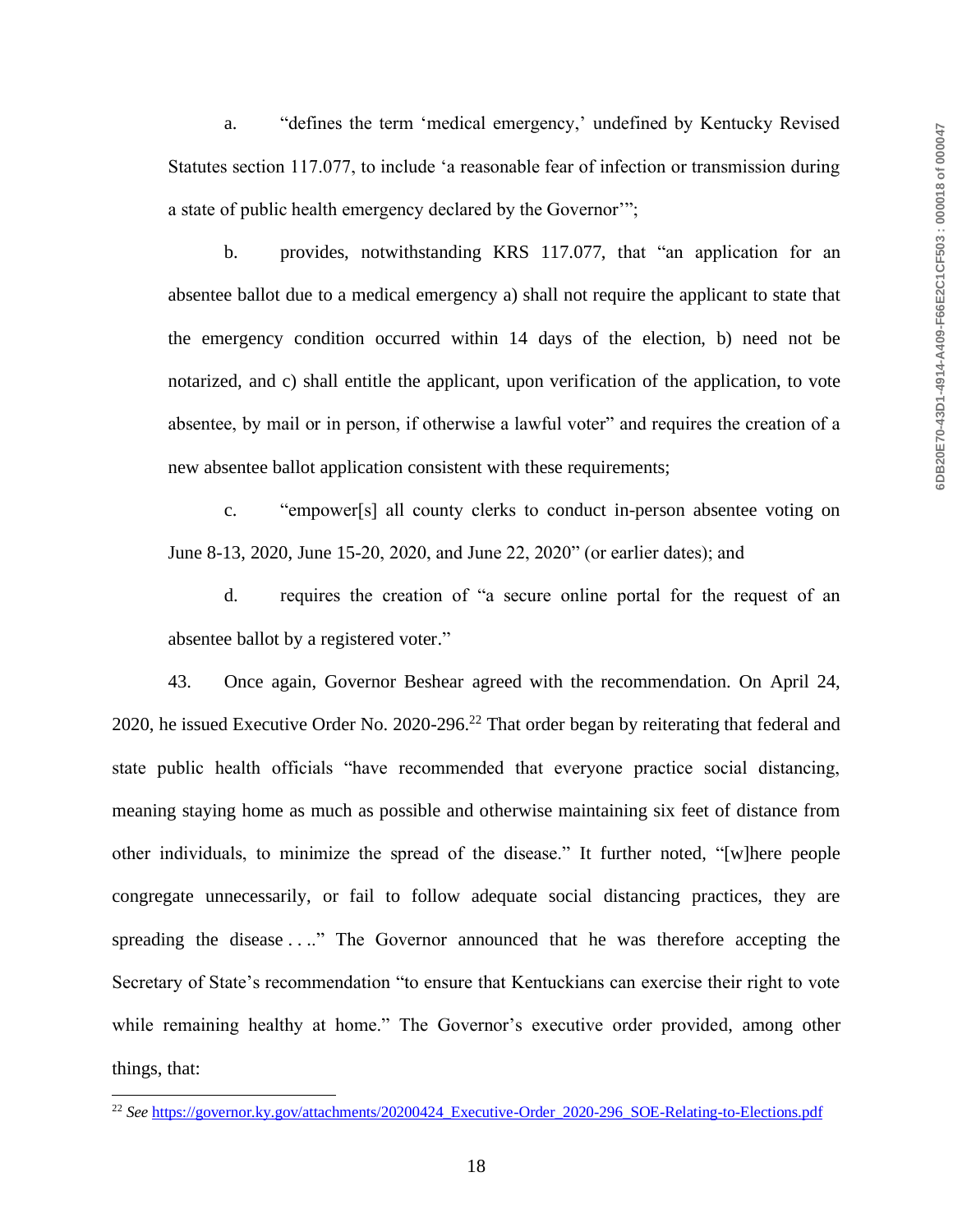a. "All Kentuckians should utilize absentee voting by mail for the June 23, 2020 primary election if they are able to do so";

b. "The State Board of Elections shall promulgate emergency regulations to provide for such expanded absentee voting by mail" and to "create a secure online portal that will allow voters to request that the absentee ballot be mailed to them";

c. "The State Board of Elections shall take all reasonable steps to ensure the safety of county clerks and poll workers when direct voting (not by mail) is necessary"; and

d. "The State Board of Elections shall promulgate such additional emergency regulations as are necessary to ensure that Kentuckians can safely exercise their right to vote in the June 23, 2020 primary election, while protecting the safety of Kentucky's county clerks and poll workers. The additional regulations shall be consistent with the April 23, 2020 recommendations of Secretary of State Adams, which are incorporated by reference herein."

44. The State Board of Elections subsequently issued these emergency regulations. *See* 31 KAR 4:190E, Procedures for June 23, 2020 Elections.<sup>23</sup>

45. Among other things, the emergency regulations:

a. Provide that "Notwithstanding KRS 117.077, an application for an absentee ballot due to medical emergency a) shall not require the applicant to state that the emergency condition occurred within 14 days of the election, b) need not be notarized, and c) shall entitle the applicant, upon verification of the application, to vote

<sup>&</sup>lt;sup>23</sup> See https://content.govdelivery.com/attachments/KYSOS/2020/05/01/file\_attachments/1441085/SBE% [20Covid19%20Emergency%20Regulation.pdf](https://content.govdelivery.com/attachments/KYSOS/2020/05/01/file_attachments/1441085/SBE%20Covid19%20Emergency%20Regulation.pdf)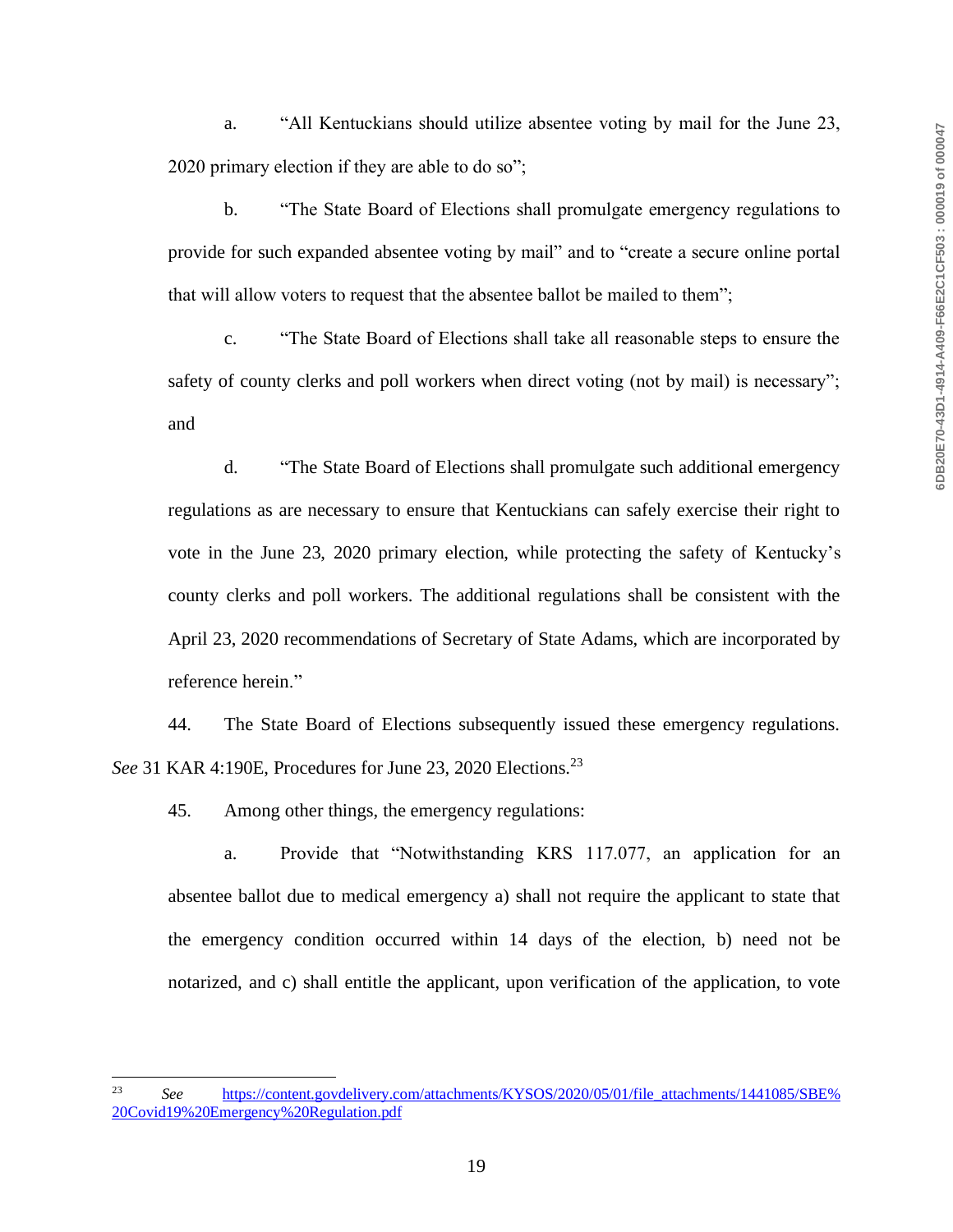by absentee, by mail or in person by appointment, as advised, if otherwise a lawful voter." 31 KAR 4:190E, § 3;

b. Require the State Board of Elections to "send a non-forwarding postcard to every registered voter of the Commonwealth to inform them of the changes being made to the June 23, 2020 elections as a result of the COVID-19 pandemic, as well as the steps the voter must take to request an absentee ballot through the SBE secure online portal or by calling their County Clerk." 31 KAR 4:190E, § 4. That postcard must "advise voters that, if they will vote in person absentee or in person on election day, they are advised to make an appointment with their County Clerk." *Id.*

c. Require the State Board of Elections to "establish a secure online portal that will allow voters to request an absentee ballot through the submission of personally identifiable information," which shall "serve as an absentee application in lieu of SBE's 'Medical Emergency Application to Vote Absentee' form." 31 KAR 4:190E, § 5. The online portal must "transmit the request to the County Clerk of the county in which the requester is registered to vote," who must in turn "transmit to the voter an absentee ballot within seven (7) days." *Id.* The State Board of Elections also was required "to County Clerks a unique barcode for each voter's ballot envelope, providing the ability to track the ballot as it [is] mailed out and received back, in order to certify the movement of the ballot through the postal system and to issue voter credit." *Id.*

d. Provide a deadline for county clerks to mail absentee ballots that "have the return postage paid for by the State Board of Elections." 31 KAR 4:190E, § 6. The regulation also requires county clerks to count any ballot "delivered by the United States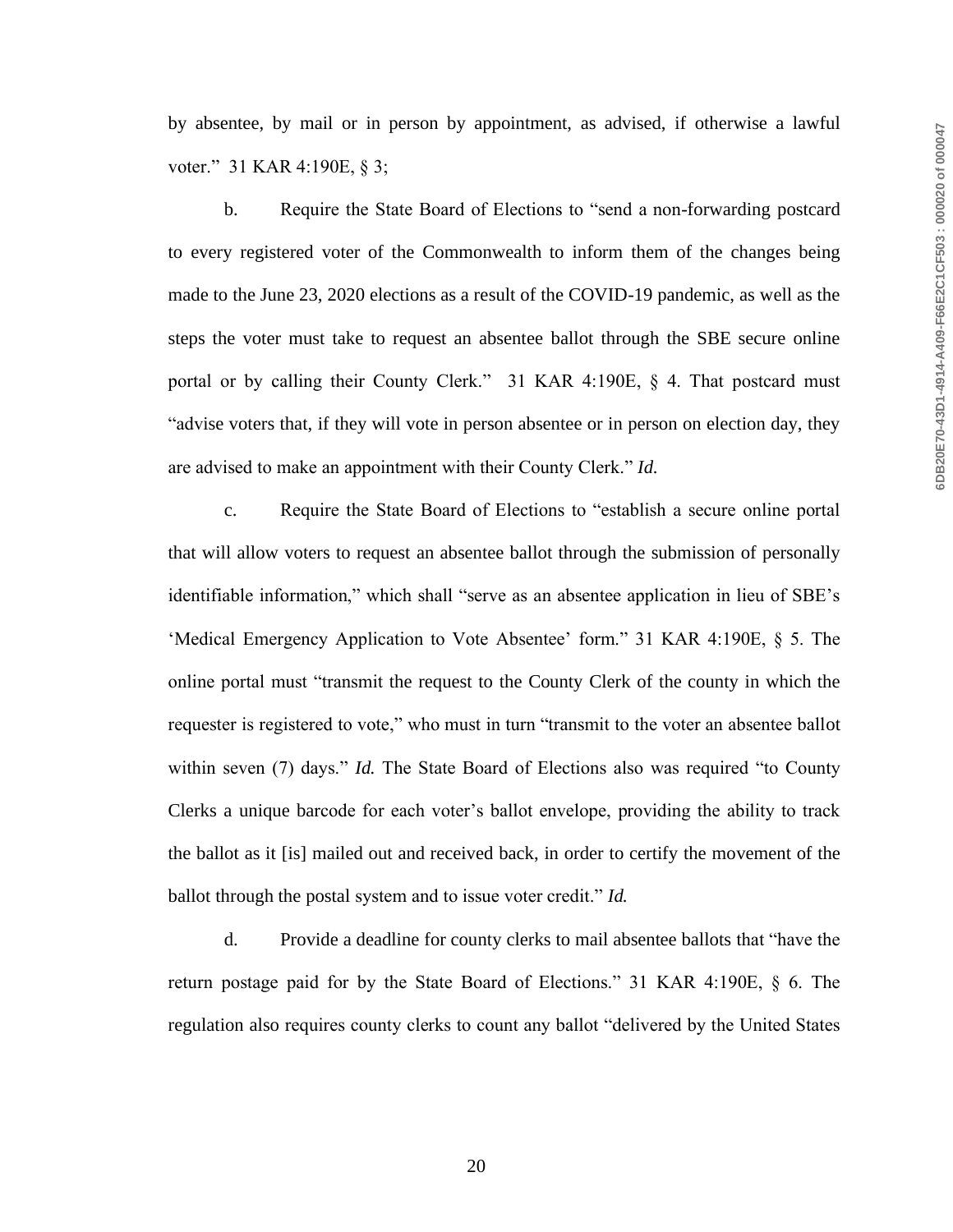Postal Service and bearing a postmark of [the primary election date] or earlier" if received by a specified date. *Id.*

e. Provide an opportunity for voters to cure any signature problems with mail-in ballots. Specifically, the emergency regulations direct that "[i]f a signature match cannot be made, the County Board of Elections, absentee ballot processing committee, or the County Clerk shall make a reasonable effort to contact the voter using the contact information provided by the voter's absentee ballot application, and provide the voter with a timeframe and manner in which the voter may cure the discrepancy." 31 KAR 4:190E, § 9.

f. Require county clerks to "make their offices and telephone lines available for the purpose of allowing registered voters of their respective counties to schedule appointments to vote absentee in-person by appointment . . . no fewer than 5 days per week in the two weeks before the week of election day." 31 KAR 4:190E, § 10. "Appointments shall be consistent with public health and social-distancing standards and every reasonable effort shall be undertaken by County Clerks to see that in-person absentee voting is implemented in a manner that limits direct contact between voters, other voters, and election officials, and shall be conducted throughout the Clerk's business hours." *Id.* <sup>24</sup>

46. Secretary Adams assured Kentucky voters that, during an election held under these emergency regulations, election officials continue to employ appropriate safeguards against fraud. In a recent interview, he stated: "There's no one who's tougher on election fraud than I

<sup>24</sup> Defendant Adams himself exercised his option to vote early under these absentee voting rules. *See* Michael Adams (@KYSecState), Twitter (Jun. 19, 2020, 9:01 PM), https://twitter.com/KYSecState/status/ [1274145199921528832](https://twitter.com/KYSecState/status/1274145199921528832) ("I voted today by dropping my absentee ballot in the dropbox, and I checked out Jefferson County's early voting operation at KY Fairgrounds. No lines! If you didn't get an absentee ballot, vote here on Monday and beat Tuesday's lines!").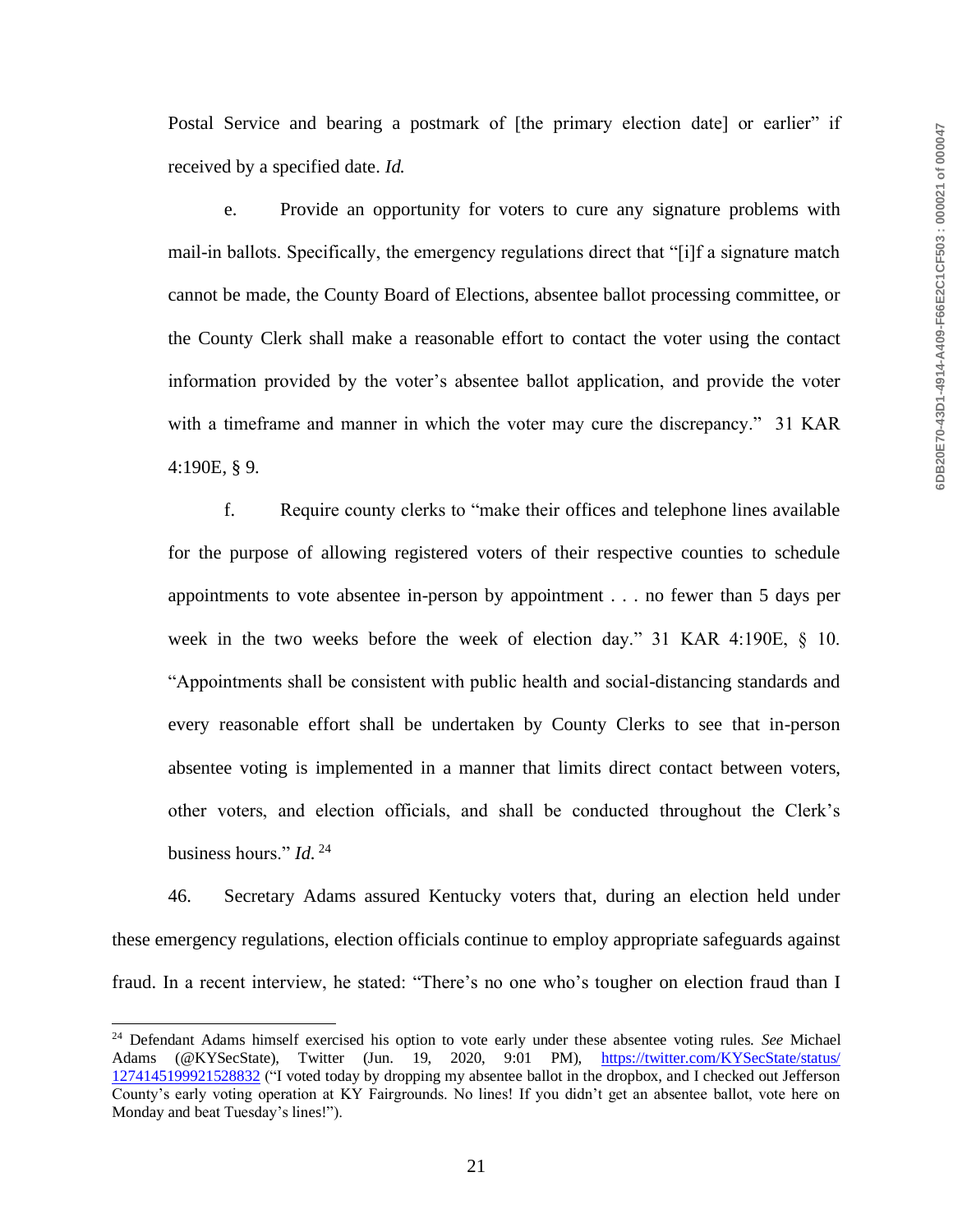am. I believe in [ballot integrity] which is why I built so many safeguards into this system. . . . As a whole, it's a very safe system."<sup>25</sup>

47. Secretary Adams also launched an educational campaign around mail-in ballots with the slogan, "Easy to vote, hard to cheat."<sup>26</sup> His goal was to explain to voters that "absentee" voting is a great concept and there are laws in place about how it works." Secretary Adams stated that he is "much more concerned about voter confusion than I am about people trying to steal an election."

48. With respect to the June primary election, Secretary Adams recognized that, by "expanding absentee voting – with appropriate safeguards" and "adopting in-person voting methods that limit personal contact, we prevent Mother Nature from disenfranchising Kentucky voters, while we also protect the lives of both our voters and our poll workers."<sup>27</sup>

49. The emergency regulations worked just as intended. As Secretary Adams noted in a June 30 press conference discussing the election results,  $^{28}$  turnout under the emergency voting rules was "pretty amazing," with numbers last seen in 2008 during the competitive primary between Barack Obama and Hillary Clinton. (*Id.* at 1:00). Of these votes, "approximately 80- 85% of votes were cast absentee." (*Id.* at 1:50).

50. Indeed, the process was in many ways smoother than expected: "We thought we'd have a lot more ballots that had problems than we did." (*Id.* at 2:00). Secretary Adams

<sup>25</sup> Kentucky Bottom Line Interview, *available at*: [https://kychamberbottomline.com/2020/05/12/kentucky-secretary](https://kychamberbottomline.com/2020/05/12/kentucky-secretary-of-state-adams-says-changes-to-voting-for-primary-elections-will-keep-people-safe-and-make-needed-improvements-to-system/)[of-state-adams-says-changes-to-voting-for-primary-elections-will-keep-people-safe-and-make-needed](https://kychamberbottomline.com/2020/05/12/kentucky-secretary-of-state-adams-says-changes-to-voting-for-primary-elections-will-keep-people-safe-and-make-needed-improvements-to-system/)[improvements-to-system/](https://kychamberbottomline.com/2020/05/12/kentucky-secretary-of-state-adams-says-changes-to-voting-for-primary-elections-will-keep-people-safe-and-make-needed-improvements-to-system/)

<sup>26</sup> *See* M. Ye Hee Lee, *Kentucky braces for possible voting problems in Tuesday's primary amid signs of high turnout*, WashingtonPost.com (June 19, 2020), *available at*: [https://www.washingtonpost.com/politics/kentucky](https://www.washingtonpost.com/politics/kentucky-braces-for-possible-voting-problems-in-tuesdays-primary-amid-signs-of-high-turnout/2020/06/19/b7b960ce-b199-11ea-8f56-63f38c990077_story.html)[braces-for-possible-voting-problems-in-tuesdays-primary-amid-signs-of-high-turnout/2020/06/19/b7b960ce-b199-](https://www.washingtonpost.com/politics/kentucky-braces-for-possible-voting-problems-in-tuesdays-primary-amid-signs-of-high-turnout/2020/06/19/b7b960ce-b199-11ea-8f56-63f38c990077_story.html) [11ea-8f56-63f38c990077\\_story.html](https://www.washingtonpost.com/politics/kentucky-braces-for-possible-voting-problems-in-tuesdays-primary-amid-signs-of-high-turnout/2020/06/19/b7b960ce-b199-11ea-8f56-63f38c990077_story.html)

<sup>27</sup> Press Release, *Secretary of State Adams Offers Details on Plan for June 23 Election* (Apr. 24, 2020), *available at* [https://kentucky.gov/Pages/Activity-stream.aspx?n=SOS&prId=310.](https://kentucky.gov/Pages/Activity-stream.aspx?n=SOS&prId=310)<br>
See WEVT

<sup>28</sup> *See* WKYT, *Secretary of State Michael Adams Speaks About Primary Election Results*, [https://www.facebook.com/ WKYTTV/videos/653442258585954/.](https://www.facebook.com/WKYTTV/videos/653442258585954/)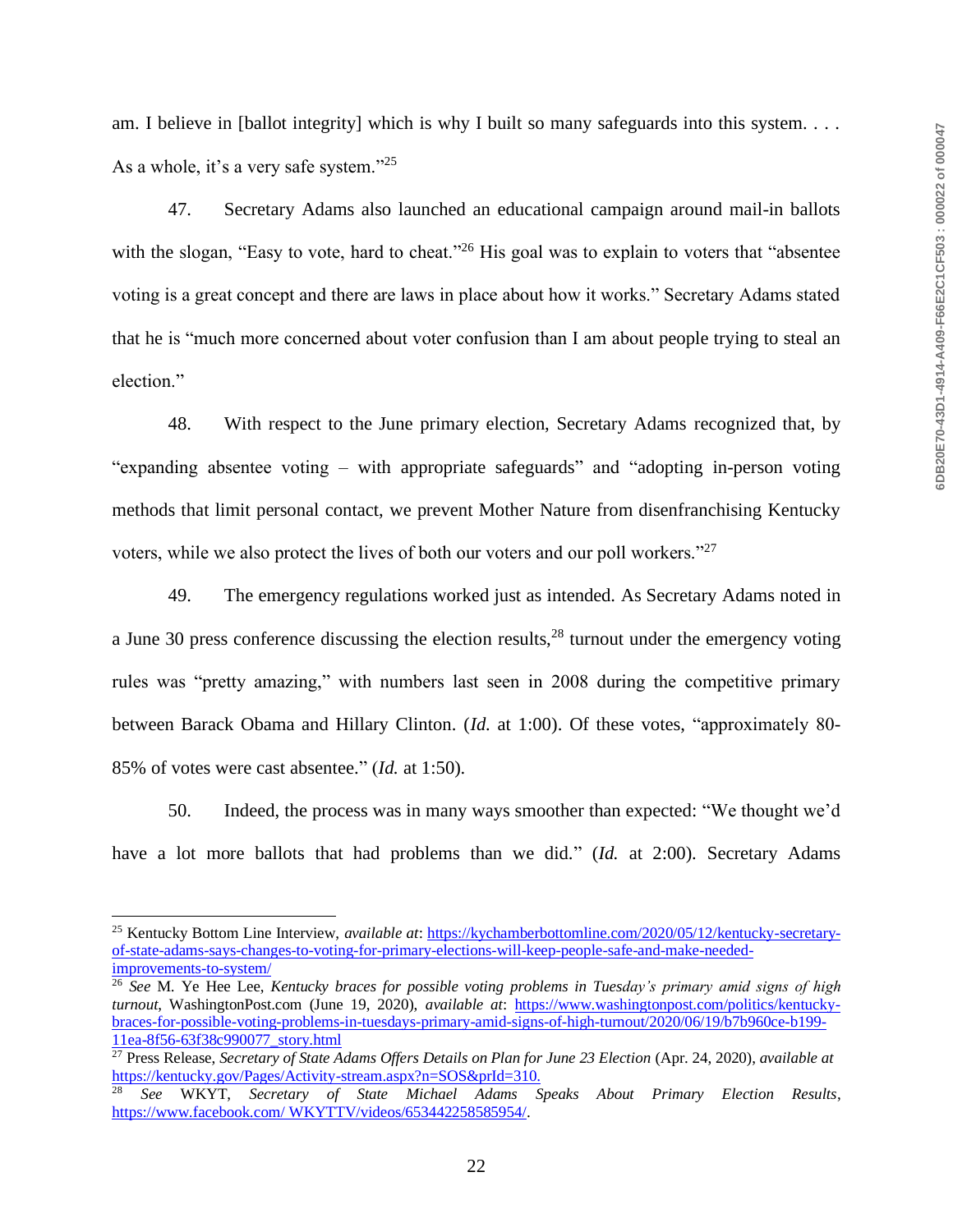confidently stated that Kentucky "pulled this off successfully, letting people vote safely at home and that we did so with no reported incidents of fraud… We had a clean election. I'm very proud of that." (*Id.* at 6:25). Summarizing this process, Secretary Adams stated: "I think I've shown that we can make absentee ballots work without fraud. I have shown that we can make early voting [work] without fraud." (*Id.* at 13:10)

51. However, Secretary Adams also noted that "[t]urnout in November is going to be twice as high as it was for June—or higher." (*Id.* at 10:30). Thus, he acknowledged that modifications to the regular election rules likely are needed because of Covid, and he stated he wants to have those rules in place by Labor Day, if not sooner. (*Id.* at 8:00).

52. Unfortunately for Kentucky's voters, however, these successful emergency regulations were limited to the June 23, 2020 primary election. *See* 31 KAR 4:190E, § 1 ("All provisions outlined in this emergency administrative regulation shall apply to the Commonwealth's June 23, 2020 elections only."). Without further action by Defendants to extend these rules, expanded absentee voting will not be available to voters for the duration of the Covid-19 pandemic, including in the November 3, 2020 general election.

# **C. Kentucky's Regular Election Laws are Inadequate to Ensure a Free and Fair Election for the Upcoming 2020 General Election in Light of the Covid-19 Pandemic**

53. The general election for all federal offices, including the presidential election, will be held on November 3, 2020. Covid-19 will have an unprecedented impact on this upcoming election. Even before the Covid-19 pandemic, the Brookings Institution predicted that "turnout in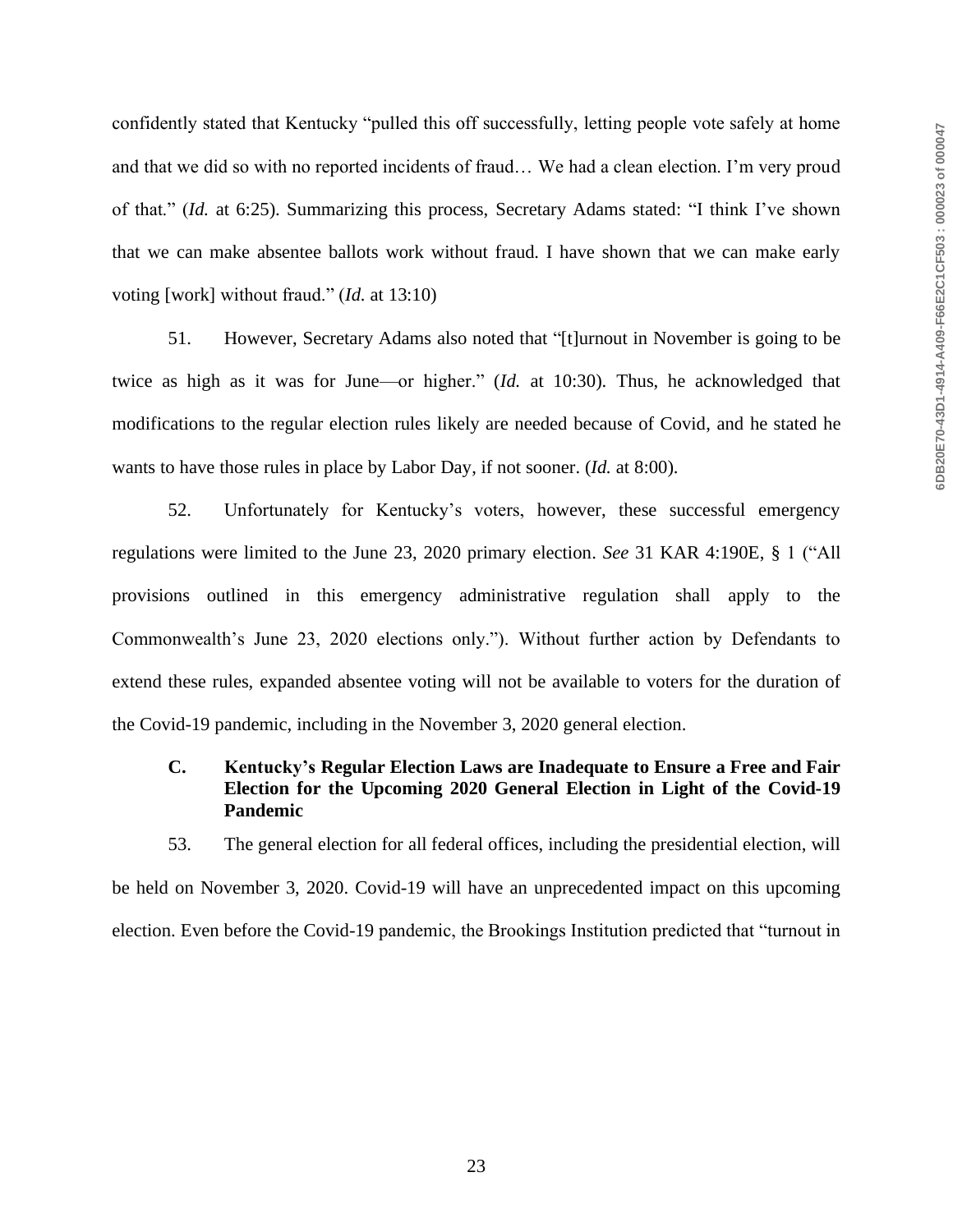2020 could break all records and test our election machinery as it has never been tested before."<sup>29</sup> Other experts also anticipate record-breaking turnout in the 2020 presidential election.<sup>30</sup>

54. Kentucky's election laws and procedures are not designed to facilitate safe, fair, and free elections during such a public health crisis, and the legislature has failed to take action to remedy this situation. Given the rapidly spreading infection, Kentucky's current election laws for November will force voters to choose between exposing themselves to severe risks to their health and exercising their constitutionally protected right to vote.

#### **1. Excuse Requirement to Vote by Mail-In Absentee Ballot**

55. Kentucky law limits the availability of voting by mail to specific categories of voters with qualifying excuses. Pursuant to KRS  $117.085(1)(a)$ , the eight categories of voters with qualifying excuses are:

- Eligible uniformed-service voters or overseas voters registered to vote in Kentucky;
- Students temporarily residing outside their county of residence;
- Incarcerated voters charged with a crime who have not yet been convicted;
- Voters who have changed their place of residence to a state other than Kentucky after the deadline to register to vote in their new state of residence has passed;
- Kentuckians temporarily outside the state but still eligible to vote;

<sup>30</sup> *See, e.g.*, Susan Milligan, *Preparing for a Voter Surge*, U.S. NEWS & WORLD REPORT (Sept. 20, 2019), [https://www.usnews.com/news/elections/articles/2019-09-20/experts-predict-huge-turnout-in-2020;](https://www.usnews.com/news/elections/articles/2019-09-20/experts-predict-huge-turnout-in-2020) Nate Cohn, *Huge Turnout Is Expected in 2020. So Which Party Would Benefit?* N.Y. TIMES (July 15, 2019), [https://www.nytimes.com/2019/07/15/upshot/2020-election-turnout-analysis.html;](https://www.nytimes.com/2019/07/15/upshot/2020-election-turnout-analysis.html) Ronald Brownstein, Brace for a Voter-Turnout Tsunami, THE ATLANTIC (June 13, 2019),

<sup>&</sup>lt;sup>29</sup> William A. Galston, *What does high voter turnout tell us about the 2020 elections?* BROOKINGS INSTITUTION (Nov. 20, 2019), [https://www.brookings.edu/blog/fixgov/2019/11/20/what-does-high-voter-turnout-tell-us-about](https://www.brookings.edu/blog/fixgov/2019/11/20/what-does-high-voter-turnout-tell-us-about-the-2020-elections/)[the-2020-elections/.](https://www.brookings.edu/blog/fixgov/2019/11/20/what-does-high-voter-turnout-tell-us-about-the-2020-elections/)

[https://www.theatlantic.com/politics/archive/2019/06/2020-election-voter-turnout-could-be-record](https://www.theatlantic.com/politics/archive/2019/06/2020-election-voter-turnout-could-be-record-breaking/591607/)[breaking/591607/.](https://www.theatlantic.com/politics/archive/2019/06/2020-election-voter-turnout-could-be-record-breaking/591607/)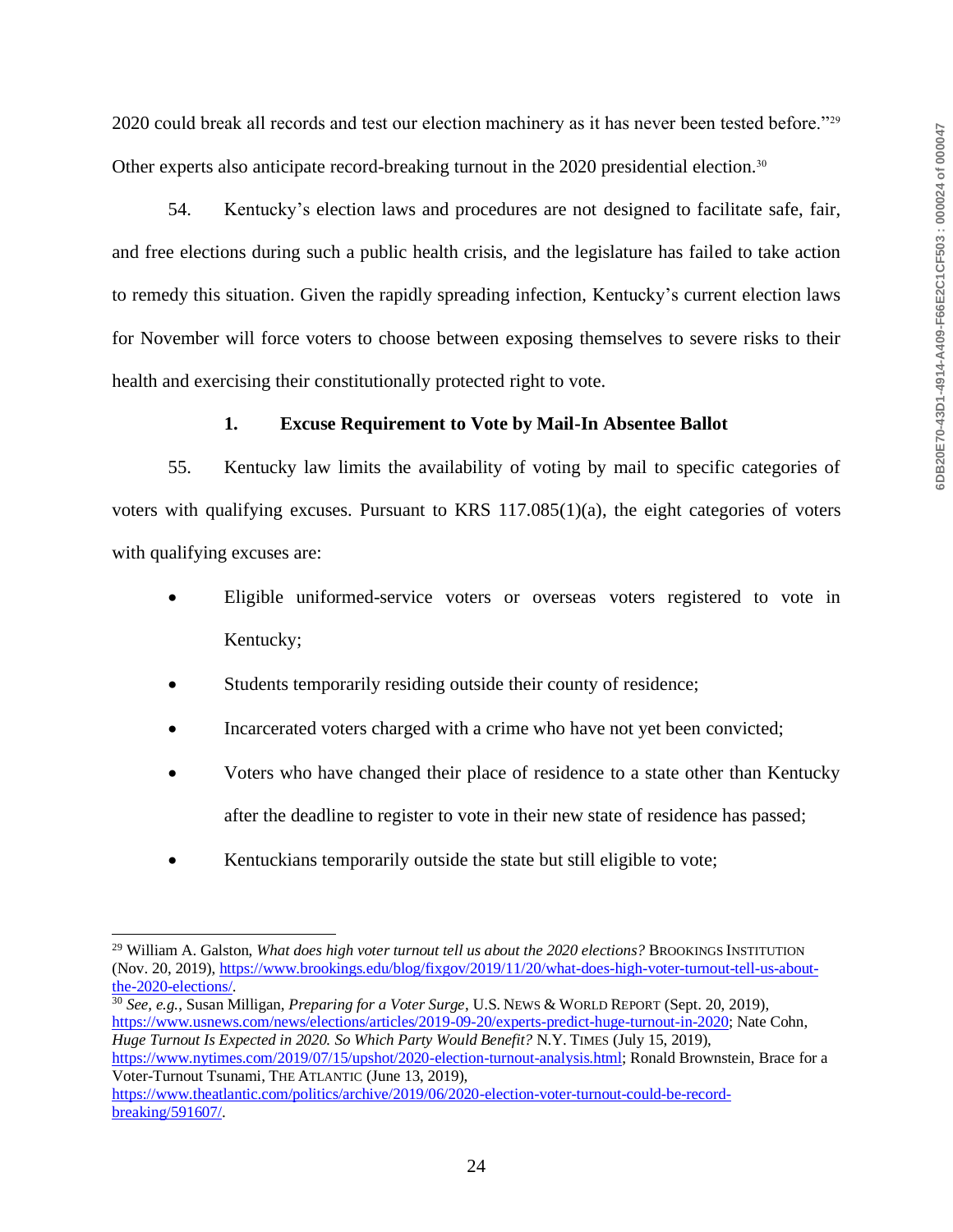- Voters whose employment requires the voter to be outside the county of residence on all hours and all days of in-person absentee voting and Election Day;
- Participants in the Secretary of State's crime victim address confidentiality protection program; and
- Those who are "[n]ot able to appear at the polls on election day on the account of age, disability, or illness," and have not been declared mentally disabled by a court of competent jurisdiction.

56. A qualified voter may request an application for an absentee ballot by telephone, facsimile machine, mail, electronic mail, or in person.

57. Additionally, for voters experiencing a "medical emergency" within "fourteen (14) days or less of an election," the affected registered voter and their spouse "may apply for an absentee ballot." The application "shall be notarized" and "shall state that the emergency condition occurred within the fourteen (14) day period." KRS 117.077.

58. As it concerns ballot delivery, Kentucky law requires the State Board of Elections to "establish an electronic transmission system through which a covered voter may apply for and receive voter registration materials, military-overseas ballots, and other information authorized under this chapter." KRS 117A.030(4). "Covered" voters include certain categories of uniformed-service members and U.S. citizens living overseas. KRS 117A.010(1). County clerks may electronically transmit ballots to covered voters using the system required under KRS 117A.030(4). Once the voter has completed the ballot, she "shall transmit the voted ballot to the county clerk by mail only . . .". KRS 117.086(1)(b).

59. On information and belief, the State Board of Elections utilizes a system called Scytl Electronic Ballot Delivery to provide the electronic transmission system mandated by KRS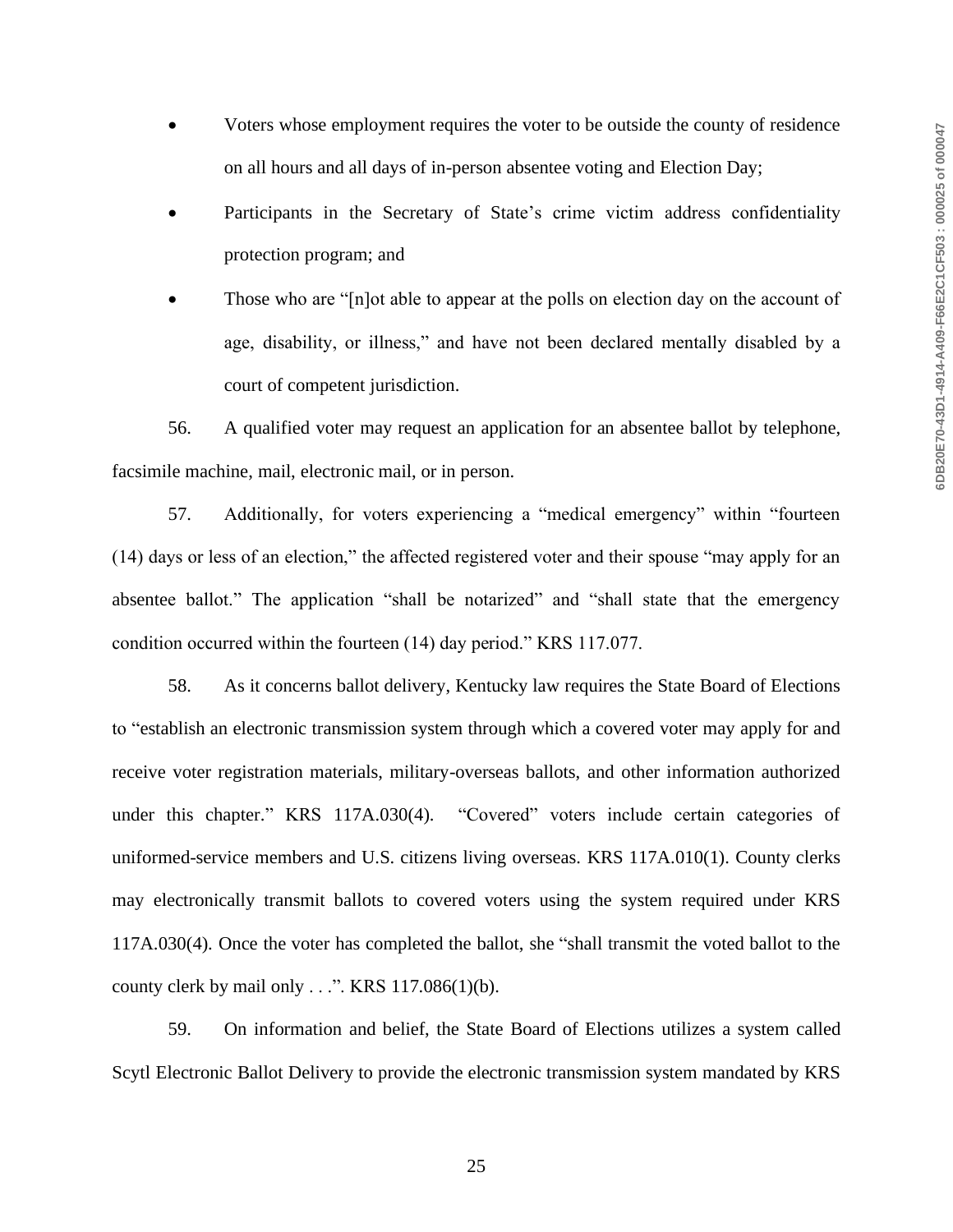117A.030(4). According to Scytl, the company that produces this system, ballots are sent to voters over encrypted channels.<sup>31</sup> "Ballots can be marked on-screen via a secure marking utility that prevents common errors such as over-voting and under-voting. Voters also have the option to print their ballots and mark them by hand."<sup>32</sup> Voters can submit their completed ballots by mail, fax, or online,<sup>33</sup> though as discussed above, Kentucky voters who receive their ballots electronically must return them by mail.

60. Defendants have already demonstrated that they have the power to construe the "medical emergency" excuse to include valid concerns regarding the risk of contracting Covid-19 and to waive the requirement that this emergency condition occur within 14 days of the upcoming general election.

61. However, Defendants have not yet agreed to allow such a basis to satisfy the Excuse Requirement for purposes of the November 2020 election, and none of the existing excuses have been construed for purposes of other elections to include voters who have valid concerns about the risk of contracting Covid-19. *See* 31 KAR 4:190E, § 1 (emergency regulation applies only to June 23 primary elections); Letter from Sec. Adams to Gov. Beshear (Apr. 23, 2020) (proposing to issue emergency regulations that define "medical emergency" to include "a reasonable fear of infection or transmission during a state of public health emergency declared by the Governor," but only for the June primary election).<sup>34</sup>

62. Just as for the June 2020 primary election, absentee voting must be liberally allowed for the November 2020 general election to assure that election is free and equal as required by Kentucky's Constitution. Otherwise, significant numbers of Kentucky voters may be

<sup>&</sup>lt;sup>31</sup> *Electronic Ballot Delivery*, SCYTL 1, available at [https://www.scytl.com/en/resource/electronic-ballot-delivery](https://www.scytl.com/en/resource/electronic-ballot-delivery-scytl-solution-sheet/)[scytl-solution-sheet/.](https://www.scytl.com/en/resource/electronic-ballot-delivery-scytl-solution-sheet/)

 $\overline{\frac{32}{}}\,Id.$ 

<sup>33</sup> *Id.*

<sup>34</sup> *See* [https://governor.ky.gov/attachments/20200423\\_Ltr-from-Sec-of-State-Adams.pdf.](https://governor.ky.gov/attachments/20200423_Ltr-from-Sec-of-State-Adams.pdf)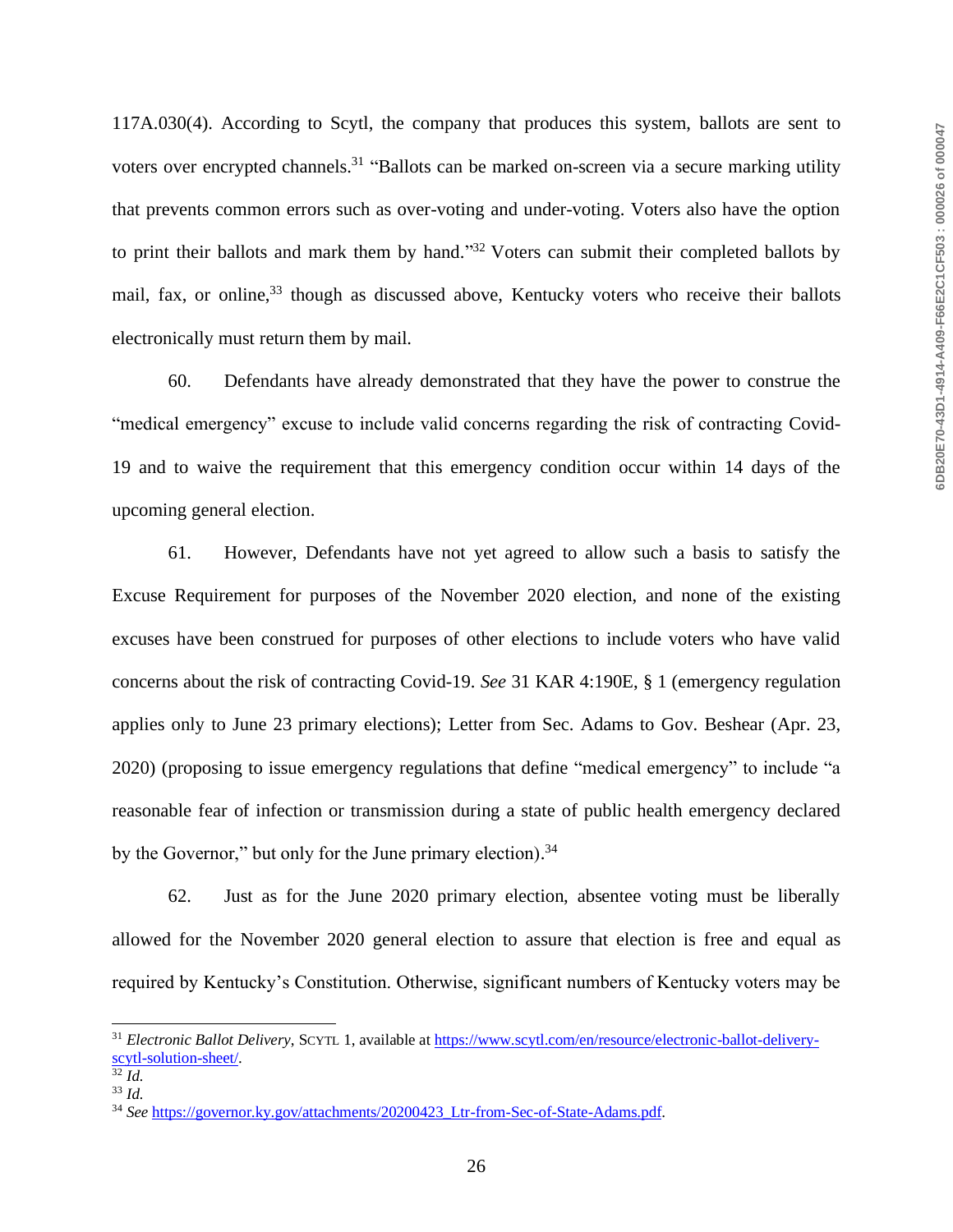dissuaded from exercising their constitutionally protected right to vote by a very rational fear of contracting the highly communicable and deadly novel coronavirus at their local in-person polling place.

63. Defendants have successfully implemented a system for securely transmitting electronic ballots to registered Kentucky voters located outside the United States, which are returned by mail and counted like other absentee mail-in ballots. This delivery system must be extended to Plaintiff Darby, who must vote by mail to protect his health but who cannot exercise his constitutional right to a secret ballot under the paper balloting system used for non-military, domestic voters.

#### **2. New Voter ID Law ("SB 2")**

64. Compounding the problem of excuse-required absentee voting is a new voter ID law which was passed by the Kentucky legislature in April 2020 (overriding the veto of Governor Beshear). The new voter ID law will be effective for the first time during the November 2020 election. *See* KY LEGIS 89 (2020), 2020 Kentucky Laws Ch. 89 (SB 2).

65. SB 2 adds a photo ID requirement for those seeking to vote in person or applying to vote by mail-in absentee ballot. Valid identification, as defined by Section 23 of SB 2, means a document with the voter's name and photograph issued by: the United States; the Commonwealth of Kentucky; the United States Department of Defense; a branch of the uniformed services; the Merchant Marines; the Kentucky National Guard; a public or private college, university, or postgraduate technical or professional school located within the United States; or any city government, county government, urban-county government, charter county government, consolidated local government, or unified local government, which is located within Kentucky. KRS 117.375(12).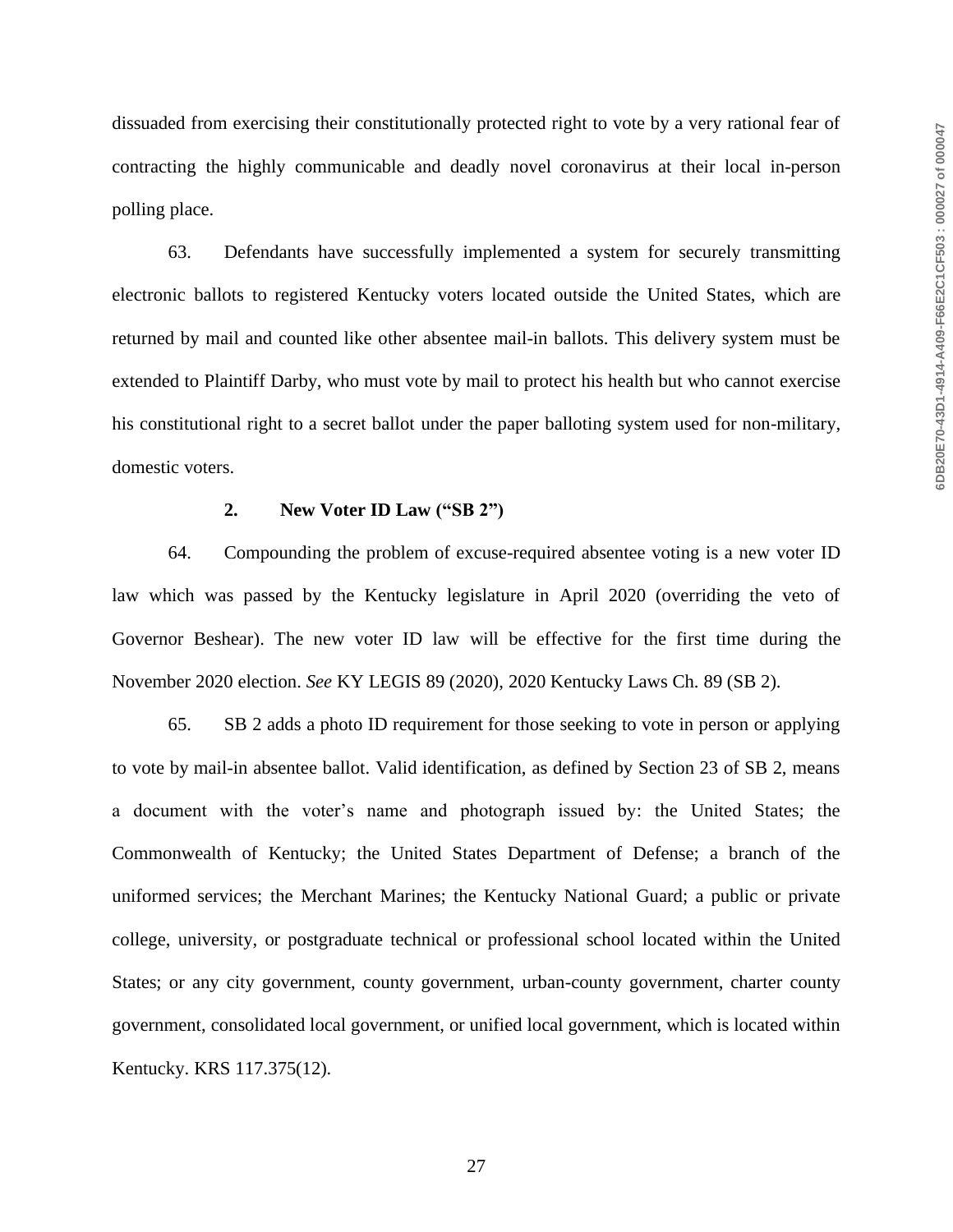66. Imposing a new voter ID requirement during the Covid-19 pandemic forces Kentucky voters without valid identification to choose between their right to vote and putting their health at risk to attempt to obtain qualifying identification. Many of the places where Kentuckians would normally obtain an ID are closed or have restricted in-person traffic to avoid the spread of Covid-19. Indeed, that was one of the reasons articulated by Governor Beshear for his veto of SB 2: "The provisions of Senate Bill 2 would also likely threaten the health and safety of Kentuckians by requiring them to obtain an identification during the novel coronavirus (Covid-19) pandemic, a public health emergency. During this time, the offices that would provide this identification are not open to in-person traffic, which would be necessary to create the actual identification." *Veto Message from Gov. Beshear regarding SB 2.* 35

67. SB 2 provides an alternative for those without a recognized form of voter ID, but this alternative requires a voter to execute an affirmation on a form furnished by the Kentucky Board of Elections. *See* KRS 117.228(1). The law is unclear but appears to require that affirmation to be executed in front of an election official even when a vote is cast by mail-in ballot. KRS 117.228(1)(c); KRS 117.085(2).

68. To execute the voter affirmation required by SB 2, the voter must affirm, under penalty of perjury, various aspects of their identity and qualifications to vote, as well as confirm that one of eight possible "impediments" prevents them from procuring a photo ID. The eight impediments enumerated in SB 2 are: (a) lack of transportation; (b) inability to obtain their birth certificate or other documents needed to show proof of identification; (c) work schedule; (d) lost or stolen identification; (e) disability or illness; (f) family responsibilities; (g) the proof of identification has been applied for, but not yet received; or (h) the voter has a religious objection to being photographed. KRS 117.228(1)(c).

<sup>35</sup> *See* [https://apps.legislature.ky.gov/record/20rs/sb2/veto.pdf.](https://apps.legislature.ky.gov/record/20rs/sb2/veto.pdf)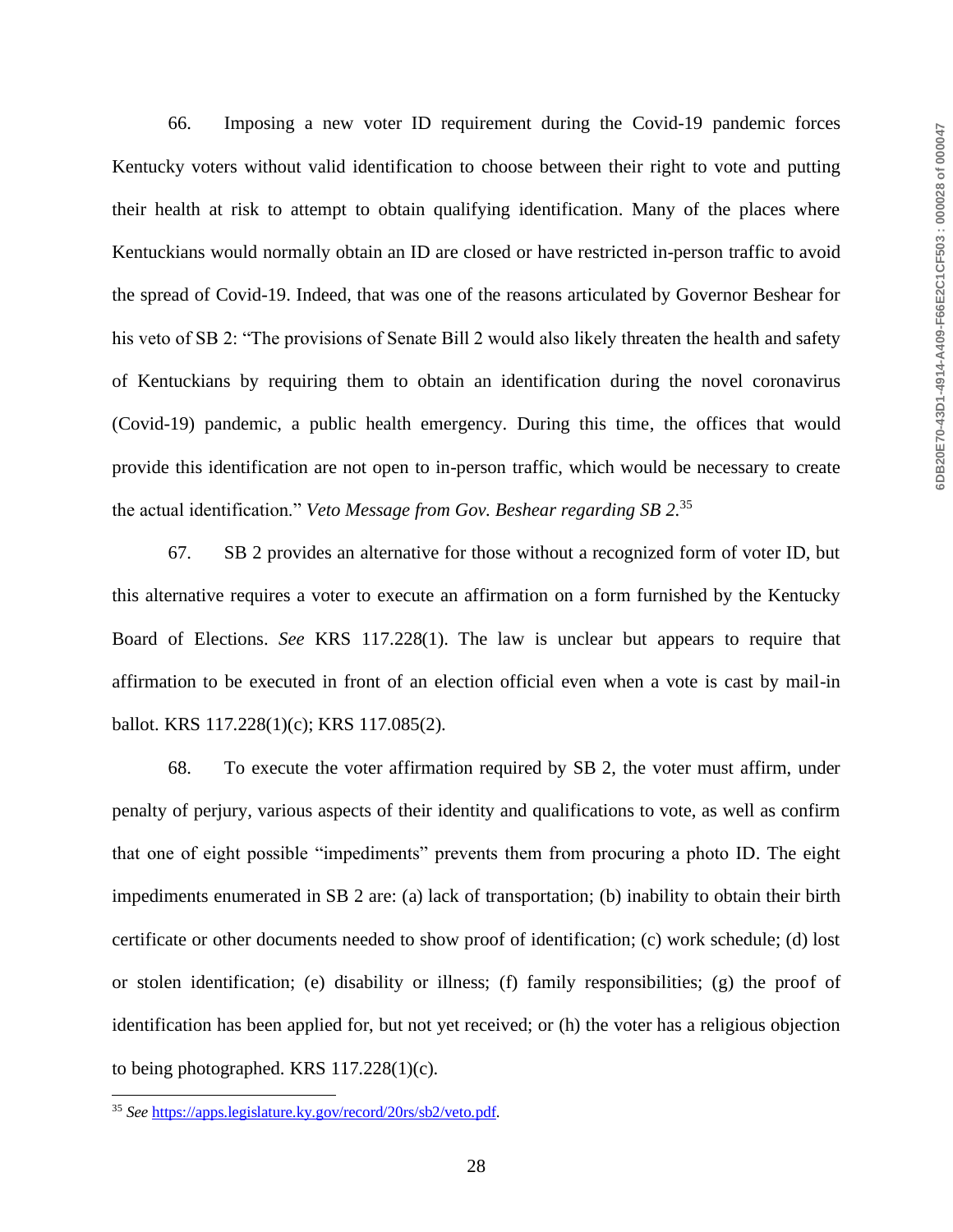69. None of these impediments provides a basis for excusing the requirements of the photo ID law relating to the Covid-19 pandemic. SB 2 does not contemplate closures of or restricted access to government offices where voter IDs may be obtained due to a public health emergency. Even if a government office where IDs may be obtained is open, entering such public spaces during the Covid-19 pandemic puts Kentuckians at risk of acquiring a highly communicable and sometimes deadly virus. These risks are not among the enumerated list of impediments in the new voter ID law, and thus provide no excuse for voting without a recognized form of identification.

70. SB 2's requirements for either presenting a photo ID or executing an affirmation also extend to those applying for a mail-in absentee ballot. SB 2 requires that "the voter shall provide a copy of his or her proof of identification, as defined in KRS 117.375, or the executed voter affirmation as described in KRS 117.228(1)(c)." KRS 117.085(2). The latter statute—KRS 117.228(1)(c)—contemplates a signature witnessed by an election official.

71. To satisfy this requirement, voters who have an ID but lack a copy machine at home will at a minimum be forced to enter spaces where they risk acquiring Covid-19 to obtain a copy of their proof of identification. That risk alone may prevent an otherwise eligible absentee voter from exercising their right to vote. Moreover, as noted above, SB 2's ambiguous language also might require a voter to appear in front of an election official to sign the affirmation, which also would discourage voters from participating in the process during a pandemic.

72. Put simply, a pandemic is no time to impose a new requirement for identification that forces voters to enter government offices, have in-person interactions with election officials, and/or enter other public spaces to obtain a copy of their ID. These in-person interactions expose voters to risks of acquiring Covid-19 and will undoubtedly deter some Kentuckians from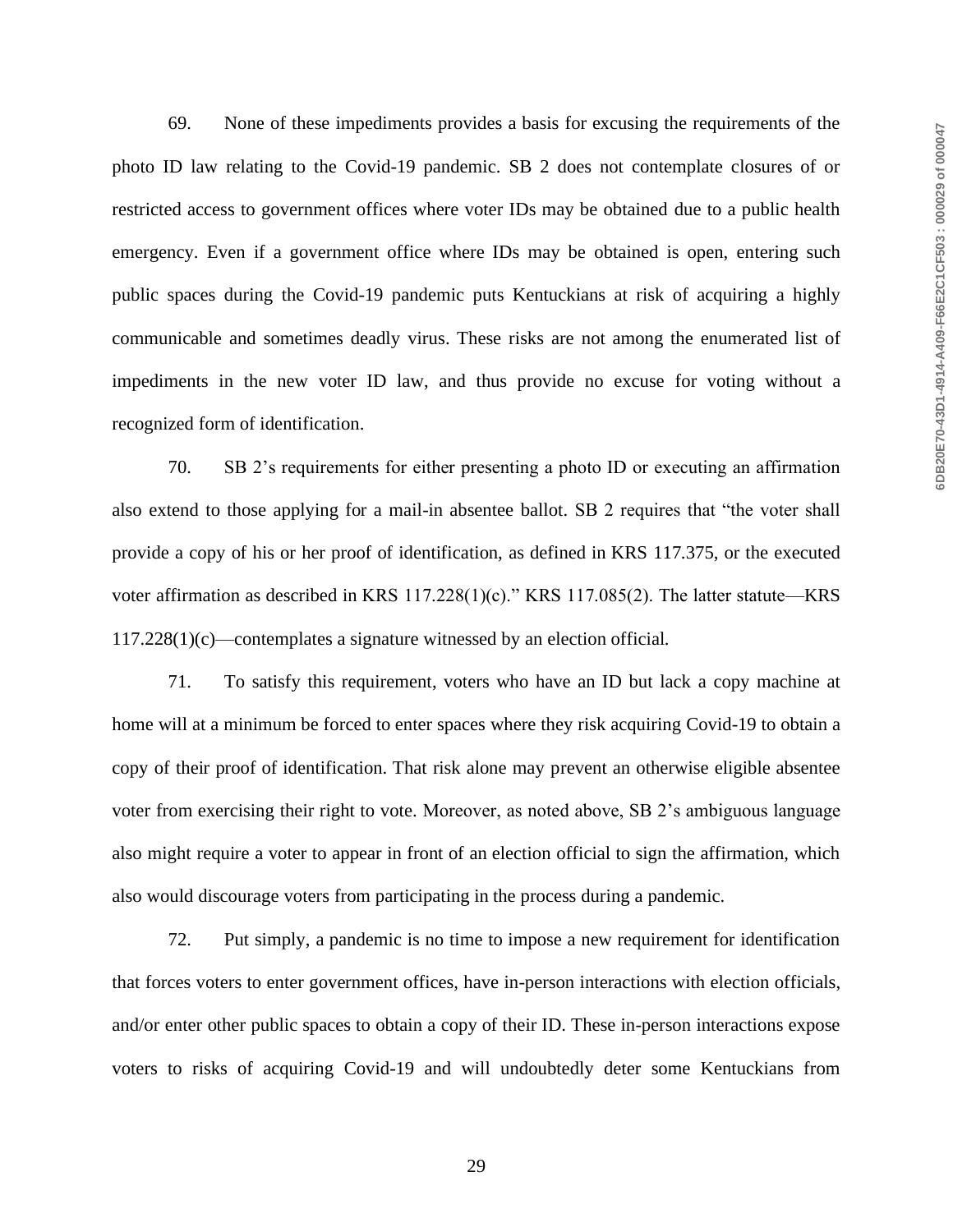exercising their right to vote. SB 2's effective date should be postponed until after the conclusion of this public health emergency. The same no-excuse absentee mail-in and early voting rules that applied to the June 2020 primary elections should extend throughout the Covid-19 pandemic, including for the November 2020 general election.

# **FIRST CLAIM FOR RELIEF Declaration of Rights (Violation of Ky. Const. § 6) All Plaintiffs**

73. Plaintiffs restate and incorporate by reference, as if set forth fully herein, the allegations in the preceding paragraphs of the Verified Complaint.

74. Section 6 of the Kentucky Constitution provides that "[a]ll elections shall be free and equal." Ky. Const. § 6.

75. This "constitutional provision is mandatory." *Wallbrecht v. Ingram*, 175 S.W. 1022, 1026 (Ky. 1915). "It applies to all elections, and no election can be free and equal, within its meaning, if any substantial number of persons entitled to vote are denied the right to do so." *Id.* at 1026-1027.

76. After all, "[t]he very purpose of elections is to obtain a full, fair, and free expression of the popular will upon the matter, whatever it may be, submitted to the people for their approval or rejection; and when any substantial number of legal voters are, *from any cause*, denied the right to vote, the election is not free and equal, in the meaning of the Constitution." *Id.* at 1026 (emphasis added).

77. In some cases, the cause of the unconstitutional election might be a law enacted by the legislature itself. Section 6 prohibits the Commonwealth from enacting laws that would "deny the voting privilege itself, either directly or by rendering its exercise so difficult and inconvenient as to amount to a denial." *Wilkinson v. Queen*, 269 S.W.2d 223, 226 (Ky. 1954).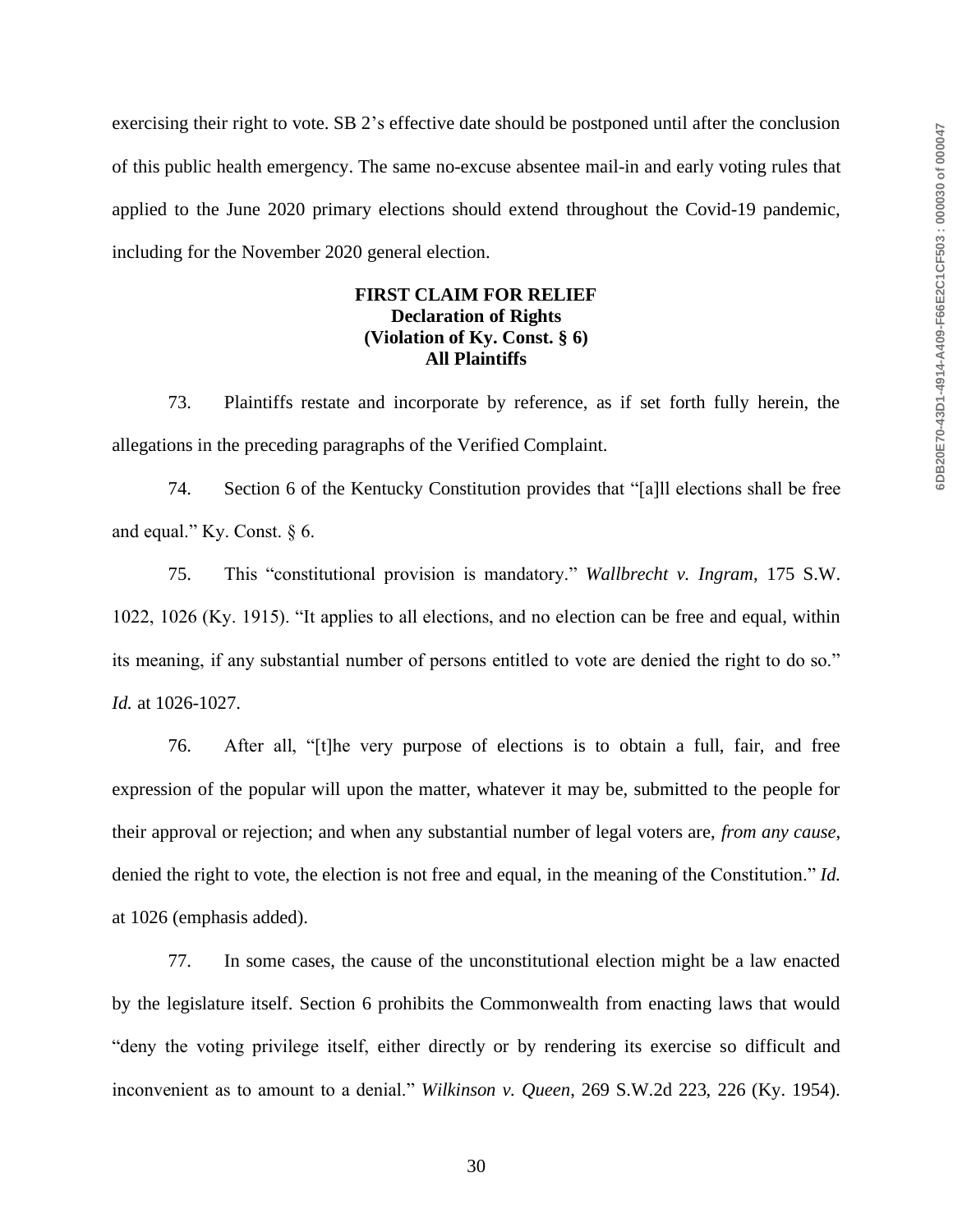Even an "honesty of purpose in the enactment of a law intended to permit free and equal elections" cannot "save it from condemnation, if in its practical application it prevented a free and equal election." *Wallbrecht*, 175 S.W. at 1027*.*

78. The constitutional violation might also arise from a *failure* to take affirmative steps to ensure a free and fair election, in light of other circumstances. "It necessarily follows that a failure of the Legislature to make provision whereby the voter may have an opportunity to exercise his right of suffrage . . . would likewise be a violation of the same constitutional provision." *Smith v. Kelly*, 58 S.W.2d 621, 622 (1933).

79. Simply put, an election where the right to register and vote "is denied to any substantial extent" is "obviously not a free and fair election." *Early v. Rains*, 89 S.W. 289, 292 (1905).

80. Applying these principles, Kentucky courts have found elections were not free and equal in a variety of circumstances where, for whatever reason, a significant percentage of voters were prevented—practically—from expressing their will.

81. For example, Kentucky courts have found that Section 6 was violated where election officials: failed to provide enough ballots on election day, *see Wallbrecht*, 175 S.W. at 1024; *Hocker v. Pendleton*, 39 S.W. 250 (1897); illegally purged voters from the rolls prior to a special election, *see Johnson v. May*, 305 Ky. 292, 296-297 (1947); allowed voters to register on only one day each year, *see Perkins v. Lucas*, 246 S.W. 150, 155-156 (1922); or failed to provide for a registration period preceding a special election, *see Early*, 89 S.W. at 292.

82. With particular relevance to this case, Kentucky courts have also invoked Section 6 to invalidate absentee voter rules that "effectively deprive some voters of the opportunity to vote." *Queenan v. Russell*, 339 S.W.2d 475, 478 (Ky. 1960). "Although there is no unqualified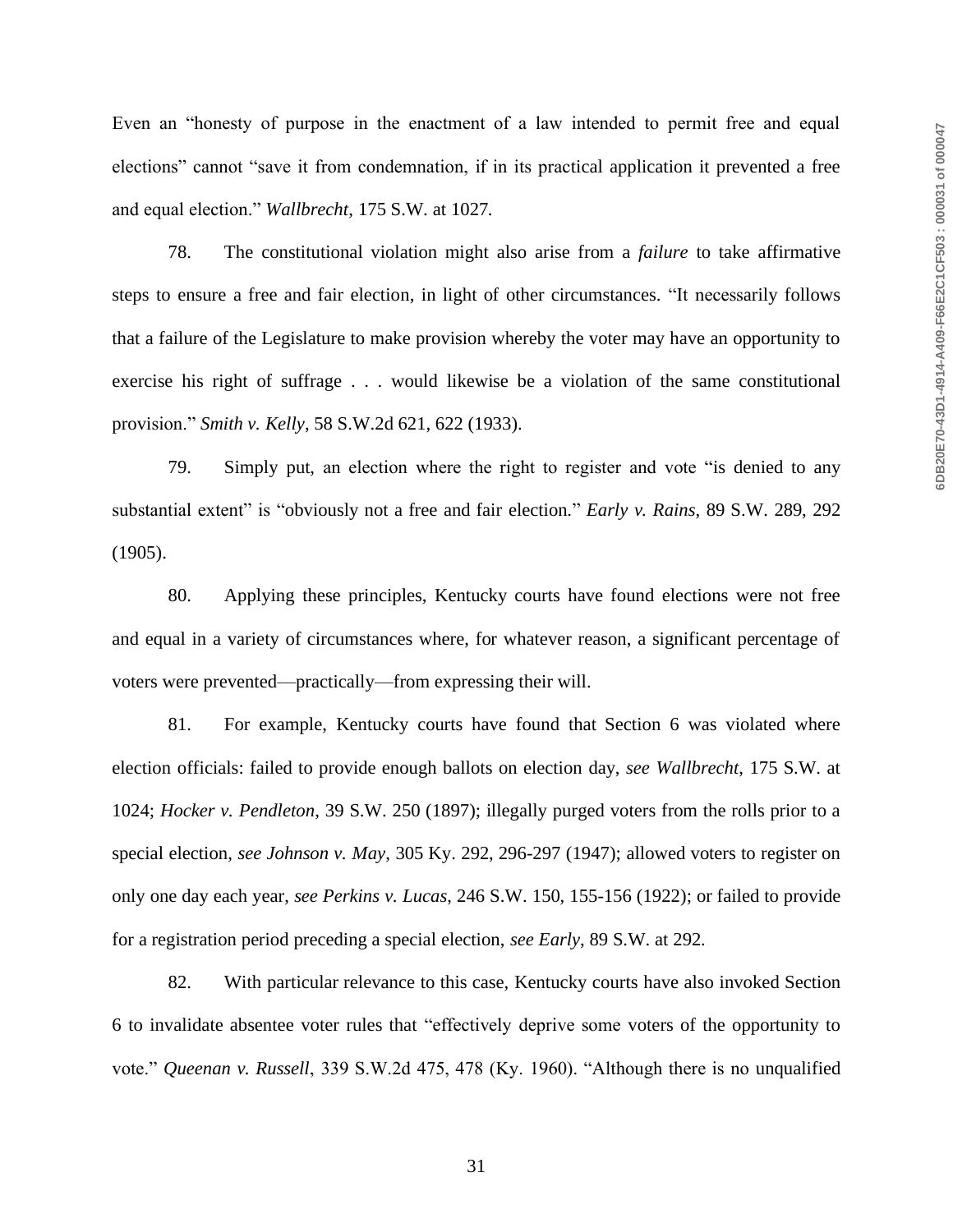constitutional right to vote by absentee ballot . . . when the legislature chooses to grant the right by statute it must operate with equality among all the class to which it is granted." *Id.*

83. And, finally, courts have used Section 6 prospectively to compel election officials to adopt procedures for an upcoming election that otherwise would not have been free and fair under the circumstances. *See, e.g.*, *Smith v. Kelly*, 58 S.W.2d 621, 622 (1933) (upholding injunction compelling election officials to open more than one polling place in order to give voters a meaningful chance to vote).

84. These cases reflect a functional approach to Section 6 that is easily satisfied here. Unless Plaintiffs are granted the relief requested, the general election scheduled for November 3, 2020 will not be a "free and equal" election for thousands of registered Kentucky voters, including Plaintiffs.

85. Under Kentucky law, Plaintiffs are not currently permitted to vote on a free and equal basis with other Kentucky voters, because they are at elevated risk of complications and death from Covid-19 and cannot safely vote in person for that reason.

86. The Commonwealth's current election laws are not sufficient to ensure a free and equal election during the Covid-19 pandemic, as Defendants have effectively conceded in promulgating 31 KAR 4:190E.

87. As Defendants have stated publicly, forcing voters to appear to vote in person creates an unnecessarily high risk of transmission of Covid-19, which transmits through respiratory droplets and aerosolization and fomite/surface transmission. Voters will potentially be forced to stand in long lines to cast their votes on Election Day, as recently occurred in both Wisconsin and Georgia. The only reason it did not happen during Kentucky's recent primary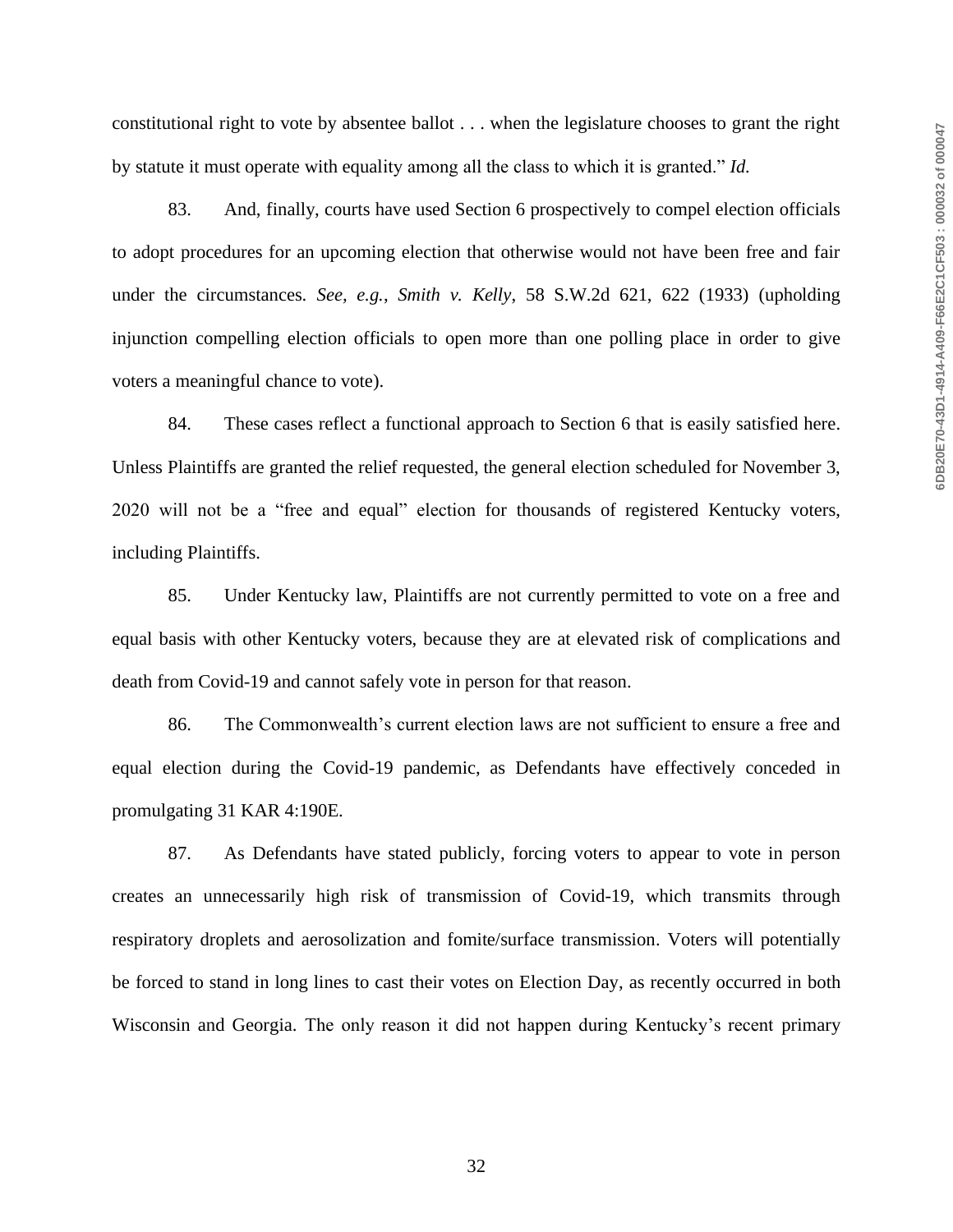election was because the emergency regulations allowed for the kind of widespread absentee mail-in and early voting Plaintiffs seek in this case.

88. Voters forced to vote in person under the regular election rules also will have to congregate in confined polling places with election workers and other voters, contrary to social distancing guidelines. Sanitization and personal protective equipment cannot fully prevent Covid-19 transmission.

89. The risk of long lines and crowded polling places is particularly acute in Kentucky, where many counties were unable to recruit sufficient poll workers to operate a normal number of polling places for the June 23, 2020 primary elections. For example, in the state's largest counties—Jefferson and Fayette—there was only one polling place each.

90. Secretary Adams himself publicly questioned whether that was sufficient to permit a truly free and equal election, even with the emergency regulations in place:



Just so we're clear, State Board of Elections, on which I sit, has to sign off on reduction of polling locations. Certainly significant reduction is necessary but 1 site for a county of 615,000 registered voters seems insufficient to me.



<sup>11:53</sup> PM · May 7, 2020 · Twitter for iPhone

91. Given the likelihood that in-person voting locations will be similarly limited in November, combined with the easy transmission of Covid-19 in indoor, congregate settings, extending the emergency regulations' absentee voting requirements and provisions is all the more vital to ensure a free and equal election this November in Kentucky.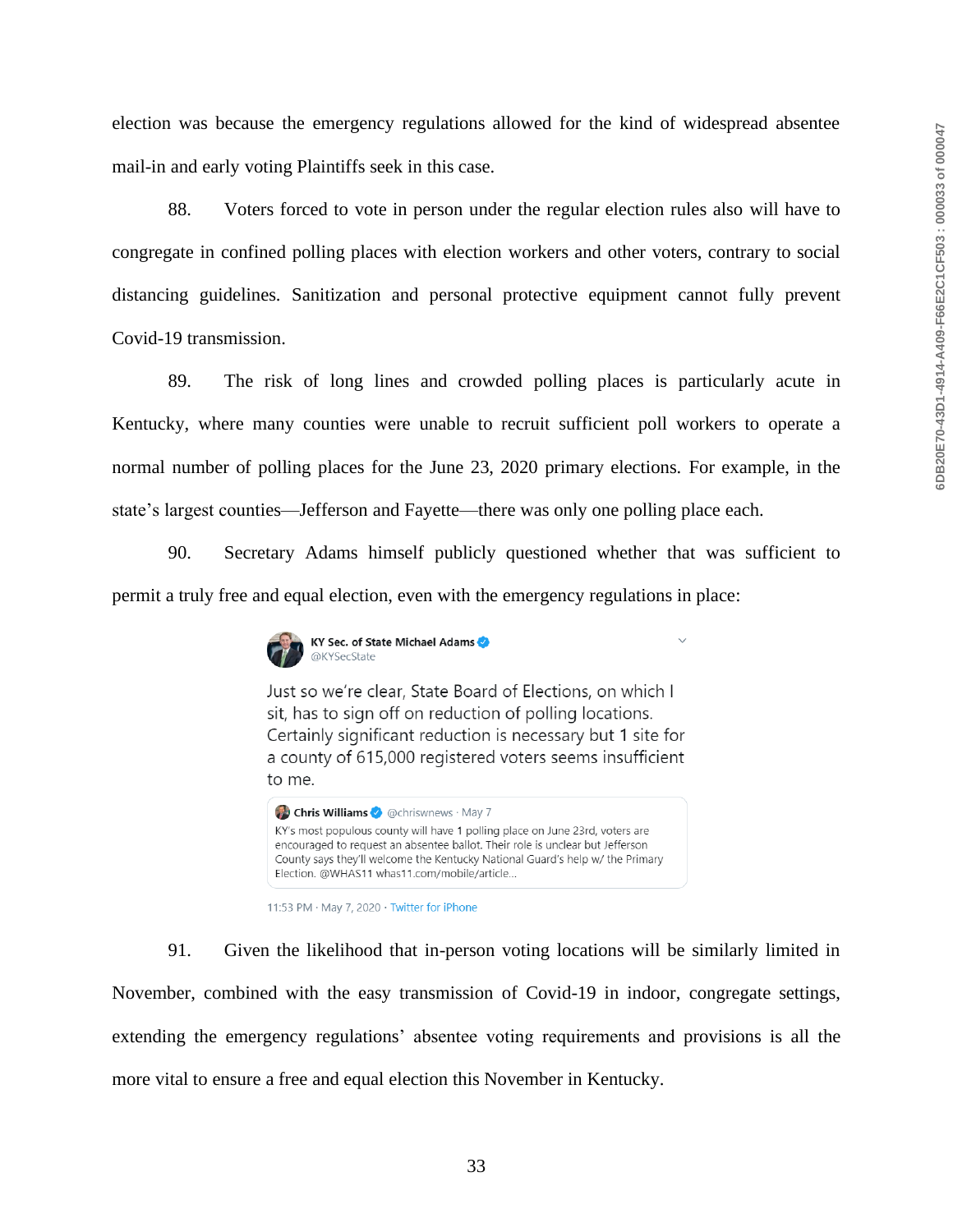92. The state's new voter ID rules will only worsen the risk of Covid-19 transmission, because they force voters to interact with more individuals to obtain the necessary ID or, if they lack access to a copy machine, to obtain a copy of their ID for inclusion with their absentee ballot request form. The new voter ID rules could also add to long lines and delay at polling places, as many voters will likely need to fill out affirmations if they lack photographic identification. And, as noted above, SB 2's ambiguous language also might require voters to execute an affirmation in front of an election official even if they intend to vote by mail. These rules will therefore compel more activities that are fundamentally inconsistent with the Governor's Healthy at Home and Healthy at Work orders.

93. Moreover, because of government office limitations and closures—which could be re-imposed at any time due to the ongoing surge in Covid-19 cases as the Commonwealth attempts to "reopen"—it could be difficult for voters to obtain the necessary ID and/or affirmation. Even if a voter does have compliant ID, the voter will need to have access to a copy machine to provide a copy of the voter's ID for submission with the absentee ballot request application. Should the State Board of Elections continue to use the online portal for absentee ballot requests, voters may need access to a scanner to upload operable images of their IDs.

94. Plaintiffs each face an increased risk of severe illness or death if they contract Covid-19 due their ages and pre-existing conditions. If not permitted to vote by mail in the General Election on November 3, 2020, they will have to choose between exercising their right to vote and their health—even their lives. Plaintiffs Sterne and LeMaster have already made the difficult decision to forego voting altogether if they cannot vote by mail in November, in order to protect their health.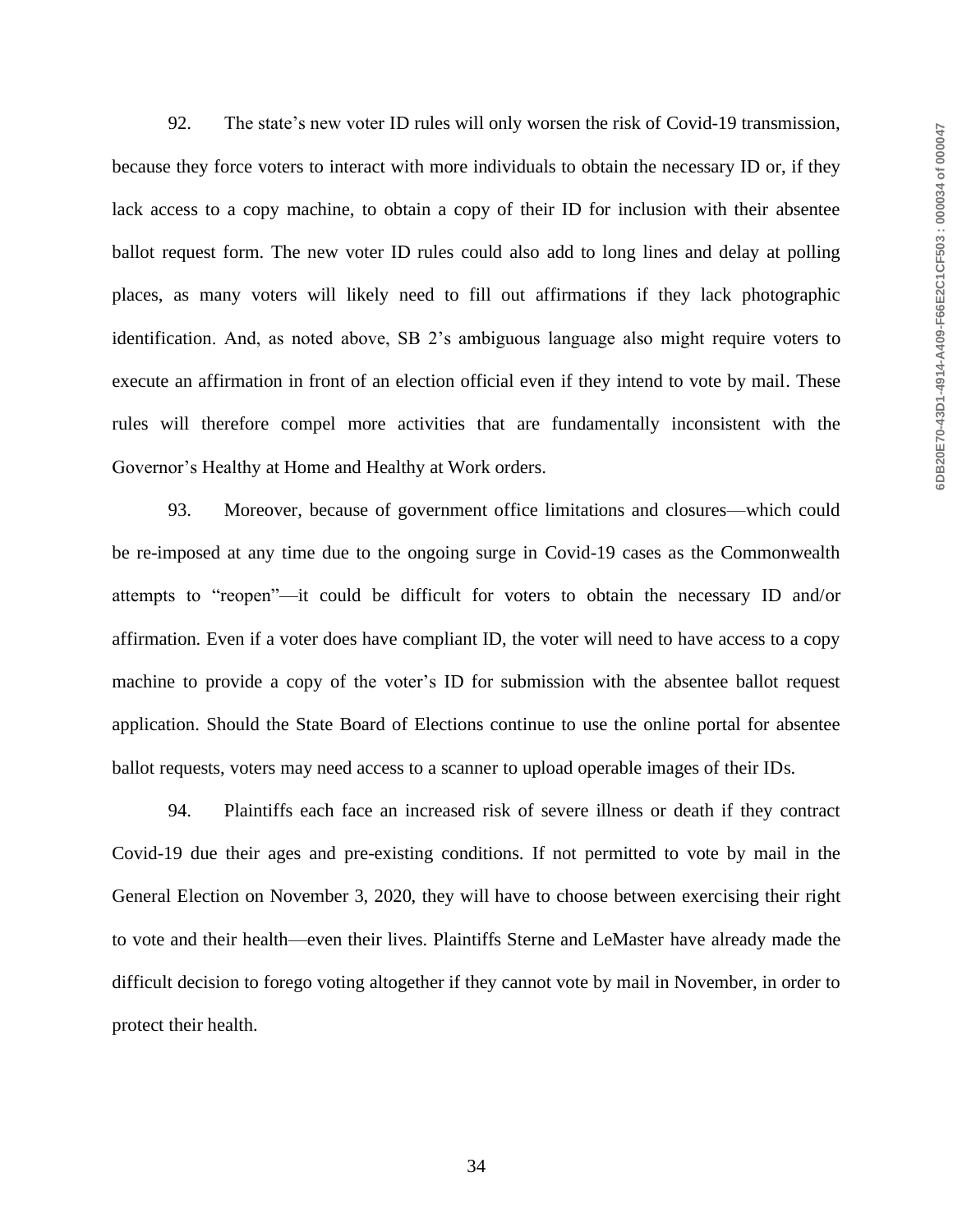95. Plaintiffs' voting rights are further burdened by the threat that they could infect at-risk household members if they are required to vote in person. Plaintiffs Sterne and LeMaster live in the same household and are both at high risk of complications or death from Covid-19. Plaintiffs Mozenter and Graner live in the same household and are both at high risk of complications or death from Covid-19. The same is true for Plaintiff Chaney, who lives with congestive heart failure. Plaintiff Darby is at high risk due to age and a cancer diagnosis. Further, Plaintiff Sterne's brother, who is Plaintiff LeMaster's son, has several health conditions that would almost certainly result in death were he to contact Covid-19, a fact that has also informed their decision not to vote in November if they will be required to vote in person. Plaintiff Graner's husband, Plaintiff Mozenter, is at risk both due to his cancer treatment and Type 2 diabetes, and Plaintiff Graner herself is in an at-risk age group. Similarly, Plaintiff Chaney has a household member who is immunocompromised and at increased risk of severe illness or death from Covid-19.

96. When considered in light of the "[t]he rule of common sense and reason" that applies in Section 6 cases, *Perkins v. Lucas*, 197 Ky. 1 (1922), these allegations are more than sufficient to show that Plaintiffs—and a significant number of similarly situated Kentucky voters—will be effectively prevented from voting on November 3, 2020 by the Covid-19 pandemic. *See also Cantrell v. Kentucky Unemployment Ins. Comm'n*, 450 S.W.2d 235, 237 (Ky. 1970) ("When all else is said and done, common sense must not be a stranger in the house of the law." (Palmore, J.)).

97. Thus, the failure of Defendants to extend the rules set forth in 31 KAR 4:190E throughout the Covid-19 pandemic, including for the November 3, 2020 general election, plainly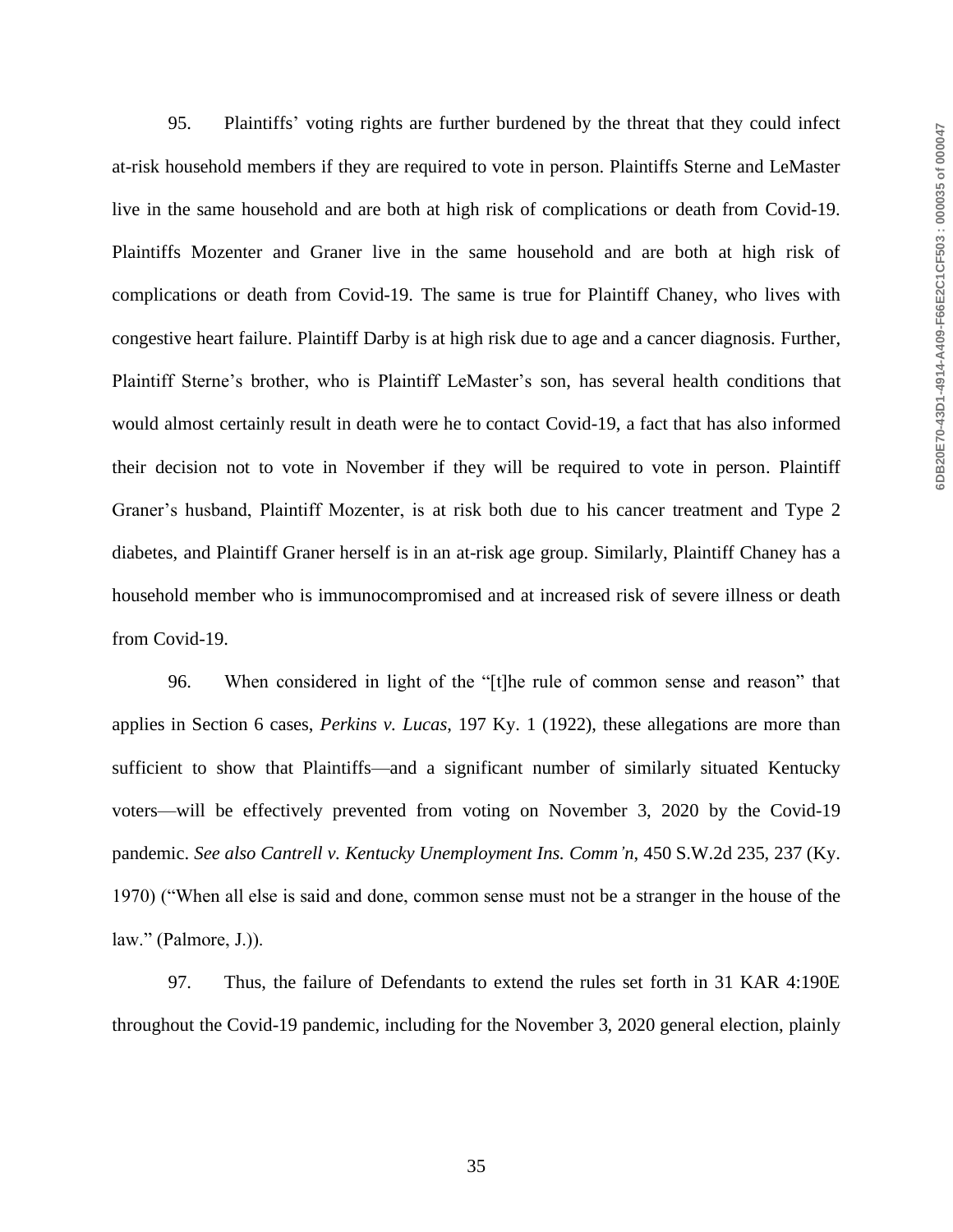violates Section 6 of the Kentucky Constitution, particularly when coupled with the new voter ID requirements imposed by SB 2.

# **SECOND CLAIM FOR RELIEF Declaration of Rights (Violation of Ky. Const. § 147) Plaintiff MacArthur Darby**

98. Plaintiffs restate and incorporate by reference, as if set forth fully herein, the allegations in the preceding paragraphs of the Complaint.

99. Section 147 of the Kentucky Constitution provides in part: "In all elections by persons in a representative capacity, the voting shall be viva voce and made a matter of record; but all elections by the people shall be by secret official ballot, furnished by public authority to the voters at the polls, and marked by each voter in private at the polls, and then and there deposited, or any person absent from the county of his legal residence, or from the state, may be permitted to vote in a manner provided by law. . . . The General Assembly shall pass all necessary laws to enforce this section, and shall provide that persons illiterate, blind, or in any way disabled may have their ballots marked or voted as herein required."

100. Section 147's secret ballot provision is "mandatory," *Cole v. Nunnelley*, 130 S.W. 972, 974 (Ky. 1910), and a voter's right to cast a secret ballot is "inviolable." *Major v. Barker*, 35 S.W. 543, 544 (Ky. 1896); *see also Banks v. Sergent*, 48 S.W. 149, 151 (Ky. 1898), *rev'd on other grounds, Widick v. Ralston*, 197 S.W. 2d 261 (Ky. 1946) ("The secrecy of the ballot is the fundamental idea of all elections, and this is required by the constitution as well as by statute.").

101. The purpose of this constitutional provision is to prevent coercion and protect voter independence. "By compelling the honest man to vote in secrecy, it relieves him, not merely from the grosser forms of intimidation, but from more subtle and perhaps more pernicious coercion of every sort. By thus tending to eradicate corruption, and by giving effect to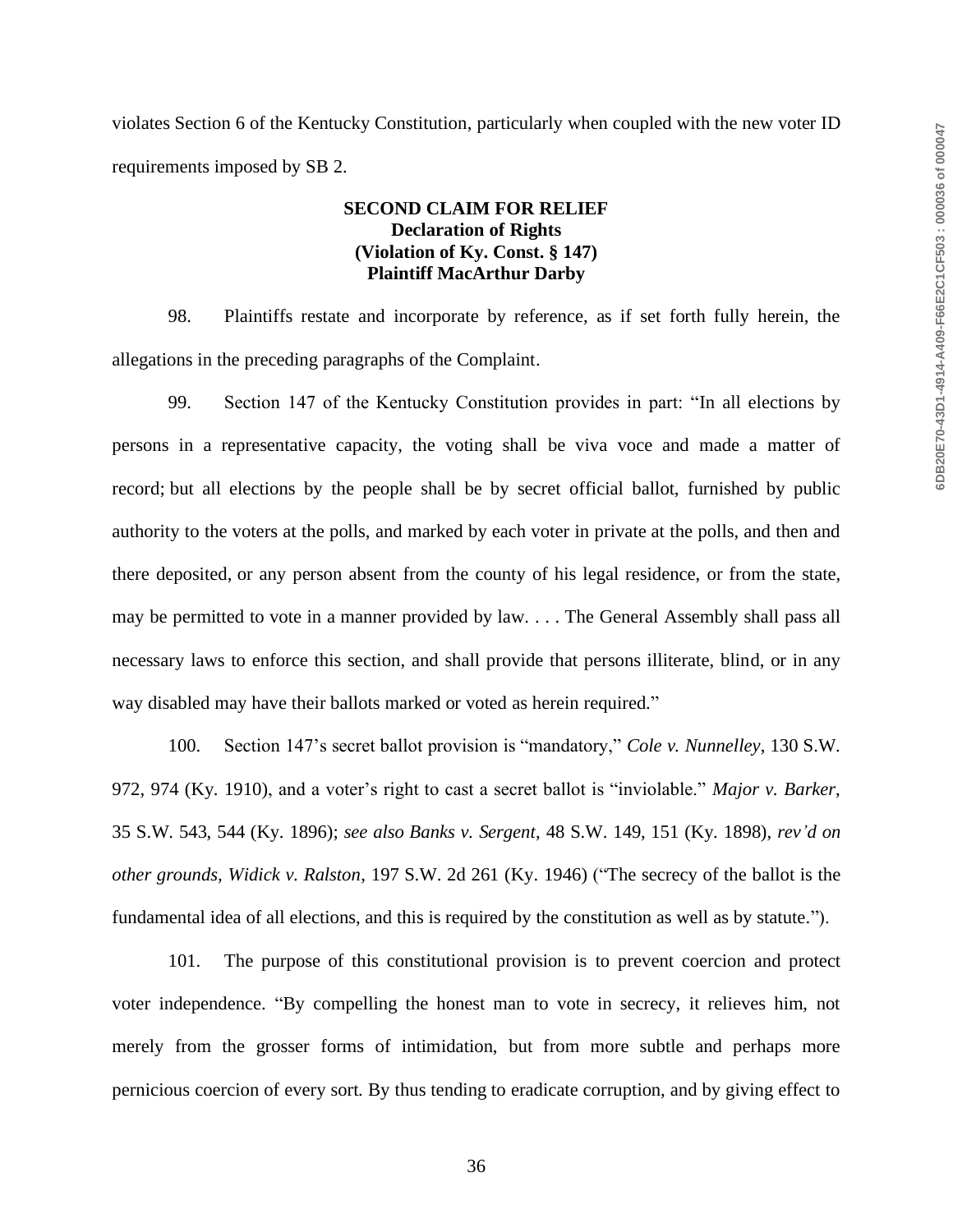each man's innermost belief, it secures to the republic what at such a juncture is the thing vitally necessary to its health,—a free and honest expression of the convictions of every citizen." *Nall v. Tinsley*, 54 S.W. 187, 188 (Ky. 1899) (quoting John Henry Wigmore, THE AUSTRALIAN BALLOT SYSTEM 52 (2d ed. 1889)). In this regard, "The primary purpose of the secret ballot may therefore be taken to be the protection of the voter." *Gardner v. Ray*, 157 S.W. 1147, 1153 (Ky. 1913).

102. Section 147 also works in tandem with Section 6's guarantee of "free and fair" elections: "[T]he use of any except the secret official ballots affects the merits of the election, inasmuch as it is not a fair election, for that the law essentially requires." *Tinsley*, 54 S.W. at 189.

103. The American Community Survey's 5-year estimates for 2013-2017 found that adults age 18 to 64 with a "vision difficulty" constituted 3.1 percent of Kentuckians in that age group. That rate increased to 6.2 percent for adults age 64 to 75, and 11.6 percent for adults 75 years and older.<sup>36</sup>

104. Plaintiff Darby is totally blind and has voted in the past using a machine at his polling place that reads his ballot to him and permits him to make his selections without assistance. Unfortunately, on one occasion, he had to forego using this technology and have his ballot read to him because a poll worker had difficulty operating the machine and providing instructions. In the June 23 primary election, he voted by absentee mail-in ballot with the assistance of his daughter, who was visiting from Atlanta.

105. Congress has recognized that blind voters may be influenced at the ballot box to the extent that they rely on another individual for assistance. A Senate Report accompanying the 1982 amendments to the Voting Rights Act stated: "Certain discrete groups of citizens are unable

<sup>36</sup> Available at

[https://data.census.gov/cedsci/table?q=S1810&g=0400000US21&tid=ACSST5Y2018.S1810&hidePreview=true&m](https://data.census.gov/cedsci/table?q=S1810&g=0400000US21&tid=ACSST5Y2018.S1810&hidePreview=true&moe=false) [oe=false.](https://data.census.gov/cedsci/table?q=S1810&g=0400000US21&tid=ACSST5Y2018.S1810&hidePreview=true&moe=false)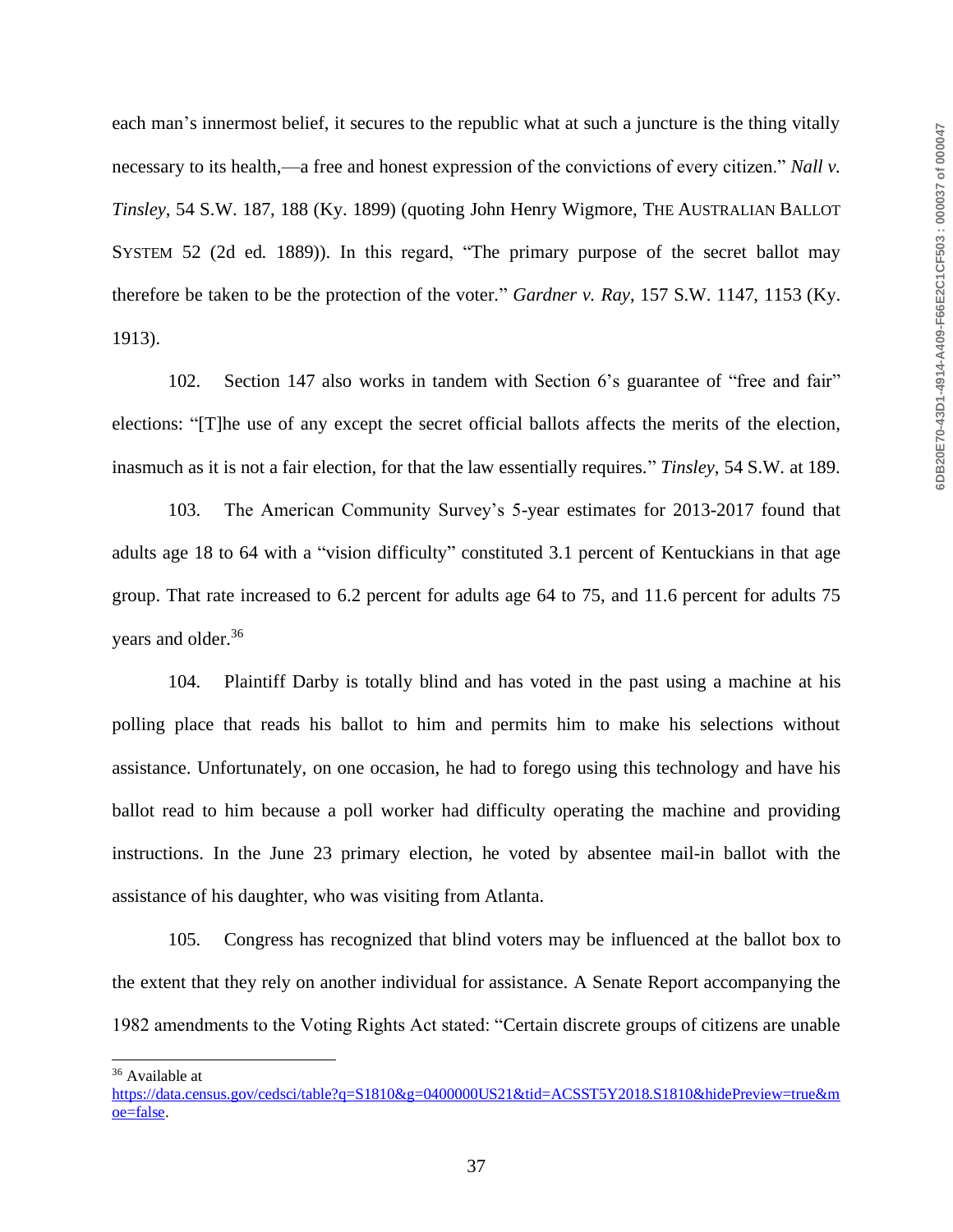to exercise their rights to vote without obtaining assistance in voting including aid within the voting booth. These groups include the blind, the disabled, and those who either do not have a written language or who are unable to read or write sufficiently well to understand the election material and the ballot. Because of their need for assistance, members of these groups are more susceptible than the ordinary voter to having their vote unduly influenced or manipulated. As a result, members of such groups run the risk that they will be discriminated against at the polls and that their right to vote in state and federal elections will not be protected."37

106. However, modern technology has made it possible for blind voters to cast their ballots without assistance. And Kentucky already has a system in place for electronically transmitting ballots to military and overseas voters, meaning that Plaintiff Darby can vote safely from home without assuming the risk of contracting Covid-19 *and* vote his conscience with the same privacy afforded to other Kentuckians, using his computer's reader technology to review and mark his ballot.

107. Because Plaintiff Darby's age and health require him to vote by mail for all elections during the duration of the pandemic, electronic transmission of his ballot under the system required by KRS 117A.030(4) remains the only means for ensuring his right to vote by secret ballot pursuant to Section 147 and for guaranteeing his confidence that the selections made on his ballot are truly his own.

## **THIRD CLAIM FOR RELIEF Temporary and Permanent Injunction**

108. Plaintiffs restate and incorporate by reference, as if set forth fully herein, the allegations in the preceding paragraphs of the Complaint.

<sup>37</sup> S. Rep. 97-417, at 62 (1982).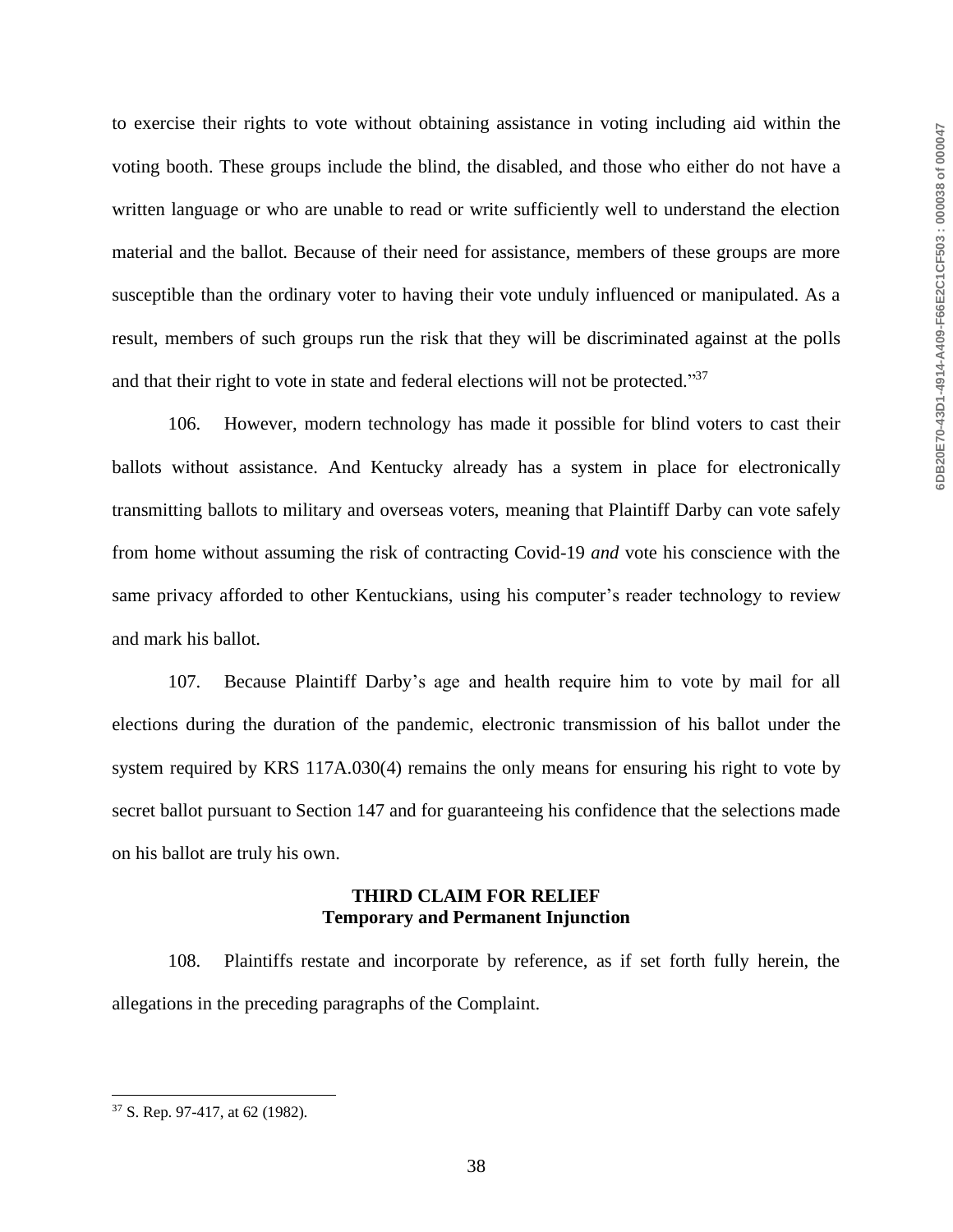109. There is no adequate remedy at law with respect to Plaintiffs' claims under Section 6. If this Court does not act to compel Defendants to extend the effective date of their emergency regulations through the general election, a substantial percentage of Kentuckians otherwise eligible to vote will be denied the right to do so. *Wallbrecht*, 175 S.W. at 1026-1027.

110. For the reasons just explained, Plaintiffs are likely to succeed on their claim that Defendants' failure to extend critical portions of the emergency regulations through the time of the general election, and to enforce SB 2, will violate Section 6 of the Kentucky Constitution.

111. Moreover, Plaintiffs and the public at large will suffer immediate and irreparable injury if the current emergency regulations are not extended through, and SB 2's new voter ID requirements are enforced for, the general election. Holding an election under conditions that disenfranchise a substantial percentage of voters "is an invasion of the highest rights of the citizens, and tends to substitute other means of determining the popular will, for elections held by the people." *Wallbrecht*, 175 S.W. at 1027. "Such course, however innocent its motive, cannot be too severely discountenanced." *Id.*

112. In contrast, Defendants will suffer no harm from the requested injunction. Indeed, their actions and public statements to date have demonstrated that (1) making absentee voting available to all Kentuckians is necessary to ensure a free and equal election so long as Covid transmission remains a substantial risk, (2) they have the power necessary to issue such emergency regulations, (3) Defendants have the capacity to administer the absentee voting system laid out in the emergency rules, and (4) moving to this absentee voting system has not caused widespread voter confusion.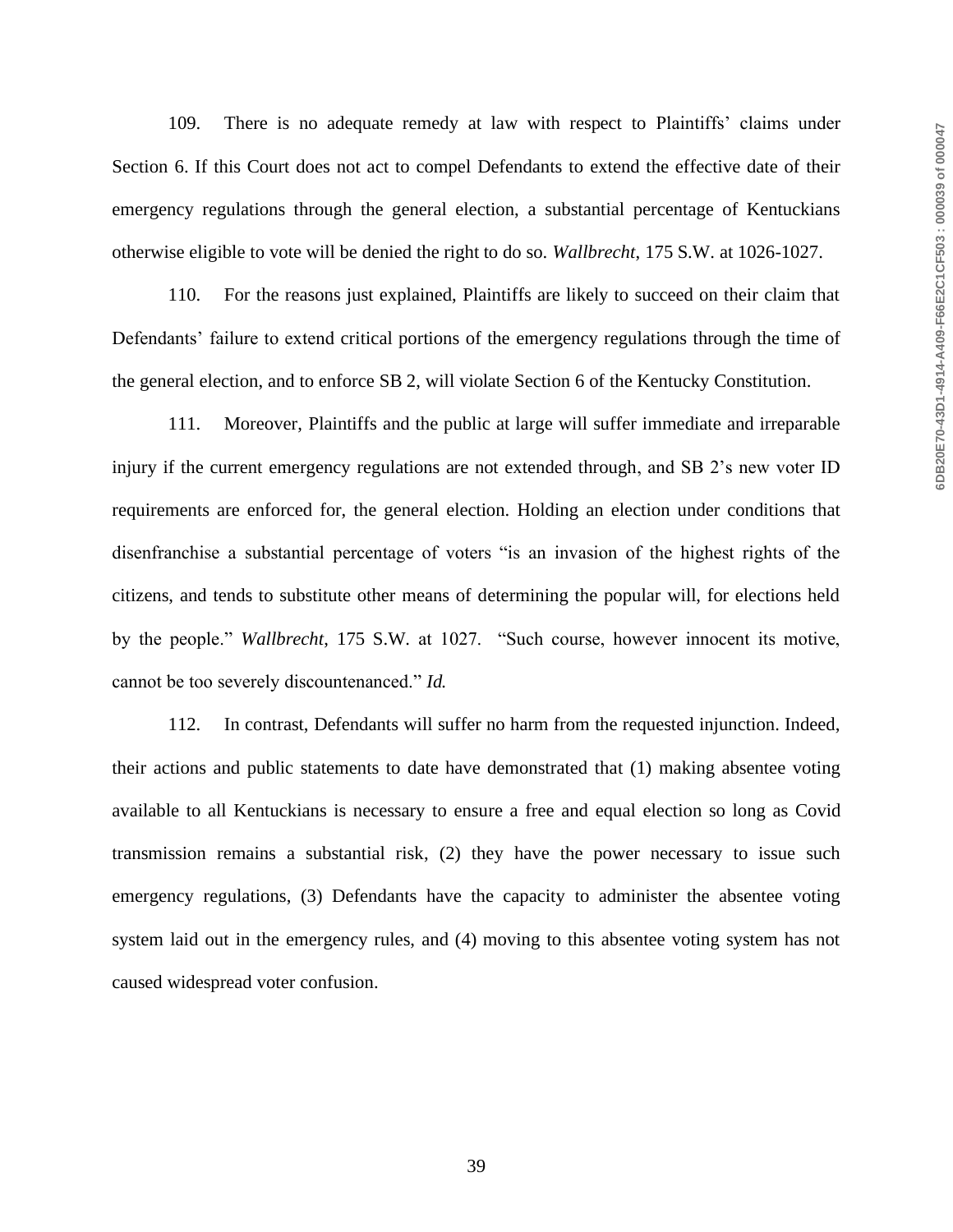113. Moreover, Defendants—particularly Secretary Adams—have also assured the public that the emergency regulations provided appropriate safeguards to protect election integrity, which they accomplished without the added restrictions of SB  $2.^{38}$ 

114. In view of the merits of Plaintiffs' claims, the strong public interest in ensuring free and fair elections, and the lack of any harm to Defendants, Plaintiffs are entitled to preliminary and permanent injunctions compelling Defendants to extend critical portions of the rules set forth in 31 KAR 4:190E throughout the Covid-19 pandemic including for the November 3, 2020 general election, and to prohibit them from enforcing the new voter ID requirements of SB 2 until the Covid-19 pandemic ends.

115. For reasons described above, Plaintiff Darby is also likely to succeed on his claim that failure to electronically transmit his absentee mail-in ballot to him violates Section 147. There is no adequate remedy at law for Plaintiff Darby if his right to a secret ballot under Section 147 is violated; Defendants cannot compensate him for this type of loss. He needs to vote by mail to limit his potential exposure to novel coronavirus and reduce his risk of contracting severe illness from Covid-19; but if he cannot get his absentee mail-in ballot electronically transmitted to him, he will have to seek assistance from another person, forego his right to a secret ballot, and place in them full trust that they have faithfully made his desired selections on his ballot. This situation presents the type of interference with free expression that Section 147 is intended to prevent, and is wholly unnecessary and avoidable in light of the State's existing electronic ballot delivery capabilities under KRS 117A.030(4). Because the State Board of Elections already makes electronic transmission of absentee ballots available to military and overseas

<sup>38</sup> Kentucky Bottom Line Interview, *available at*: [https://kychamberbottomline.com/2020/05/12/kentucky-secretary](https://kychamberbottomline.com/2020/05/12/kentucky-secretary-of-state-adams-says-changes-to-voting-for-primary-elections-will-keep-people-safe-and-make-needed-improvements-to-system/)[of-state-adams-says-changes-to-voting-for-primary-elections-will-keep-people-safe-and-make-needed](https://kychamberbottomline.com/2020/05/12/kentucky-secretary-of-state-adams-says-changes-to-voting-for-primary-elections-will-keep-people-safe-and-make-needed-improvements-to-system/)[improvements-to-system/](https://kychamberbottomline.com/2020/05/12/kentucky-secretary-of-state-adams-says-changes-to-voting-for-primary-elections-will-keep-people-safe-and-make-needed-improvements-to-system/)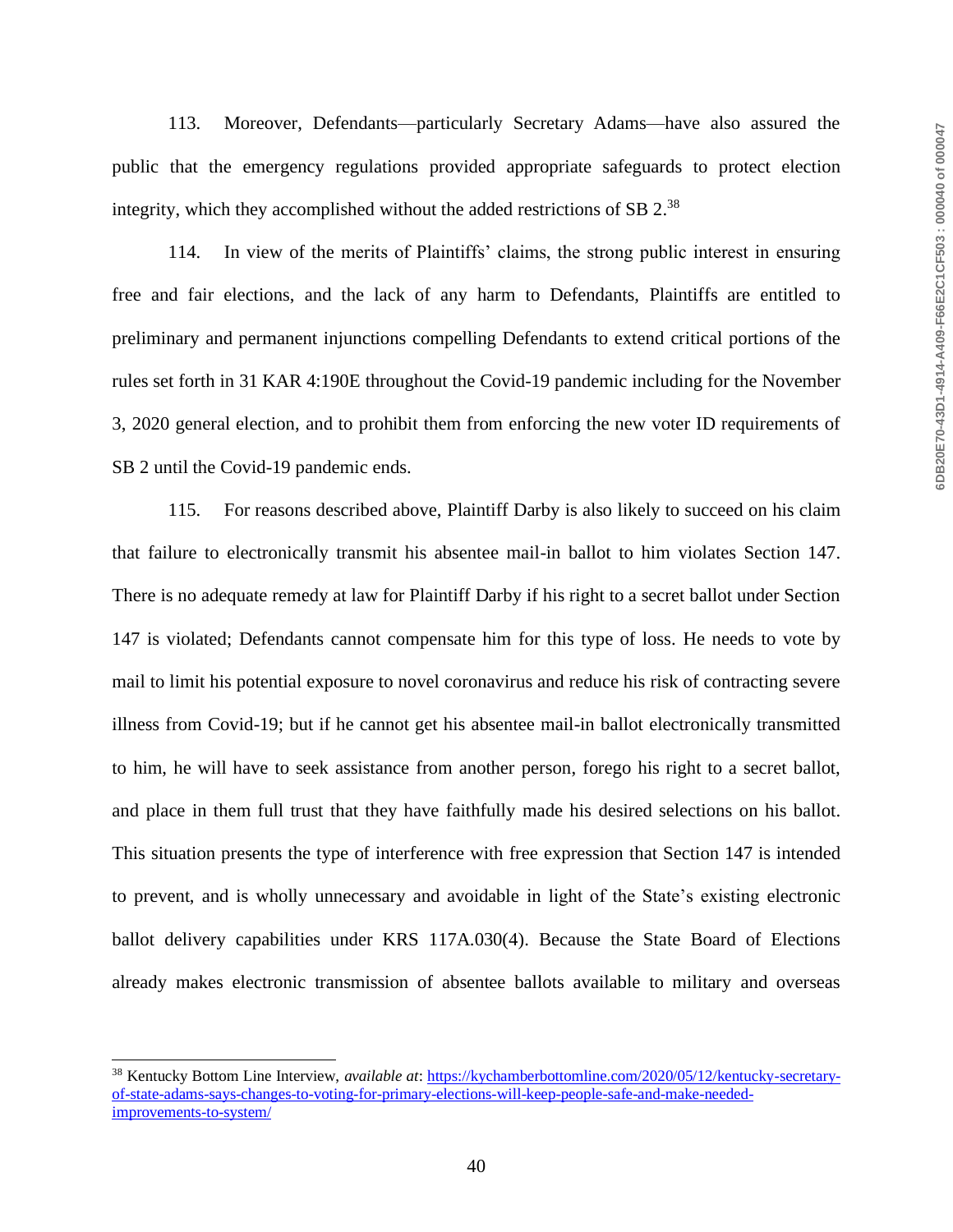voters, Defendants will not be burdened if required to make the same delivery system available to Plaintiff Darby and similarly situated voters.

116. In view of the merits of Plaintiff Darby's Section 147 claim, the strong public interest in ensuring the right to a secret ballot, and the lack of any harm to Defendants, Plaintiff Darby and other voters with documented visual disabilities who opt to vote by mail, and to receive their ballot electronically, are entitled to preliminary and permanent injunctions compelling Defendants to electronically transmit their absentee mail-in ballots to them using the system established pursuant to KRS 117A.030(4).

#### **PRAYER FOR RELIEF**

**WHEREFORE,** Plaintiffs respectfully request the following relief:

- A. A Judgment on Plaintiffs' Claims for Relief for a Declaration of Rights;
- B. A Preliminary Injunction that:

1. Enjoins the requirement that voters satisfy a statutorily recognized excuse to vote by mail, pursuant to KRS  $177.085(1)(a)$ , during the pendency of the Covid-19 pandemic;

2. Enjoins the requirement that voters satisfy a statutorily recognized excuse to vote absentee in person, pursuant to KRS  $177.085(1)(d)$ , during the Covid-19 pandemic;

3. Requires Defendants to electronically deliver Plaintiff Darby an absentee mail-in ballot using the ballot delivery system established pursuant to KRS 117A.030(4), and to make this delivery option available to other voters with documented visual disabilities who choose to vote by mail and select this method of transmission;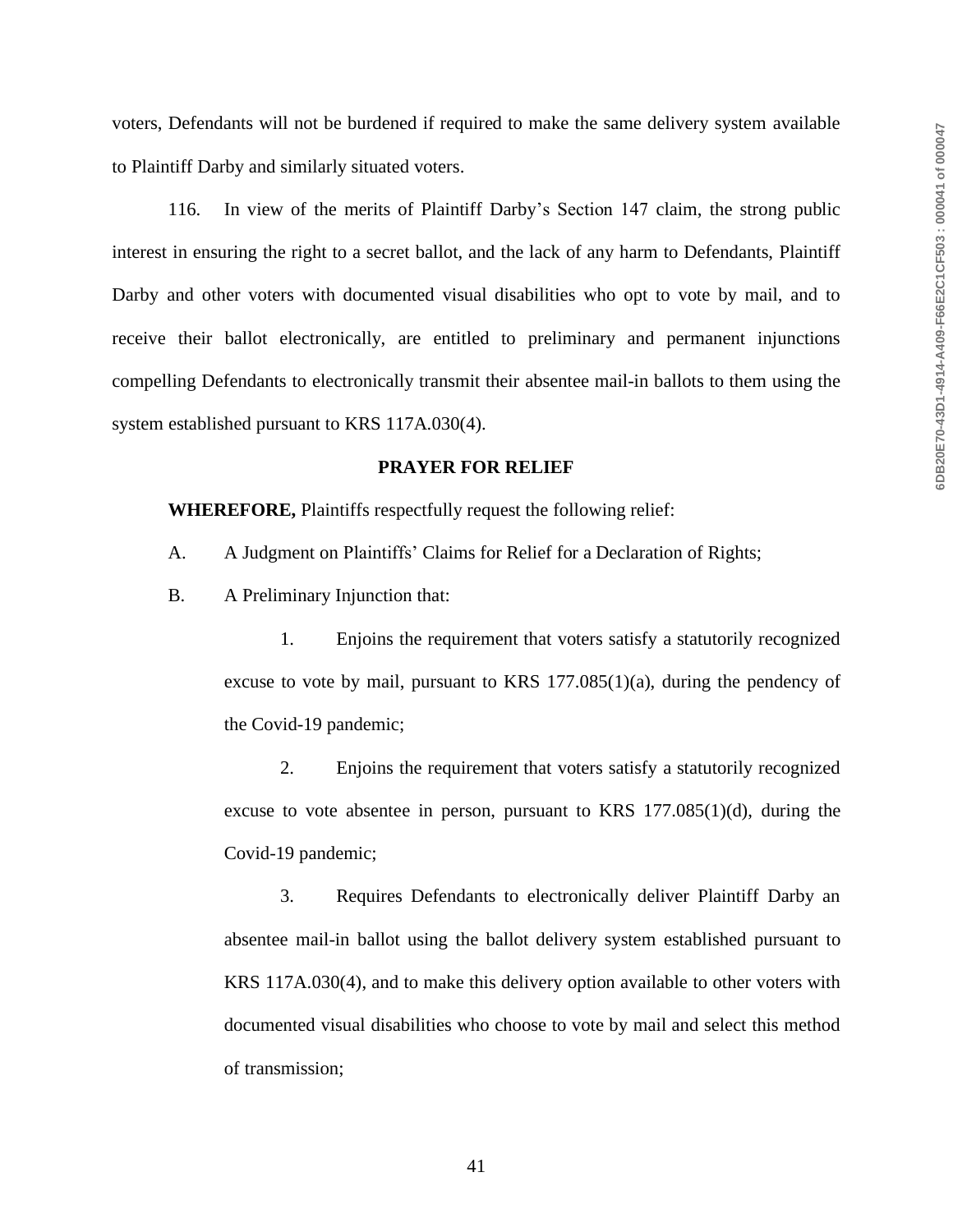4. Delays the effective date of SB 2 until after the Covid-19 pandemic; and

5. Compels the Defendants to extend the following portions of the emergency regulations (31 KAR 4:190E) during the Covid-19 pandemic:

a. Section 3, which provides that "[n]otwithstanding KRS 117.077, an application for an absentee ballot due to medical emergency a) shall not require the applicant to state that the emergency condition occurred within 14 days of the election, b) need not be notarized, and c) shall entitle the applicant, upon verification of the application, to vote by absentee, by mail or in person by appointment, as advised, if otherwise a lawful voter";

b. Section 4, which requires the State Board of Elections to send "a non-forwarding postcard to every registered voter of the Commonwealth to inform them of the changes being made to the [upcoming election] as a result of the COVID-19 pandemic, as well as the steps the voter must take to request an absentee ballot through the SBE secure online portal or by calling their County Clerk. That postcard should continue "to advise voters that, if they will vote in person absentee or in person on election day, they are advised to make an appointment with their County Clerk."

c. Section 5, which requires the State Board of Elections to "establish a secure online portal that will allow voters to request an absentee ballot through the submission of personally identifiable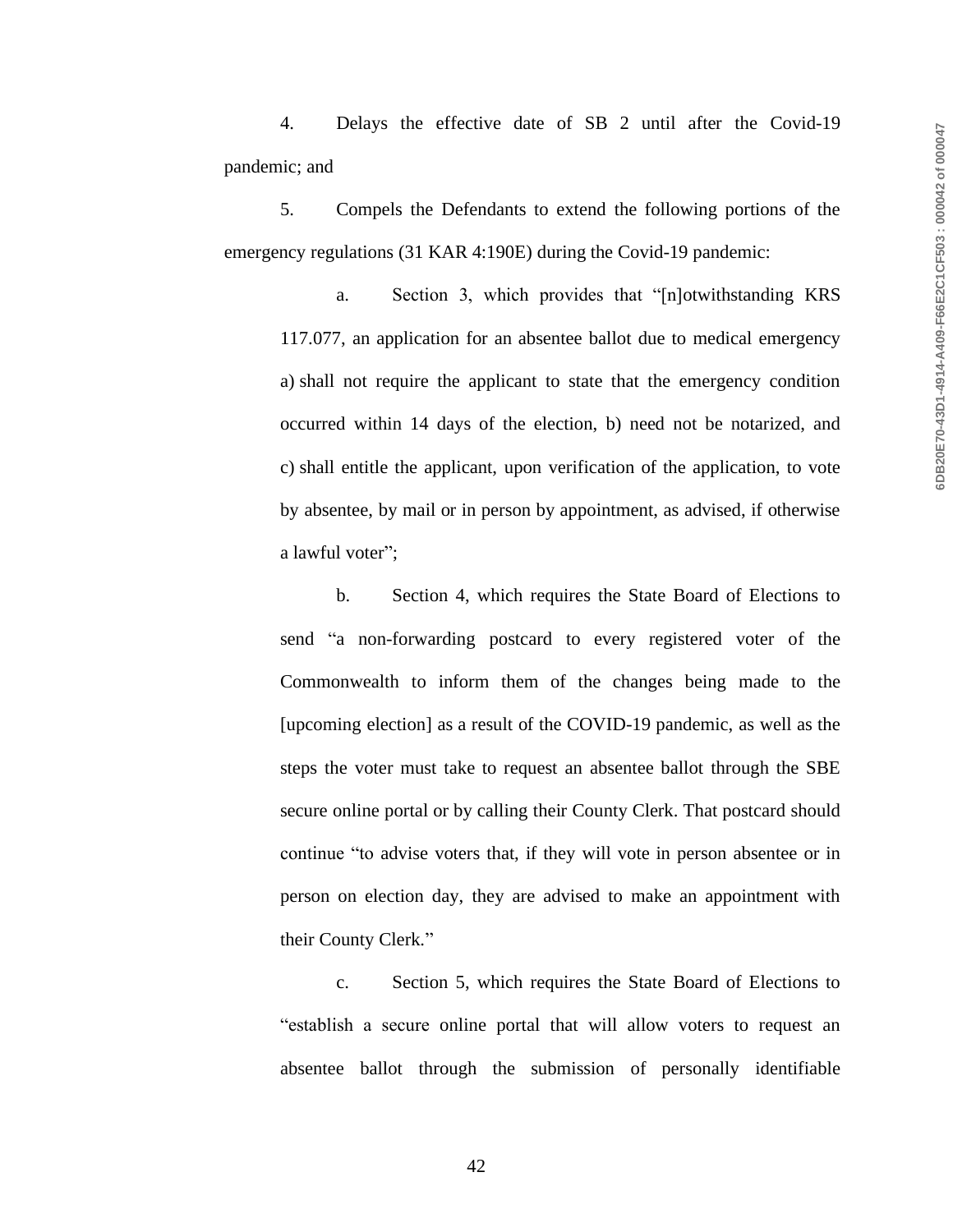information" and states that such requests shall "serve as an absentee application in lieu of SBE's 'Medical Emergency Application to Vote Absentee' form." The portal should continue to "transmit the request to the County Clerk of the county in which the requester is registered to vote," who must in turn "transmit to the voter an absentee ballot within seven (7) days." *Id.* It also should continue to provide "to County Clerks a unique barcode for each voter's ballot envelope, providing the ability to track the ballot as it [is] mailed out and received back, in order to certify the movement of the ballot through the postal system and to issue voter credit." *Id.*

d. Section 6, which provides a deadline for county clerks to mail absentee ballots that "have the return postage paid for by the State Board of Elections" and requires county clerks to count any ballot "delivered by the United States Postal Service and bearing a postmark of [the general election date] or earlier" if received by November 7, 2020. *Id.* 

e. Section 9, which provides an opportunity for voters to cure any signature problems with mail-in ballots and requires local election officials "to contact the voter using the contact information provided by the voter's absentee ballot application, and provide the voter with a timeframe and manner in which the voter may cure the discrepancy."; and

f. Section 10, which requires county clerks to allow voters "to schedule appointments to vote absentee in-person by appointment . . . no fewer than 5 days per week in the two weeks before the week of election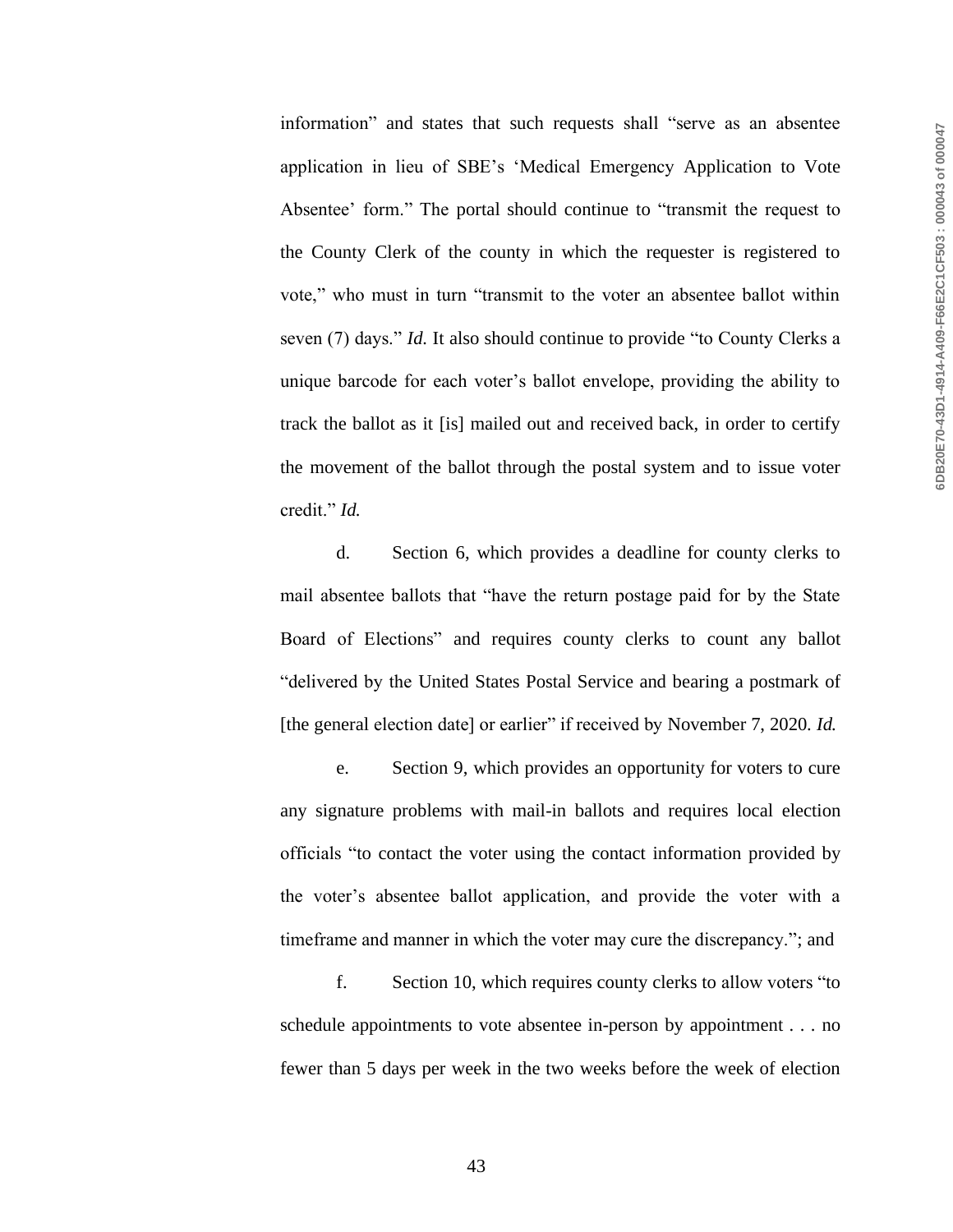day." Those "Appointments shall be consistent with public health and social-distancing standards and every reasonable effort shall be undertaken by County Clerks to see that in-person absentee voting is implemented in a manner that limits direct contact between voters, other voters, and election officials, and shall be conducted throughout the Clerk's business hours." *Id.*

2. A Permanent Injunction that:

1. Enjoins the requirement that voters satisfy a statutorily recognized excuse to vote by mail, pursuant to KRS  $177.085(1)(a)$ , during the Covid-19 pandemic;

2. Enjoins the requirement that voters satisfy a statutorily recognized excuse to vote absentee in person, pursuant to KRS  $177.085(1)(d)$ , during the Covid-19 pandemic;

3. Requires Defendants to electronically deliver Plaintiff Darby an absentee mail-in ballot using the ballot delivery system established pursuant to KRS 117A.030(4), and to make this delivery option available to other voters with documented visual disabilities who choose to vote by mail and select this method of transmission;

4. Delays the effective date of SB 2 until after the Covid-19 pandemic; and

5. Compels the Defendants to extend the following portions of the emergency regulations (31 KAR 4:190E) during the Covid-19 pandemic: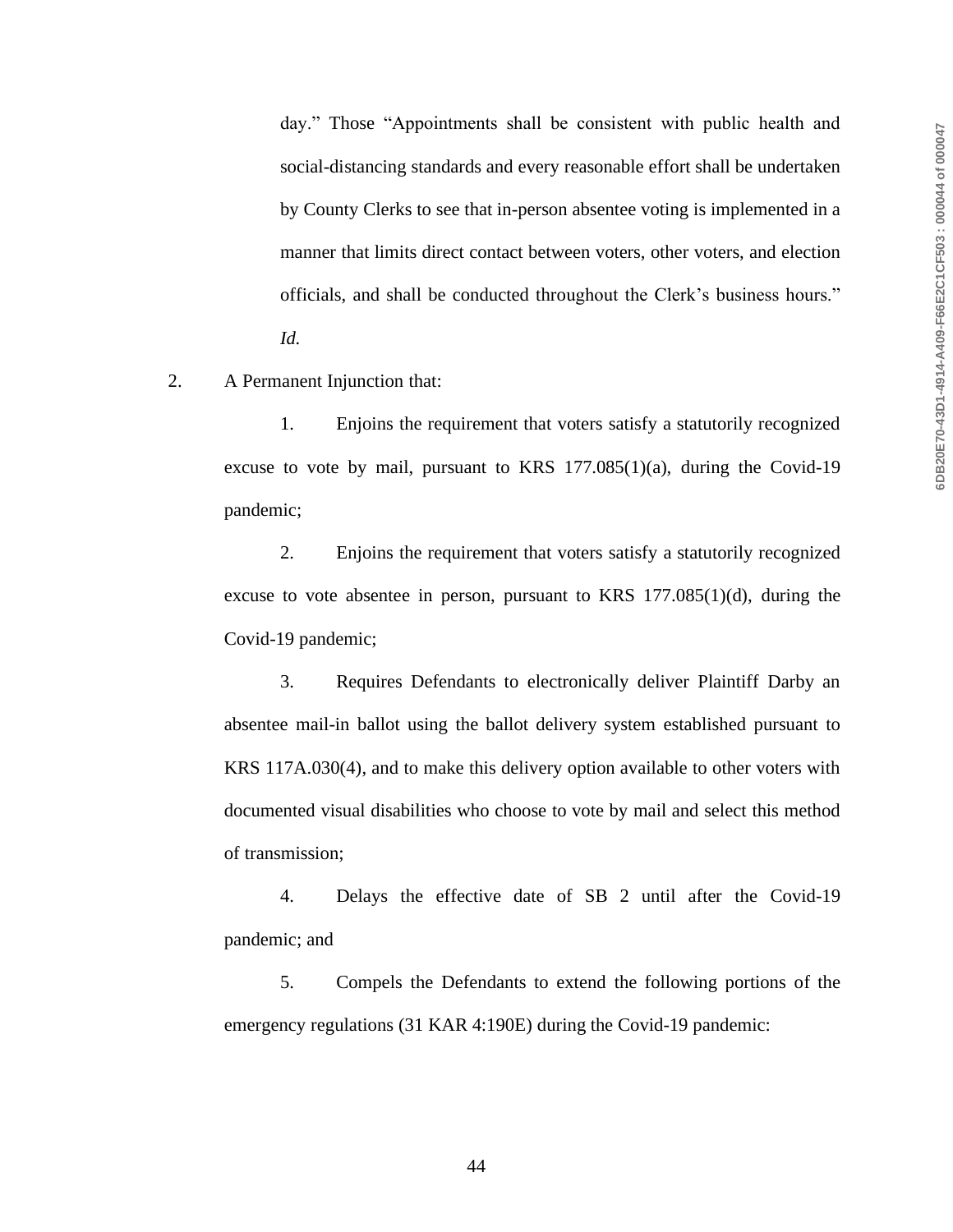a. Section 3, which provides that "[n]otwithstanding KRS 117.077, an application for an absentee ballot due to medical emergency a) shall not require the applicant to state that the emergency condition occurred within 14 days of the election, b) need not be notarized, and c) shall entitle the applicant, upon verification of the application, to vote by absentee, by mail or in person by appointment, as advised, if otherwise a lawful voter";

b. Section 4, which requires the State Board of Elections to send "a non-forwarding postcard to every registered voter of the Commonwealth to inform them of the changes being made to the [upcoming election] as a result of the COVID-19 pandemic, as well as the steps the voter must take to request an absentee ballot through the SBE secure online portal or by calling their County Clerk. That postcard should continue "to advise voters that, if they will vote in person absentee or in person on election day, they are advised to make an appointment with their County Clerk."

c. Section 5, which requires the State Board of Elections to "establish a secure online portal that will allow voters to request an absentee ballot through the submission of personally identifiable information" and states that such requests shall "serve as an absentee application in lieu of SBE's 'Medical Emergency Application to Vote Absentee' form." The portal should continue to "transmit the request to the County Clerk of the county in which the requester is registered to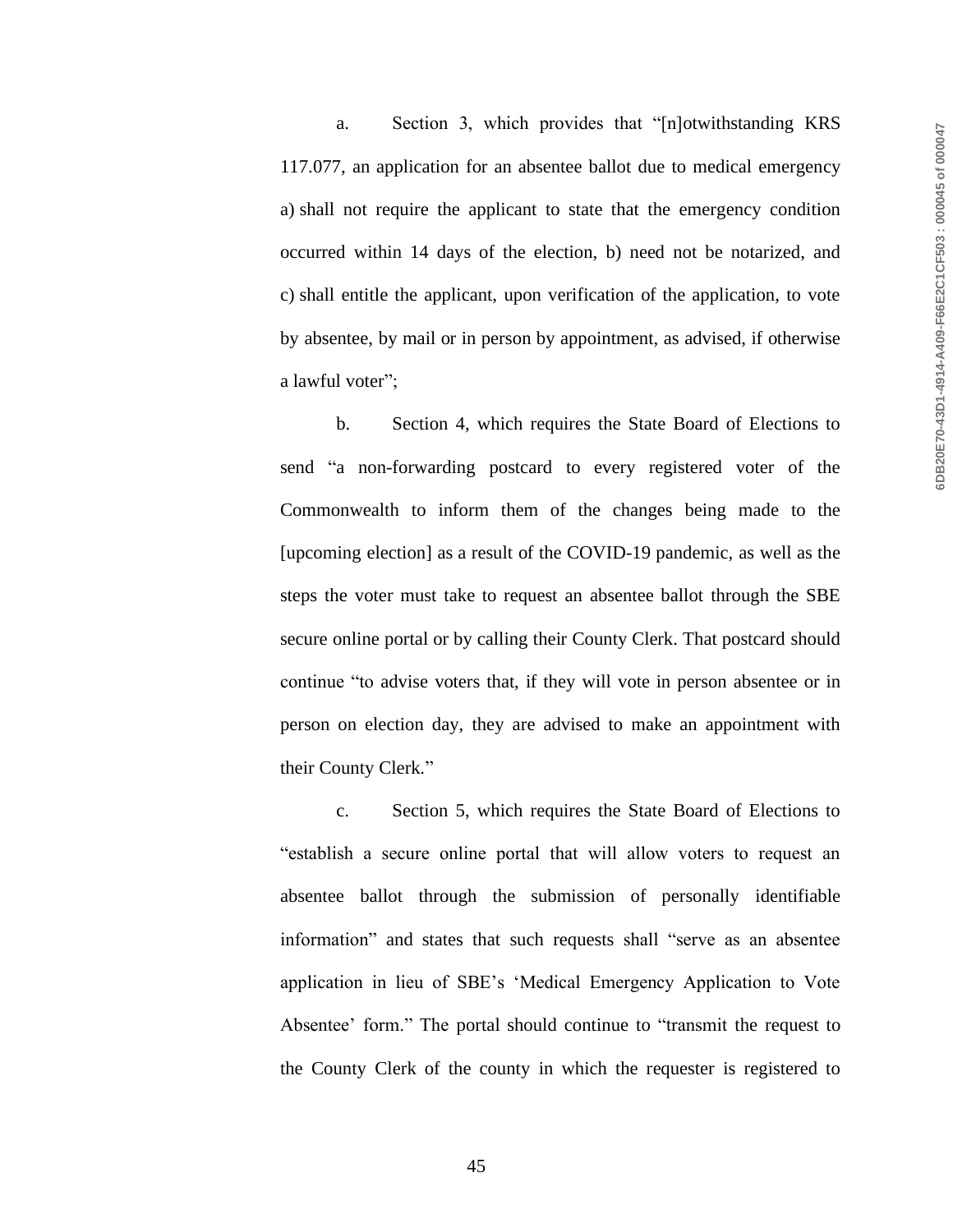vote," who must in turn "transmit to the voter an absentee ballot within seven (7) days." *Id.* It also should continue to provide "to County Clerks a unique barcode for each voter's ballot envelope, providing the ability to track the ballot as it [is] mailed out and received back, in order to certify the movement of the ballot through the postal system and to issue voter credit." *Id.*

d. Section 6, which provides a deadline for county clerks to mail absentee ballots that "have the return postage paid for by the State Board of Elections" and requires county clerks to count any ballot "delivered by the United States Postal Service and bearing a postmark of [the general election date] or earlier" if received by November 7, 2020. *Id.* 

e. Section 9, which provides an opportunity for voters to cure any signature problems with mail-in ballots and requires local election officials "to contact the voter using the contact information provided by the voter's absentee ballot application, and provide the voter with a timeframe and manner in which the voter may cure the discrepancy."; and

f. Section 10, which requires county clerks to allow voters "to schedule appointments to vote absentee in-person by appointment . . . no fewer than 5 days per week in the two weeks before the week of election day." Those "[a]ppointments shall be consistent with public health and social-distancing standards and every reasonable effort shall be undertaken by County Clerks to see that in-person absentee voting is implemented in a manner that limits direct contact between voters, other voters, and election